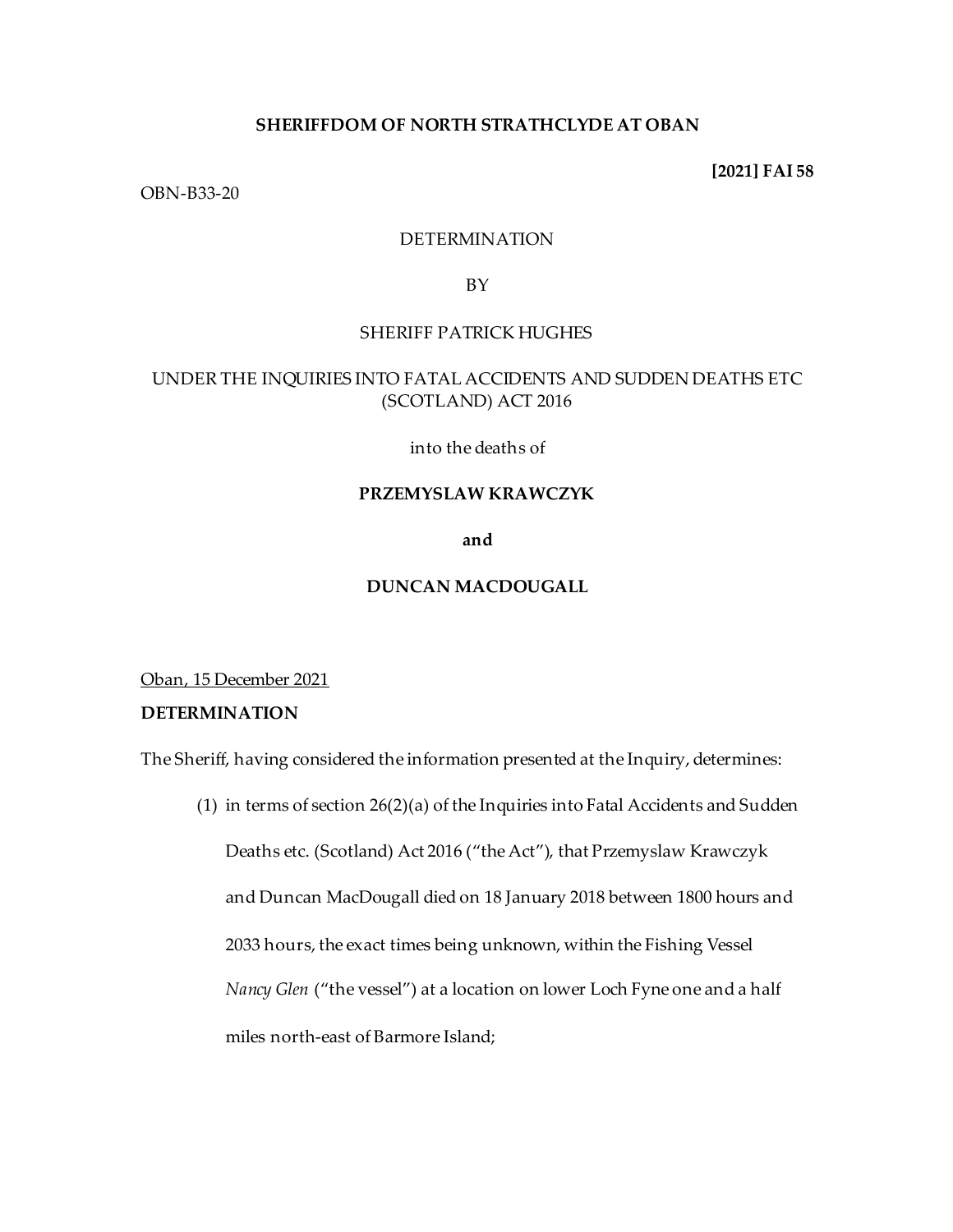- (2) in terms of Section 26(2)(b) of the Act, that the accident which caused the deaths of Mr Krawczyk and Mr MacDougall took place on 18 January 2018 at a location on lower Loch Fyne one and a half miles north-east of Barmore Island;
- (3) in terms of Section 26(2)(c) of the Act, that the cause of death for both Mr Krawczyk and Mr MacDougall was drowning;
- (4) in terms of Section  $26(2)(d)$  of the Act, that the said accident was caused by the vessel's trawl gear becoming embedded in the sea floor, causing a force to be imparted upon the vessel which it lacked the stability to withstand, resulting in its capsize;
- (5) in terms of Section 26(2)(e) of the Act, that a precaution which (i) could reasonably have been taken; and (ii) had it been taken, might realistically have resulted in the accident resulting in the deaths, and therefore the deaths, being avoided, would have been for the owners of the *Nancy Glen* to have taken professional advice before (a) having large amounts of the vessel's ballast removed in 2002 and 2016, and (b) making modifications to the vessel in December 2017, all of which significantly reduced the vessel's stability.
- (6) in terms of section  $26(2)(f)$  of the Act, that a defect in a system of working contributed to the accident and the resultant death, in that instead of storing catch in the fish hold, it was standard practice on the *Nancy Glen* to store catch in water in tanks on the main deck and on the shelter deck, thus raising the vessel's centre of gravity and diminishing its stability.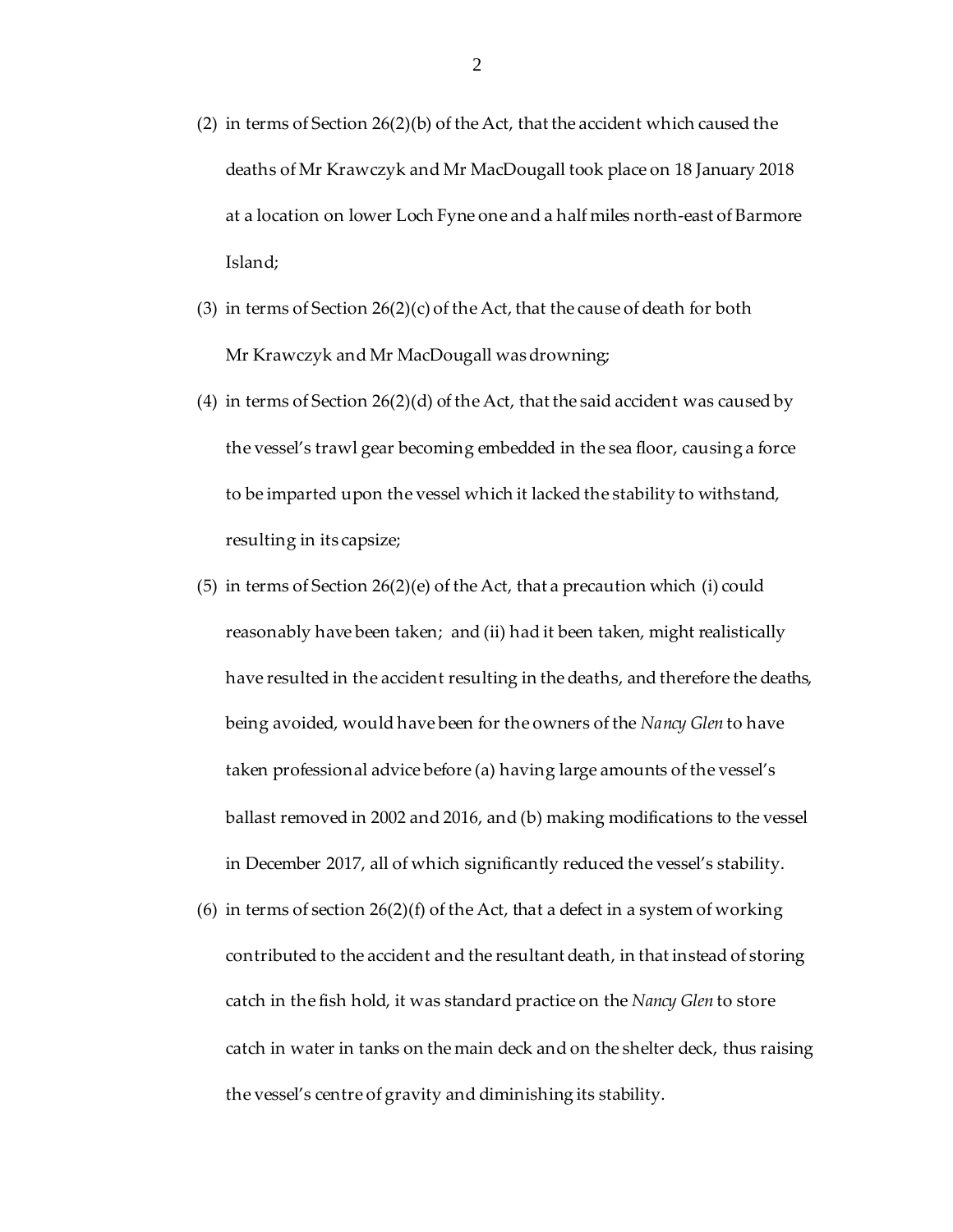- (7) in terms of section  $26(2)(g)$  of the Act, the following facts are relevant to the circumstances of the death:
	- (i) that until recently no mandatory stability criteria have been applicable to vessels of the *Nancy Glen*'s size;
	- (ii) that masters of fishing vessels of the *Nancy Glen*'s size are not required to undergo stability awareness training.

## **RECOMMENDATIONS**

The Sheriff, having considered the information presented at the inquiry, makes the following recommendation in terms of 26(1)(b) of the Act:

1. That stability awareness training be made mandatory for masters of fishing vessels of between 7 and 16 metres in length.

### **NOTE**

# **Introduction**

[1] This was an inquiry held under the Fatal Accidents and Sudden Deaths etc. (Scotland) Act 2016 ("the Act") into the deaths of Przemyslaw Krawczyk and Duncan MacDougall. Their deaths were first reported to the Crown Office & Procurator Fiscal Service on 18 January 2018. A notice of an inquiry was given by the procurator fiscal under section 15(1) of the Act on 8 December 2020.

[2] I pronounced a first order on 9 December 2020. Preliminary hearings were held on 3 February 2021, 12 March 2021, and 8 April 2021. Evidence was heard over eleven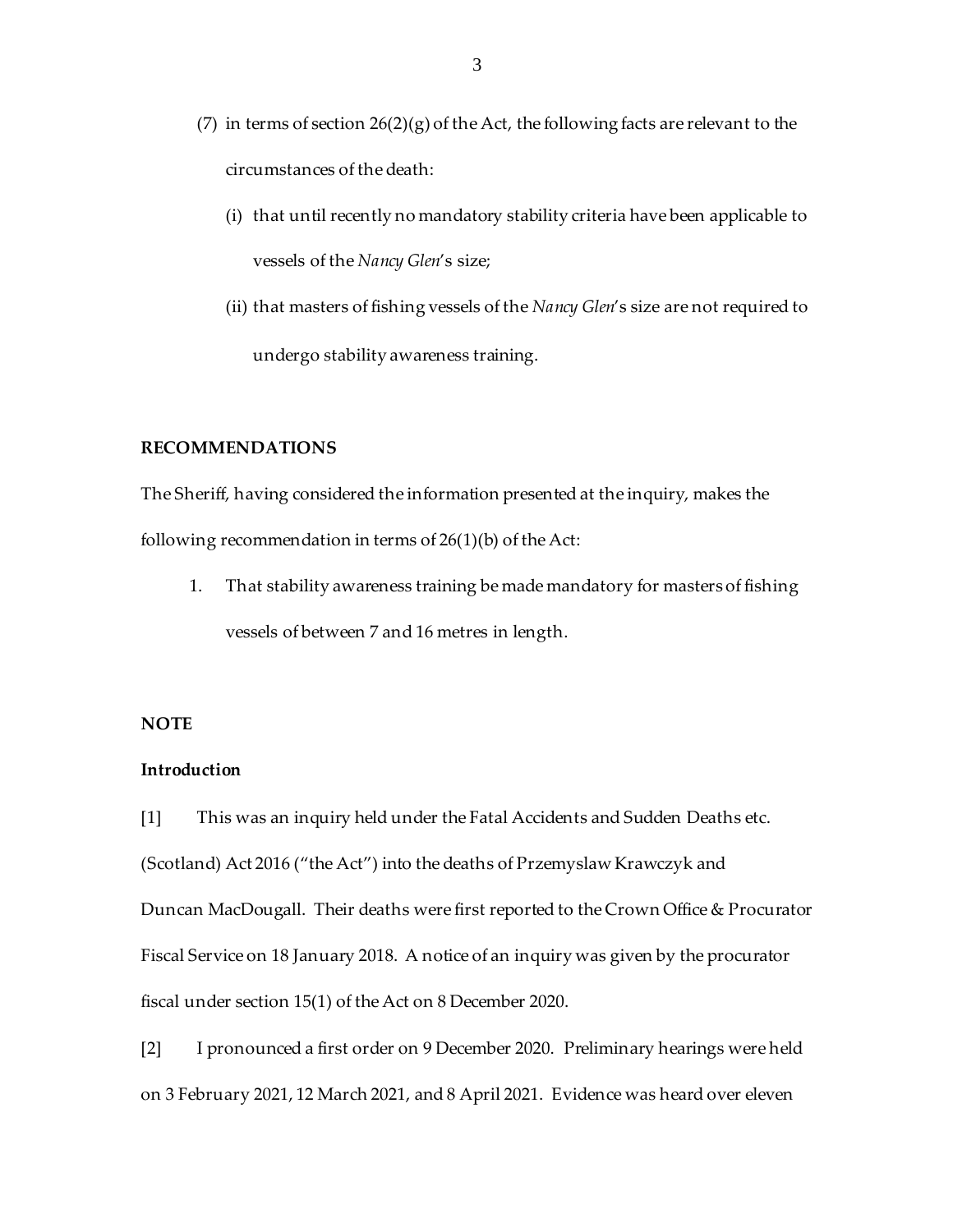days between 4 May 2021 and 1 July 2021. A hearing on submissions was held on 24 September 2021 when the court made avizandum.

[3] Parties entered into five joint minutes of agreement regarding uncontroversial evidence. In addition, the Inquiry heard evidence from the following witnesses:

- i. Malgorzata Krawczyk, widow of the deceased Przemyslaw Krawczyk
- ii. John Andrew Miller, only surviving crewman of the *Nancy Glen*
- iii. Walter Paul MacIntosh, team leader on the flatboat 'Lady Inger'
- iv. James Alexander Clark, a former crewman of the 'Lady Inger'
- v. Donnie Neil Sinclair, a salmon farmer with the Scottish Salmon Company
- vi. Calum Gilbert, a shellfish diver from Tarbert
- vii. Alan Hutchison, master of the Special Purpose Ship 'Northern River'
- viii. Piers Thomas Barker, a retired Royal Navy commander and defence contractor
- ix. Norman Bridges, a senior manager at HM Coastguard
- x. Euan Guthrie Ferguson, managing director of Ardmaleish Boat Building Limited
- xi. Calum Miller Ferguson, Euan's brother and a foreman at the Ardmaleish yard
- xii. David McAllister, naval architect and marine surveyor with S.C. McAllister & Co.
- xiii. John Alexander Williamson MacDougall, owner and former skipper of the *Nancy Glen* and father of the deceased Duncan MacDougall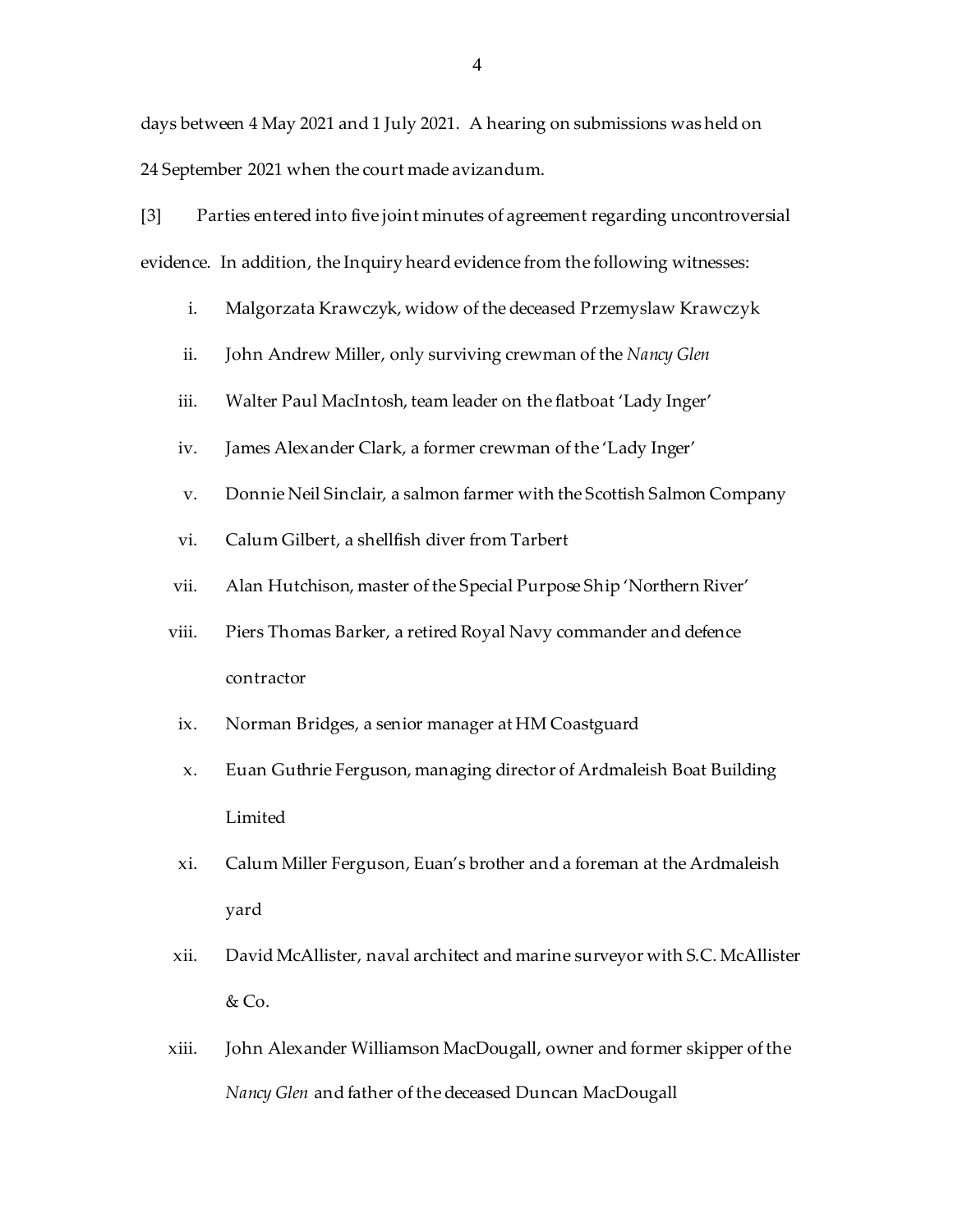- xiv. William Burns MacDougall, owner and former skipper of the *Nancy Glen* and uncle of the deceased Duncan MacDougall
- xv. Kenneth Ian McNab, fisherman and former chairman of the Clyde Fishermen's Association
- xvi. Adrian Scales, a director with Brookes Bell marine consultants
- xvii. Adam Nutt, a marine surveyor with the Maritime & Coastguard Agency
- xviii. William Forsyth, a marine surveyor with the MCA
- xix. Iain Kenneth Macleod, consultant naval architect
- xx. Nicholas Hance, Marine Accident Investigation Branch (MAIB) inspector
- xxi. David Steven Bruce Fenner, Fishing Safety Team Leader at the MCA Technical Standards Team
- xxii. Allan Madison Stuart, consultant naval architect

[4] In these proceedings the Crown was represented by Mr David Glancy OBE, Procurator Fiscal Depute. The Maritime & Coastguard Agency (MCA) was represented by Mr Peter Gray QC. The MacDougall family was represented by Mr Barry Smith QC. Przemyslaw Krawczyk's widow, Mrs Malgorzata Krawczyk, was not legally represented at the Inquiry, but gave evidence and thereafter attended each day of the proceedings, as did Mrs Dawn MacDougall, the widow of Duncan MacDougall. I am grateful to all representatives for the assistance offered throughout proceedings.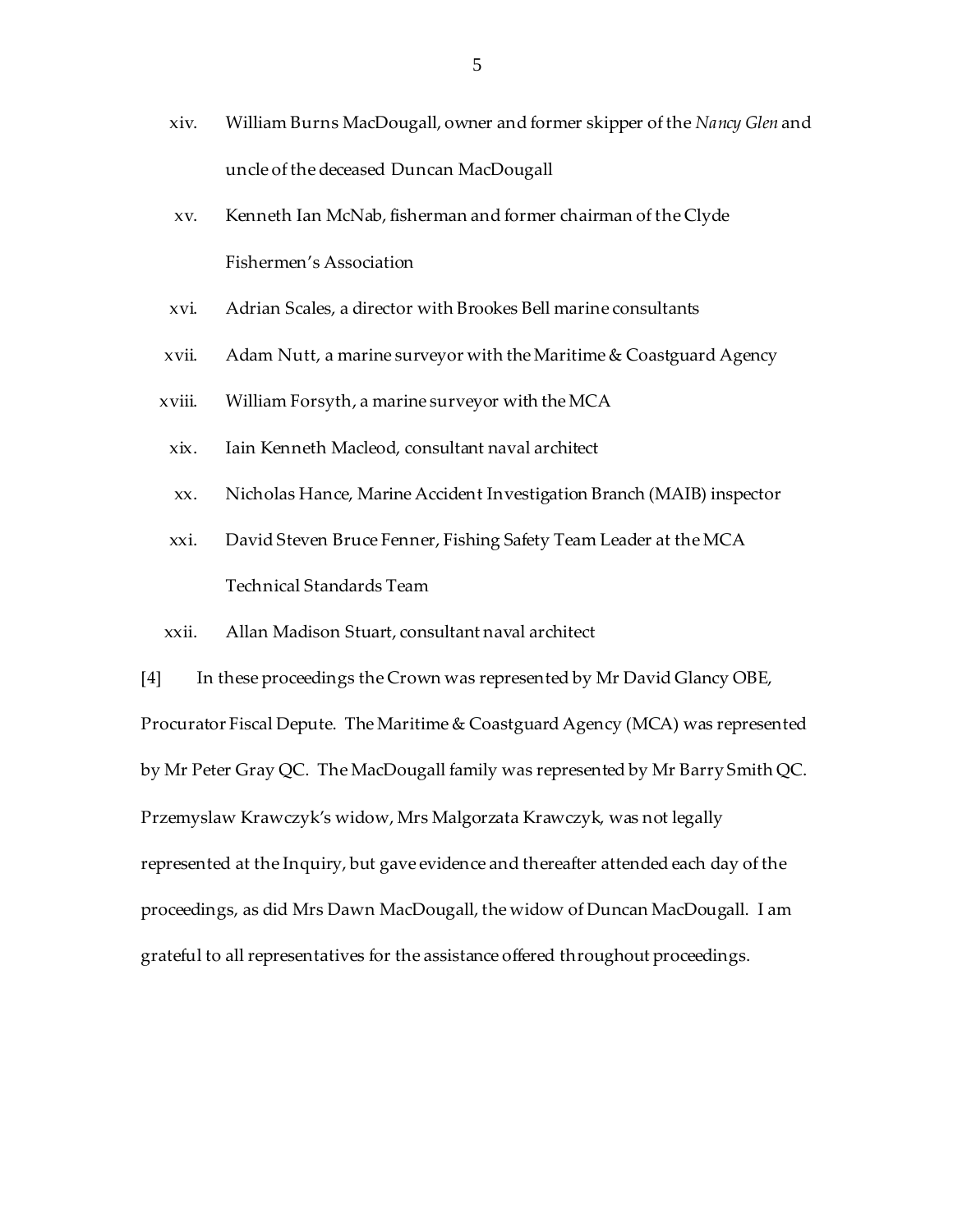#### **The legal framework**

[5] The law governing this inquiry is set out in section 1 of the Act and in the Act of Sederunt (Fatal Accident Inquiry Rules) 2017. The purpose of this inquiry is to establish the circumstances of the deaths, and to consider what steps, if any, might be taken to prevent other deaths in similar circumstances. Inquiries of this kind are of a different nature to other forms of court proceedings. A fatal accident inquiry is not a trial; it is not an exercise in establishing criminal or civil liability. Its purpose is not to apportion blame or find fault. It is an inquisitorial process, the purpose of which is to establish facts. In deciding whether facts have been established, the court uses the same 'balance of probability' standard of proof as is used in civil trials. The public interest is represented by the Crown. In terms of section 26(1)(a) and section 26(2) of the Act, the sheriff's determination must set out findings made on:

- (a) when and where the death occurred,
- (b) when and where any accident resulting in the death occurred,
- (c) the cause or causes of the death,
- (d) the cause or causes of any accident resulting in the death,
- (e) any precautions which—
	- (i) could reasonably have been taken, and
	- (ii) had they been taken, might realistically have resulted in the death, or any accident resulting in the death, being avoided,
- (f) any defects in any system of working which contributed to the death or any accident resulting in the death,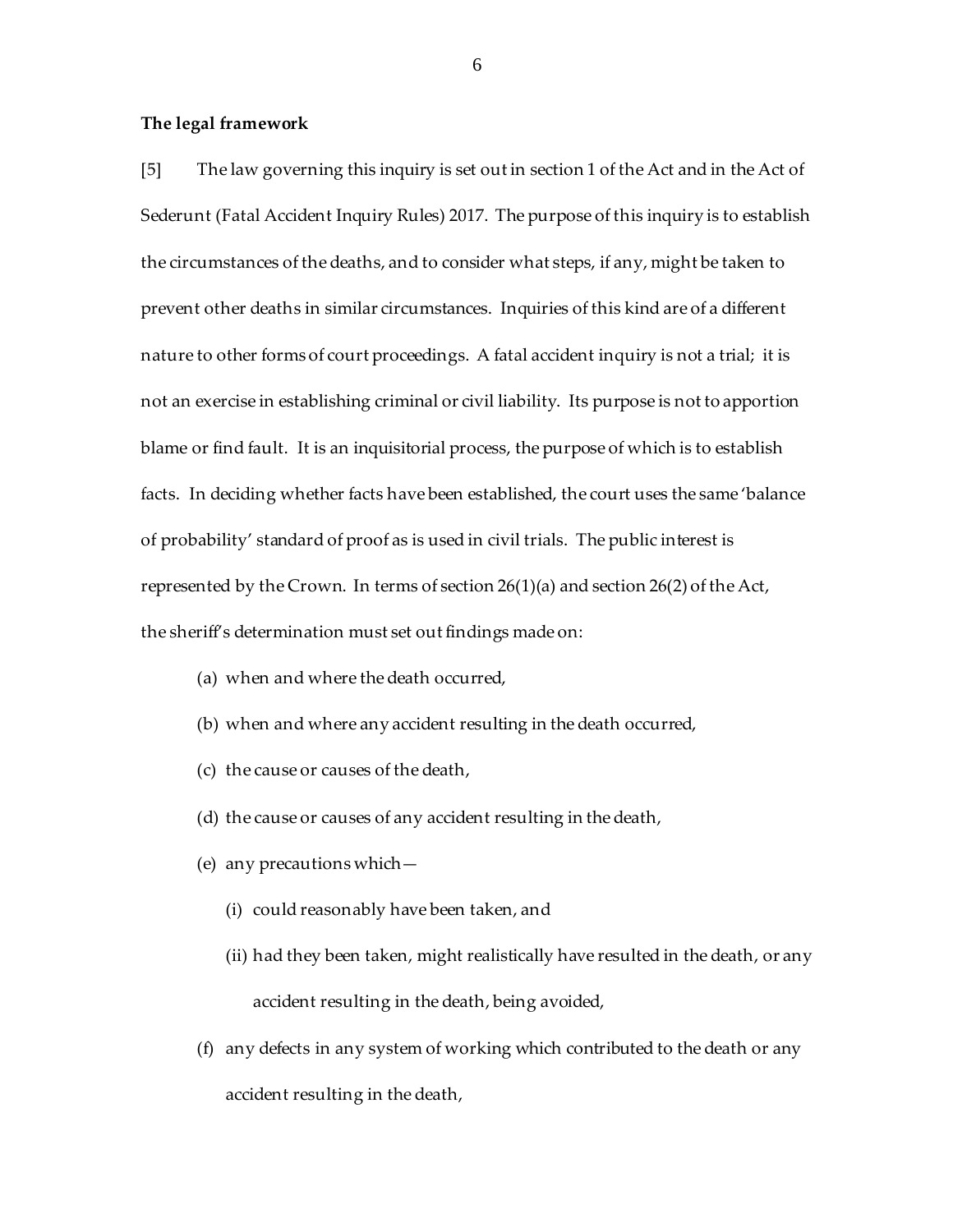(g) any other facts which are relevant to the circumstances of the death.

[6] In terms of section 26(1)(b) and section 26(4) of the Act the sheriff must make such recommendations, if any, as are considered appropriate regarding any of the following matters which might realistically prevent other deaths in similar circumstances;

(a) the taking of reasonable precautions,

(b) the making of improvements to any system of working,

- (c) the introduction of a system of working, and
- (d) the taking of any other steps.

[7] As a result of section 2(3) of the Act, the holding of this inquiry was mandatory, because the deaths of Mr Krawczyk and Mr MacDougall<sup>1</sup> resulted from an accident which took place in Scotland, and which occurred while both men were acting in the course of their occupation.

# **Summary**

l

[8] There was little if any dispute about the facts relating to this accident. Instead, the main question that arose was how those facts were to be interpreted; specifically with regard to how various alterations to the vessel had affected its stability. This Summary is divided into the following sections.

1. The *Nancy Glen* and her crew

<sup>1</sup> Any reference in this Determination to "Mr MacDougall" relates to the deceased, Duncan MacDougall. His father and uncle will be referred to by their full names.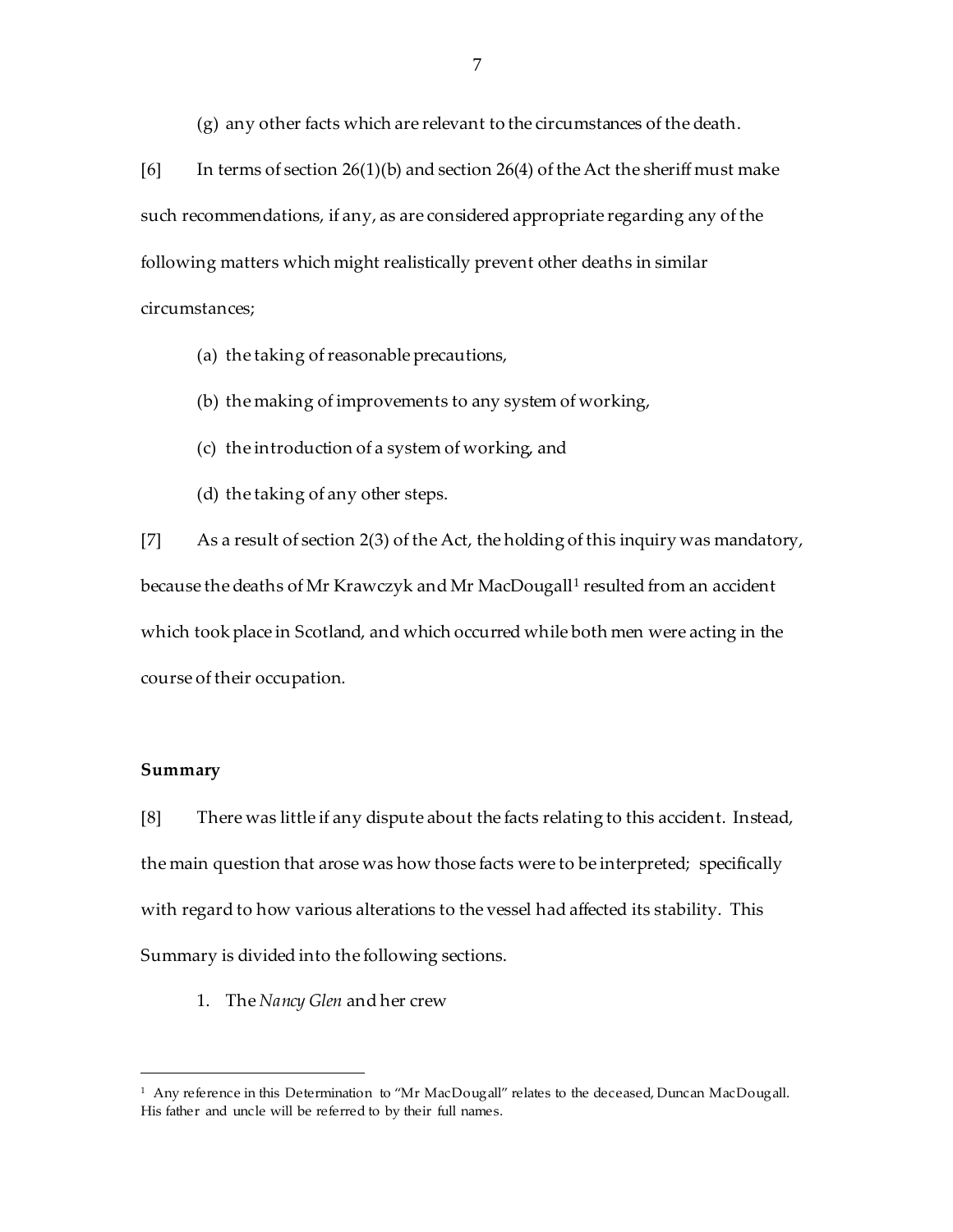- 2. Stability and the regulatory framework
- 3. Modifications made to the vessel
- 4. The events of Thursday 18 January 2018
- 5. Recovery of the vessel and further investigations
- 6. Parties' submissions
- 7. Discussion and Conclusions
- 8. Final Observations

#### *The Nancy Glen and her crew*

[9] The *Nancy Glen* was built in 1991 and was originally named 'La Hai Roi' until 1995, when it was purchased by John and William MacDougall, members of a family which has fished off the east coast of Kintyre for generations. On buying the vessel they renamed it the *Nancy Glen*, thus making it the fourth vessel of that name to be sailed by their family.

#### *Description*

[10] The *Nancy Glen* was a twin-rig prawn trawler constructed entirely out of steel, with a registered length of 11.98 metres. Beneath its main deck there was a fish hold, accessed by a hatch on the main deck. The steering gear compartment was aft of the fish hold and the engine room was forward of it. The engine room was accessed by ladder from a compartment on the main deck. Underneath these three compartments there was a channel containing the propeller shaft and beneath that, the bilge. When constructed,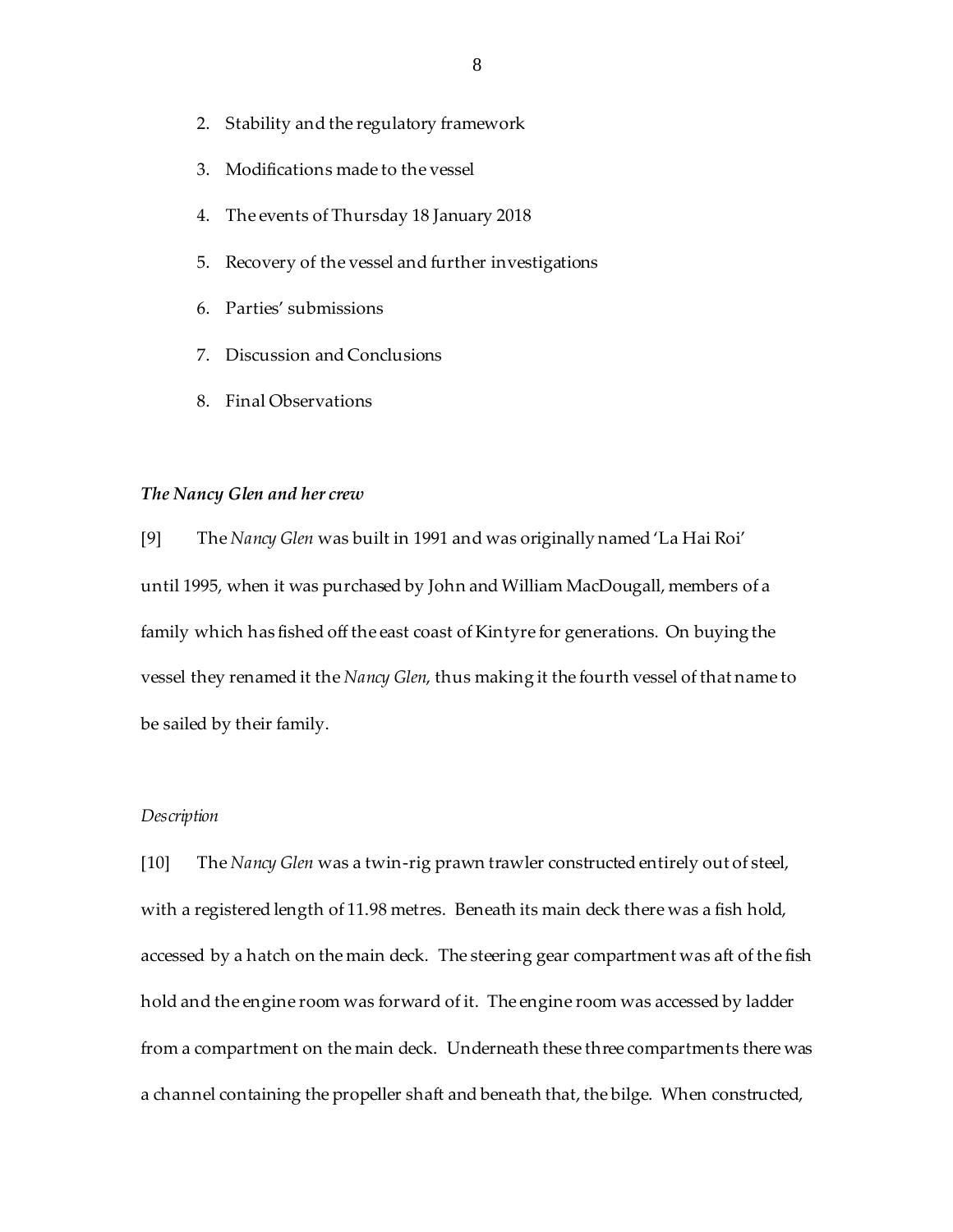the floor of the fish hold was concrete, which also served as ballast for the vessel. Beyond the engine room was the forepeak, which could be filled with fresh water for drinking or seawater to act as ballast.

[11] The wheelhouse was at the forward end of the main deck, from which it could be accessed via a short companionway. A four-berth cabin accommodation was above the engine room; its sole access was via the wheelhouse through a door and companionway on the port side.

[12] On the main deck behind the wheelhouse there was a three-drum winch for the trawl warps. There were two winch drums at the stern of the vessel, one for each net. In winter an intermediate bulk container (IBC) tank was kept aft of the winch and forward of the net drums, to be used for storing live catch in water.

[13] Above the main deck was the shelter deck, which had a crane at its aft end, on the port side, that was used for moving nets and catch when the vessel was in harbour. On either side of the shelter deck there was an aluminium tank used for holding live catch in water when the IBC tank on the deck below was full. Also on the port side of the shelter deck there was an aluminium A-frame used for lifting the nets on to the deck. On top of the wheelhouse roof there was an aluminium communication/navigation mast.

## *Operation*

[14] The vessel was used solely for prawn trawling, with a 'twin rig' of two identical nets towed alongside each other behind the vessel. Each net was shaped roughly like a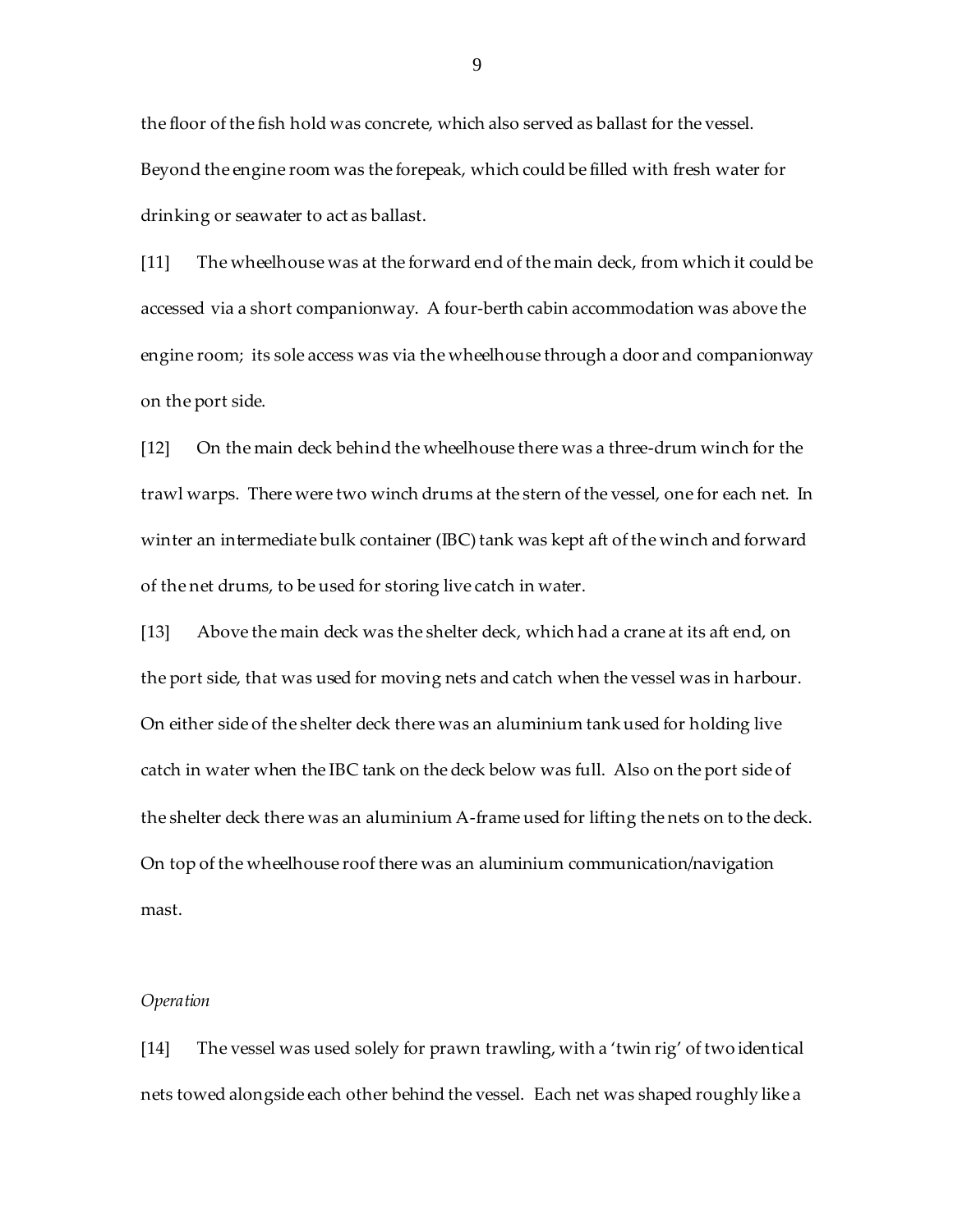triangle, wide at one end and then tapering to a narrow 'cod end' where the catch would be secured. These nets were used for 'demersal' trawling<sup>2</sup>, in which the net skims along the seafloor where the prawns have their burrows. Only the front mouth of the net was on the seabed; the rest of the net, known as the 'headline', floated higher up in the water. Along the bottom of the net there were black rubber discs called 'hoppers' which would bump along the seabed, intended to prevent the net from digging into the mud. [15] In between the two nets there was a weight composed of chain, known as a 'clump', whose purpose was to keep the net on the sea bed. On the outer edge of each net there were wires, known as 'sweeps' or 'bridles', connecting the net to a 'trawl door' at the outboard of each net. Each trawl door was made of steel and weighed a tonne and a half. When water was pushed against these doors it helped to keep the mouths of the nets open. Three wires, or 'warps' ran from the doors and the clump to the boat, where they were attached to a curved trawl bar (described in evidence as the "banana" bar) on the shelter deck. When the wires were out about 100 fathoms, chains would be put round each wire on a roller on the banana bar, to ensure that the warps between the winch and the bar remained slack, keeping all tension in the warps between the bar and the fishing gear. The roller allowed the chains to move to the side when the vessel was turning. As a result, if the vessel turned whilst trawling it would heel to the side that it was turning to, due to the force from the trawl gear being applied at that side of the banana bar.

<sup>2</sup> This is in contrast to 'pelagic' trawling, where the nets are in the water column between the surface and the seafloor.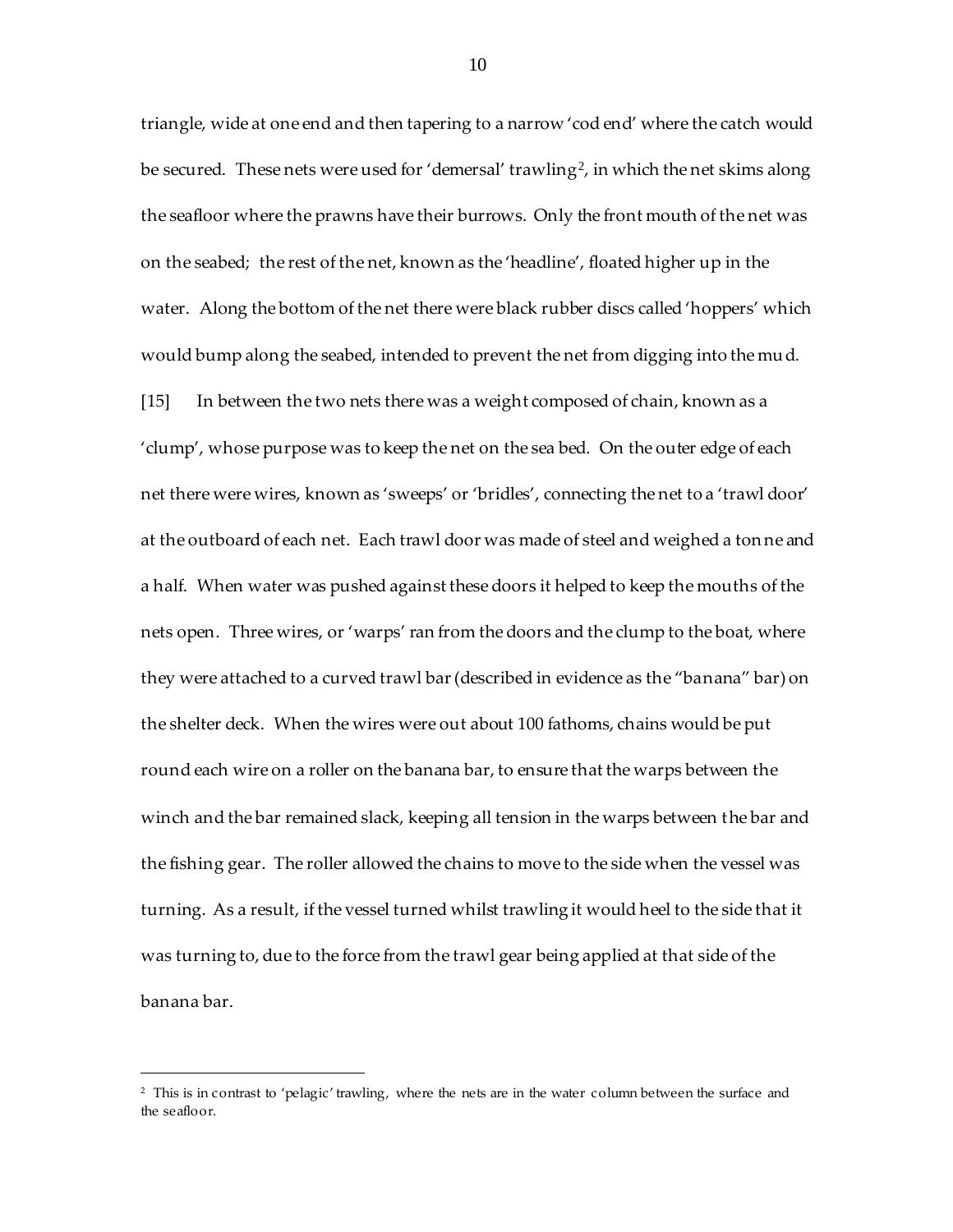[16] Legal restrictions prevented fishing on Saturdays and Sundays; but at midnight on a Sunday the *Nancy Glen* would head out to its fishing grounds, generally in the lower part of Loch Fyne or further south. In summer the boat would commonly be out for a couple of days at a time; in winter it would generally come home at the end of each day. On a Friday afternoon it would refuel to the maximum capacity of its tanks, a total of five thousand litres; on a typical trip 250 to 300 litres of diesel a day would be used. In summertime the catch was stored on ice in boxes in the fish hold; in winter live catch was kept in the large IBC tank filled with water on the main deck. The two smaller aluminium tanks filled with water on the shelter deck were used for any overspill catch.

[17] The boat would do three or four trawls a day, each trawl lasting three hours or so. It was common for the vessel's nets to snag on some object on the seabed, which would be indicated by the boat leaning over or jerking; in the words of John Miller, "like a fishing rod in your hands". A jerk would mean the burying or "muddying" of nets, that is to say that they had become embedded in the mud on the seafloor. When a net snagged the boat would be stopped, with the engine put in neutral, and the winch sometimes used to free the gear. Another option would be to go astern. If the nets were stuck fast it might be necessary to cut them loose; this happened to the *Nancy Glen* more than once. When that happened the vessel might go back into port and get a 'creeper', a long bar with hooks on it to trawl for the nets; alternatively divers might be used to recover the nets. Snagging and "muddying" of nets or trawl doors happened to all trawlers, but more commonly to the *Nancy Glen* because it had a practice of fishing in areas where other boats would not, areas with hazards such as wrecks, wartime debris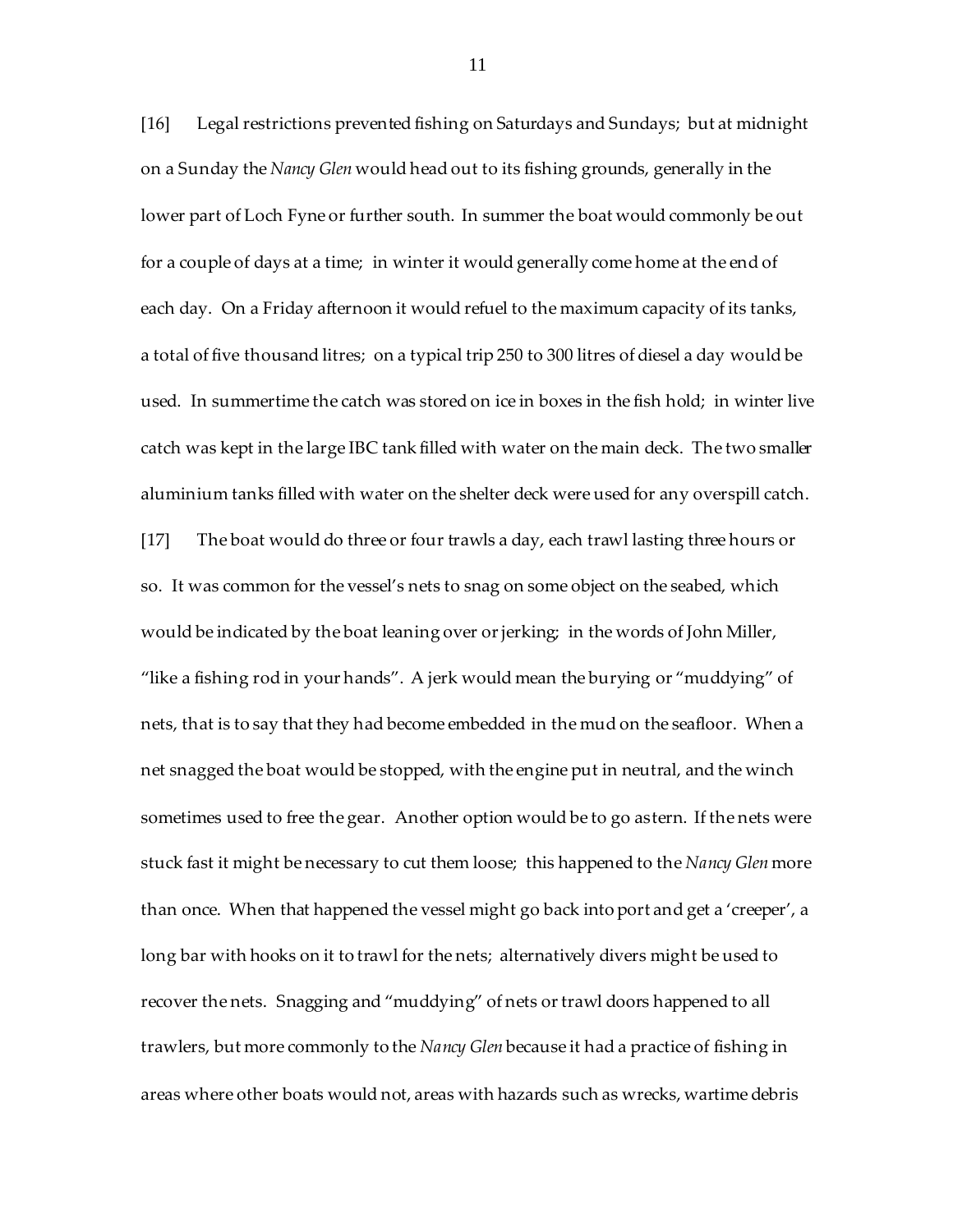or even mines, where the crew relied on their experience and skill to keep the vessel safe.

[18] In 2017 there were three specific instances of snagging prior to the accident. In the early part of that year a quantity of mud and weeds was caught in the cod end, and a diver had to remove the debris. On a subsequent occasion a tree was caught in one net when it was being lifted; a feed barge helped to lift this out. On the third occasion, nets became snagged on a submerged wreck and the nets had to be cut free.

## *Crew*

l

[19] At the time of the accident the *Nancy Glen* had a crew of three, namely the skipper, Duncan MacDougall, Przemeslaw Krawczyk, and John Miller.

[20] Duncan MacDougall was 46 at the time of the accident. He was married and had two children. He had been skipper of the *Nancy Glen* since January 2017, when he had taken over from his uncle William MacDougall (who in turn had taken over in 2003 from Duncan MacDougall's father John MacDougall<sup>3</sup>, skipper between 1995 and 2003). Duncan MacDougall began working as a fisherman when he left school and was an experienced fisherman and skipper. He had completed the five mandatory Sea Fish

<sup>3</sup> At the same time John MacDougall transferred 31 of his 32 share s in the boat to his son Duncan MacDougall, with his brother William MacDougall having the other 32. This ownership structure continued until the loss of the vessel in 2018.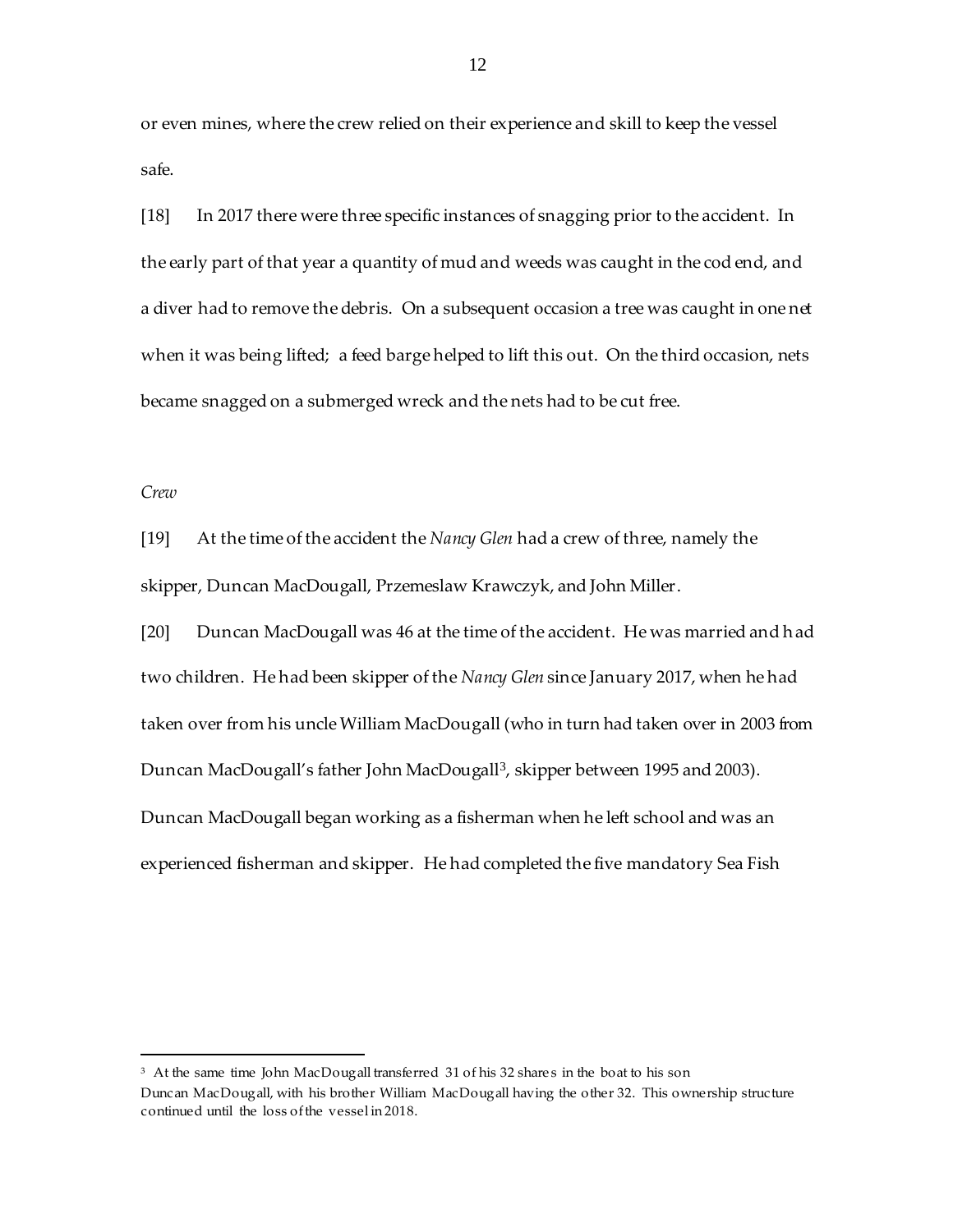Industry Authority ('Seafish')<sup>4</sup> safety training courses<sup>5</sup> which entitled him to act as skipper. Stability awareness training was not mandatory and there is no record of him having undertaken any such training.

[21] Przemeslaw Krawczyk (known as "Przemek") was 38 at the time of the accident. He too was married with two children. Mr Krawczyk was the son of a fisherman; all of the men on that side of his family were fishermen. After undergoing national service in the Polish navy he successfully studied for and obtained the requisite certificates that would allow him to work as a fisherman. After some time working in Ireland he was attracted by the better prospects offered by work in Scotland, and moved to Tarbert where he was eventually joined by his wife and children. In Scotland he had completed safety awareness and risk assessment training. From 2008 to 2017 he worked out of Tarbert on a number of boats, becoming skipper of the 'Scotia Star'. In January 2017 he began working as a crewman on the *Nancy Glen*.

[22] John Andrew Miller was 37 at the time of giving evidence. He had completed the mandatory Seafish courses in firefighting, first aid, 'sea survival' and safety awareness. Like Duncan MacDougall he had worked full-time on the *Nancy Glen* since leaving school, having previously worked on it part-time as a schoolboy.

<sup>4</sup> Seafish is a non-departmental public body which supports the seafood industry. It delivers stability training, free of charge, for fishermen at 'new entry', 'experienced' and 'advanced' levels. These courses were and remain voluntary. Completion of stability training was a pre -requisite for award of the Seafish under-16.5m skipper's certificate, but this certificate too is voluntary and there was no requirement to hold it in order to act as skipper.

<sup>5</sup> Survival, First Aid, Firefighting, Health and Safety, and Safety Awareness.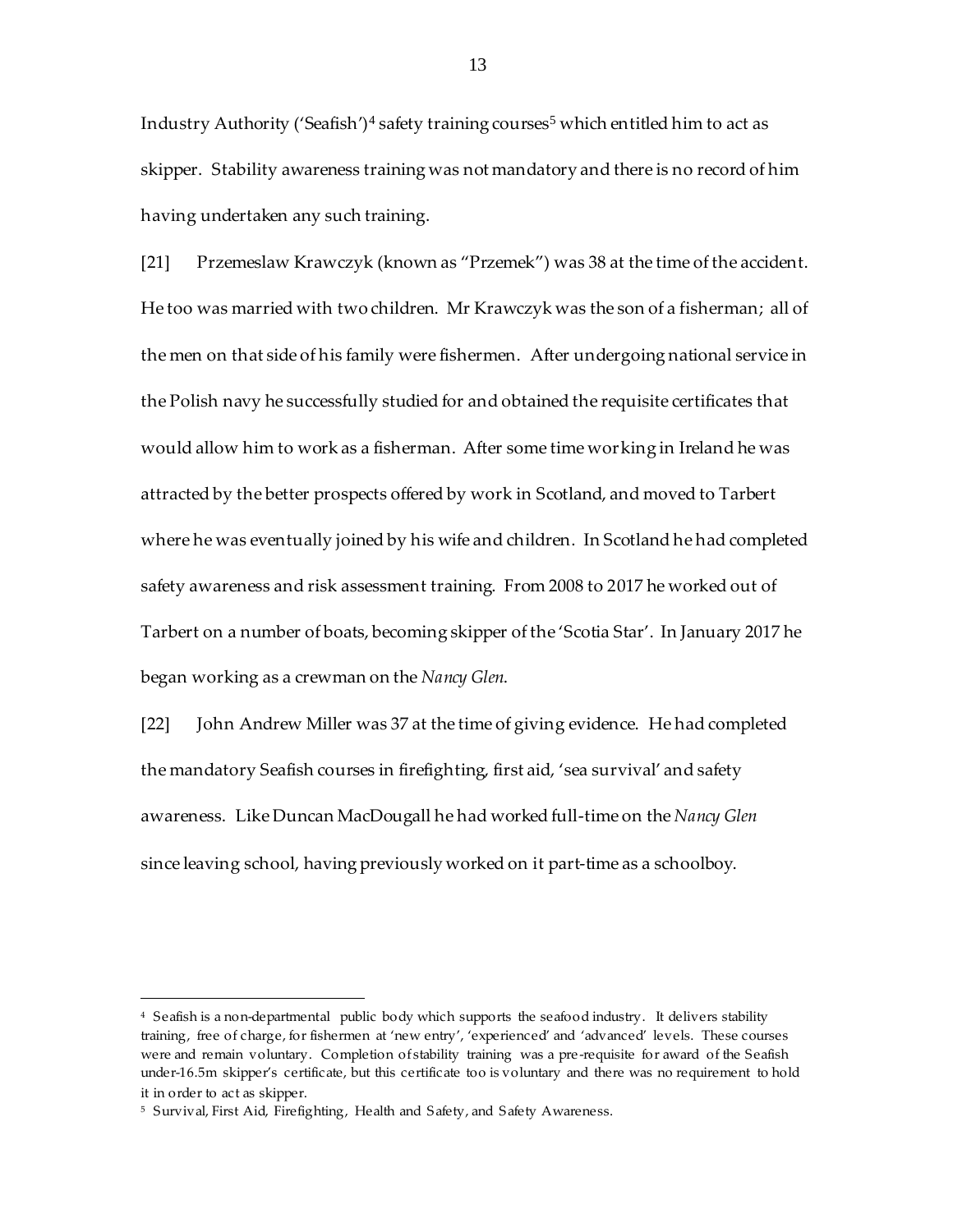#### *Stability and the regulatory framework*

[23] A vessel's stability may be defined as its ability to return to the upright after being disturbed by an external force. When a vessel floats at equilibrium, its entire weight (also known as its "displacement") acts vertically downwards through the overall centre of gravity, 'G'. At the same time, the total buoyancy force acts vertically upwards through the centre of buoyancy of the underwater part of the hull, 'B'. The weight and the buoyancy force are of equal magnitude. When the vessel is upright, a vertical line can be imagined running through the centre of the vessel, with 'G' on that line directly above 'B'.

[24] That vertical line can be followed straight down to the bottom of the vessel to a notional reference point at the upper side of the keel plate, 'K'. The distance between 'K' and 'G' is the vertical distance of the centre of gravity, sometimes referred to as 'KG' or the Vertical Centre of Gravity ('VCG'). The distance between 'K' and 'B' is sometimes referred to as 'KB' or the Vertical Centre of Buoyancy ('VCB').

[25] When the vessel is tipped or 'heeled' to an angle, this causes 'G' and 'B' to no longer be vertically in line, because the position of 'B' moves due to the change in geometry of the underwater shape of the hull. If one drew a horizontal line from 'G' parallel to the waterline, it would intersect with a vertical line drawn through 'B' at a new reference point, 'Z'. The horizontal distance between 'G' and 'Z' is referred to as the 'righting lever' or 'GZ'. Because the two forces of weight and buoyancy continue to act vertically, but are now separated transversely, a 'moment' is created by the lever arm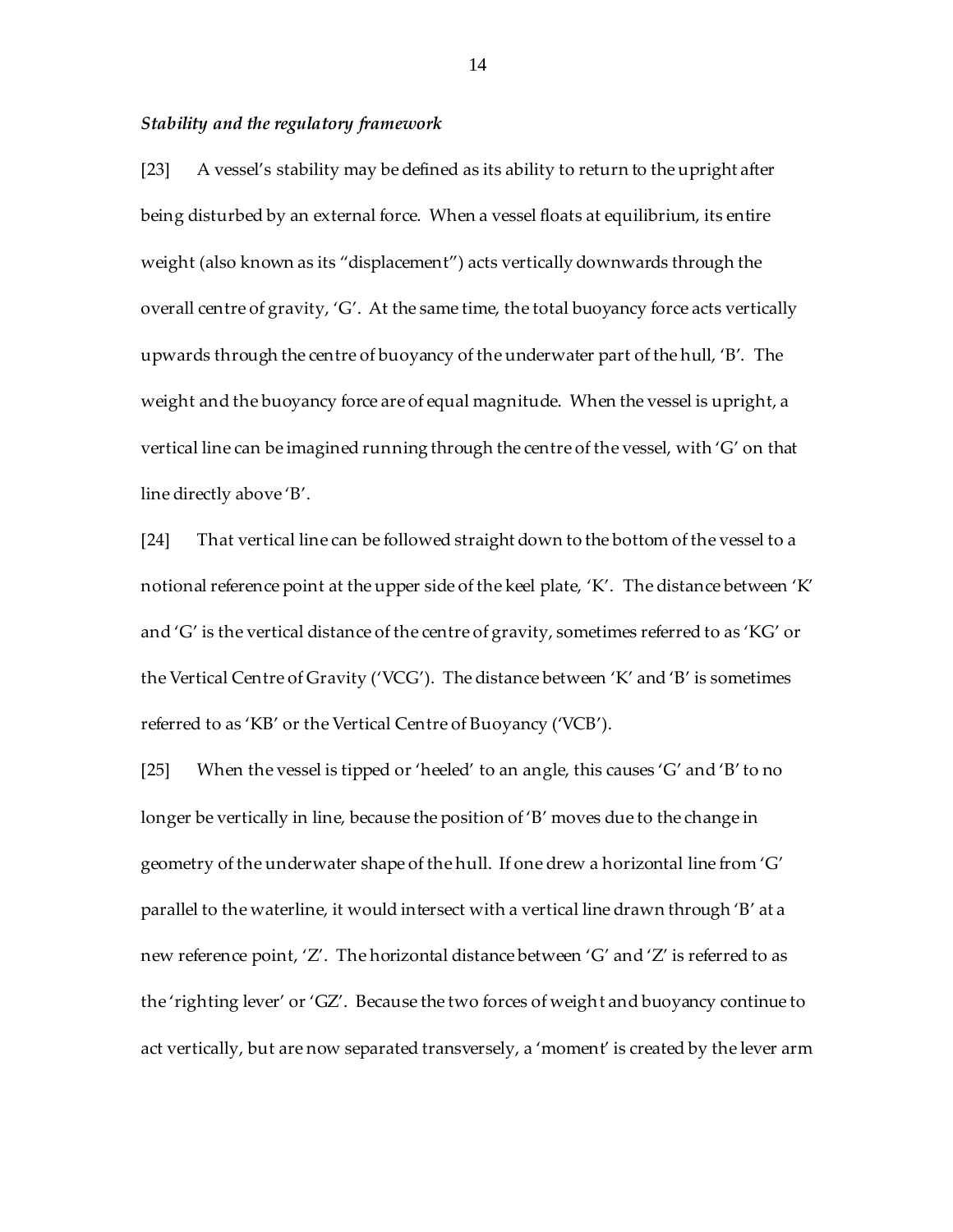'GZ' and the upwards force of the buoyancy; and this moment acts to restore the vessel to the upright position.

[26] If one drew a vertical line from 'B', showing the new line of buoyancy force, the point at which this new line intersected the vessel's centre line would provide another reference point, 'M', showing the vessel's transverse metacentre. The distance between 'G' and 'M' is known as the vessel's 'metacentric height' or 'GM'. This is used as a parameter to define initial stability and is valid for small angles of heel.

[27] The 'righting moment' of the vessel is given by its weight (equal to the buoyancy force) multiplied by the righting lever 'GZ'. If the vessel is to remain in equilibrium at a heel angle, the righting moment must be equal to the heeling moment. The maximum heeling moment that a vessel can withstand is equal to the maximum righting moment available.

[28] As the heel angle increases, the position of 'B' moves closer to 'G', thus reducing the righting lever 'GZ'. Once 'G' and 'B' are again vertically in line, the righting lever 'GZ' becomes zero, a point known as the 'vanishing angle of stability'. If 'B' continues to move away from 'G', the righting lever 'GZ' becomes negative, which results in a negative righting moment - also described as a 'capsizing moment'.

[29] The variations of righting lever with heel angle – from equilibrium, to small, maximum, reduced, zero and negative righting moment – can be portrayed on a graph, in the form of a 'GZ curve'. The vertical axis represents the righting lever and the horizontal axis represents the angle of heel in degrees. This curve shows that the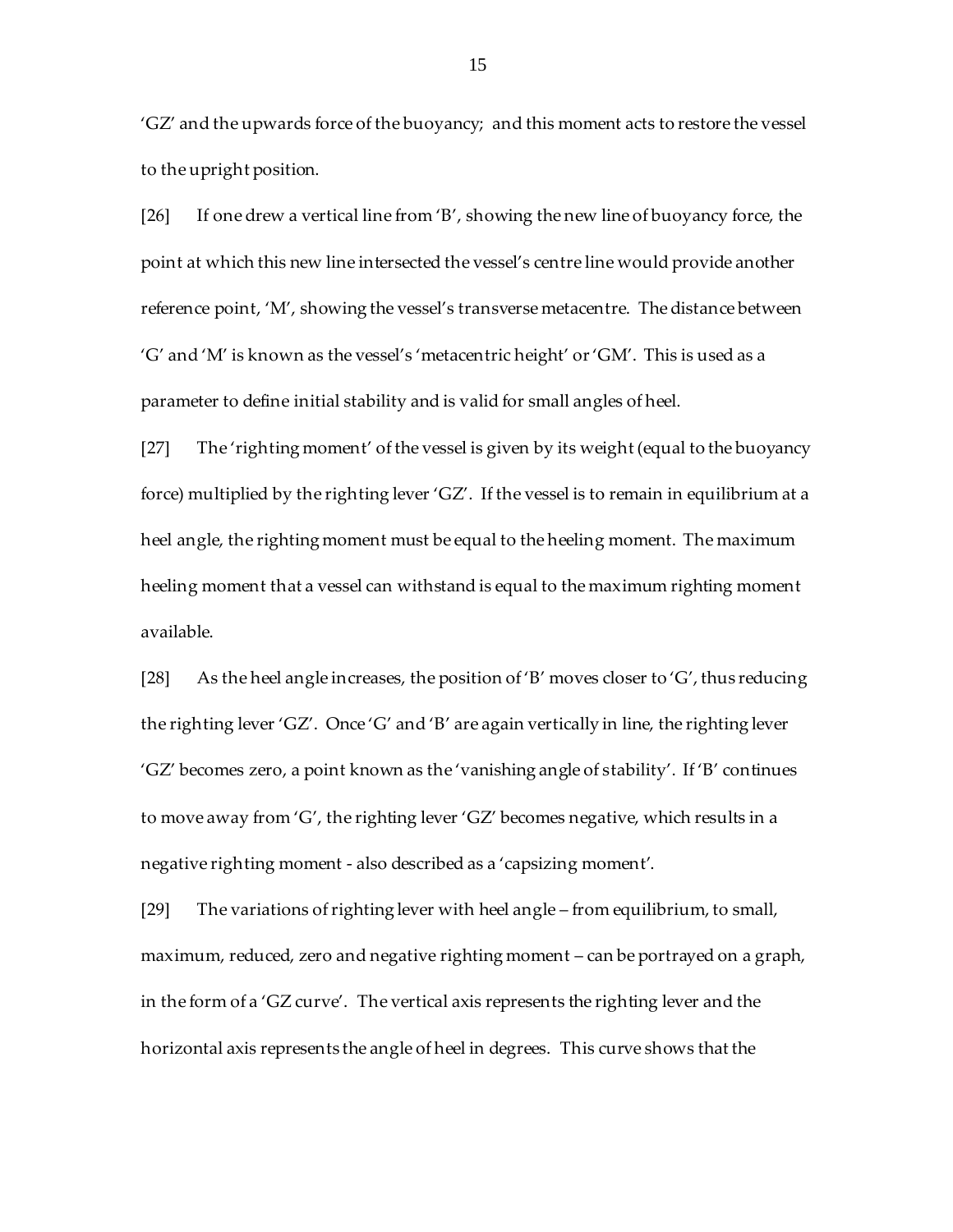righting lever increases along with increasing heel angle until it reaches its maximum,

after which it begins reducing as heel angle continues to increase.

[30] Stability criteria based on the 'GZ' curve's properties are used by regulatory

bodies to ensure that vessels have adequate stability to operate at sea.

"Stability criteria are principally concerned with the enclosed area between the GZ curve and the horizontal axis, with minimum limits stipulated to ensure the stability is at an acceptable level. The heel angle at which the maximum GZ occurs is important as is the maximum value of GZ itself. The higher the angle that maximum GZ occurs at, the further a ship can heel or roll before stability starts to reduce. A higher value of GZ means a higher heeling moment can be withstood. A greater area under the GZ curve indicates greater stability, conversely a smaller area under the GZ curve indicates poorer stability."<sup>6</sup>

[31] Stability criteria for UK fishing vessels were introduced by the Fishing Vessels

(Safety Provisions) Rules 1975. For the purposes of this Inquiry the most relevant rule

was Rule 16, "Stability", which provides as follows:

"**16.** Every vessel of 12 metres in length and over to which these Rules apply shall in all operating conditions and circumstances set out in paragraphs 10 and 11 of Schedule 3 to these Rules and in all foreseeable operating conditions satisfy the following stability criteria after due correction for the free surface effects of liquids in tanks:—

- (a) the area under the curve of righting levers (GZ curve) shall not be less than:—
	- (i) 0.055 metre-radians up to an angle of 30 degrees;
	- (ii) 0.090 metre-radians up to an angle of 40 degrees or such lesser angle of heel at which the lower edges of any openings in the hull, superstructures, deckhouses or companionways, being openings which cannot be closed weathertight, are immersed;
	- (iii) 0.030 metre-radians between the angles of heel of 30 degrees and 40 degrees or such lesser angle as defined in (ii) above;

<sup>6</sup> Report by Allan Stuart, naval architect, 6 April 2021, Appendix D, paragraph 3.5.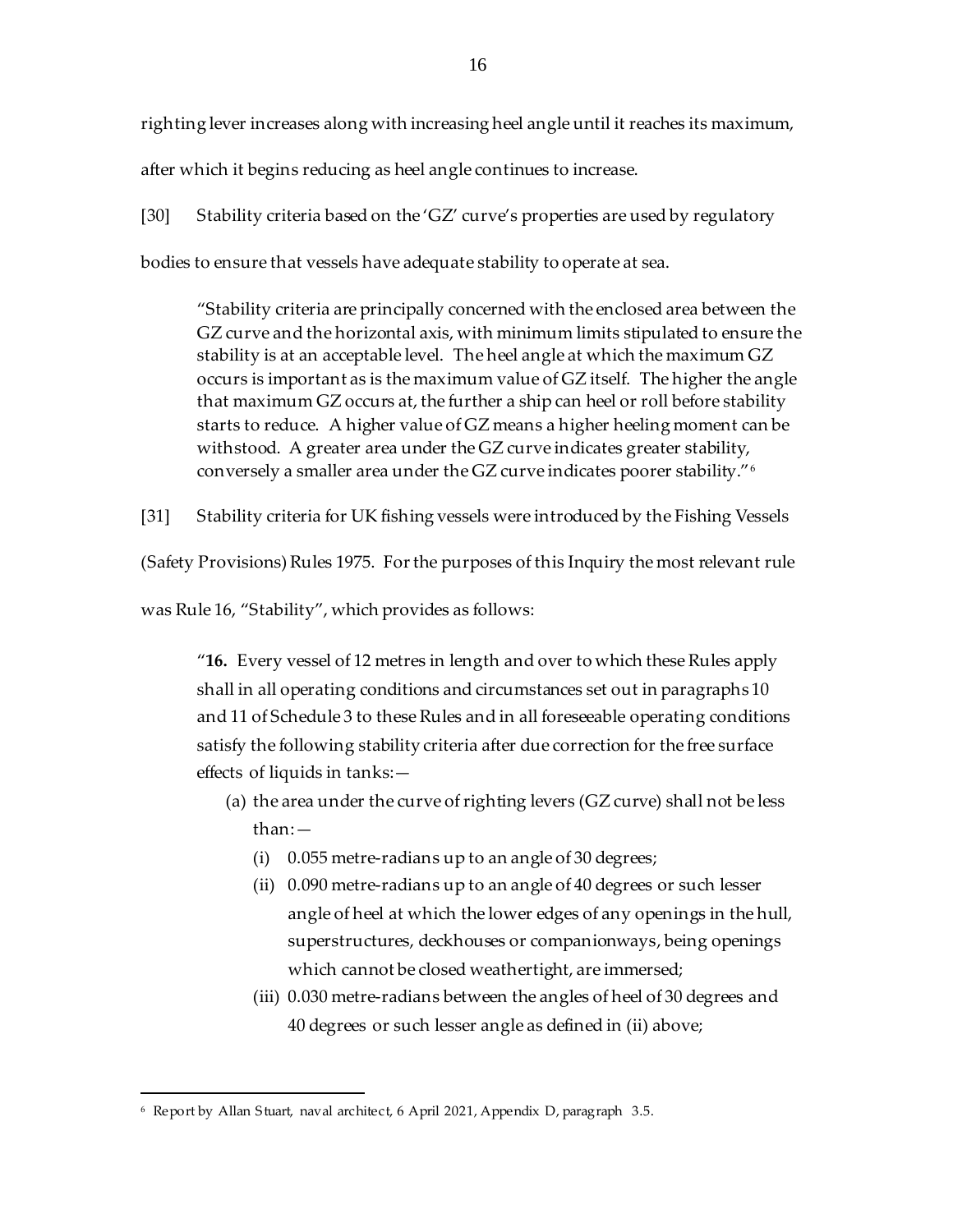- (b) the righting lever (GZ) shall be at least 0.20 metres at an angle of heel equal to or greater than 30 degrees;
- (c) the maximum righting lever (GZ) shall occur at an angle of heel not less than 25 degrees;
- (d) in the upright position the transverse metacentric height (GM) shall not be less than 0.35 metres;

provided that, for vessels engaged on single or twin boom fishing the values of dynamic stability, righting lever and metacentric height given in sub-paragraphs (a), (b) and (d) respectively of this Rule shall be increased by 20%."

[32] It will be noted that these stability requirements did not apply to vessels

under 12<sup>7</sup> metres in length. The development of regulations and guidance relating

to the stability of fishing vessels is set out in the report<sup>8</sup> of the Marine Accident

Investigation Branch (MAIB) at part 1.8. For the purposes of this Inquiry it suffices to

say that at no point between the construction and sinking of the *Nancy Glen* were these

(or indeed any) stability requirements ever applied to vessels under 12 metres in length.

[33] Consequently the *Nancy Glen*, with a registered length of 11.98 metres, was never subject to any mandatory stability requirements.<sup>9</sup>

j

 $^7\,$  In 2002 an amendment  $\,$  was made  $\,$  whereby "all previous references to under  $\,12$ m $\,$  registered length  $\,$  will  $\,$ now read under 15m length overall" – MAIB report, Part 1.10.1.

<sup>8</sup> "Report on the investigation of the capsize and foundering of the fishing vessel *Nancy Glen* (TT100) with the loss of two lives, Lower Loch Fyne, Scotland 18 January 2018", Report 6/2019, May 2019 – available online: https://www.gov.uk/maib-reports/capsize-and-sinking-of-prawn-trawler-nancy-glen-with-loss-of-2-lives

<sup>9</sup> For completeness, in Merchant Shipping Notice MSN 1871 (F), "The Code of Practice for the Safety of Small Fishing Vessels of Less Than 15m Length Overall", published in October 2017, the MCA "strongly recommended" that the owners and skippers of new vessels under 12m in length "should apply the stability criteria set out in this Code for vessels of 12m and above". Those criteria, set out at section 3.34, are identical to the Rule 16 criteria described above.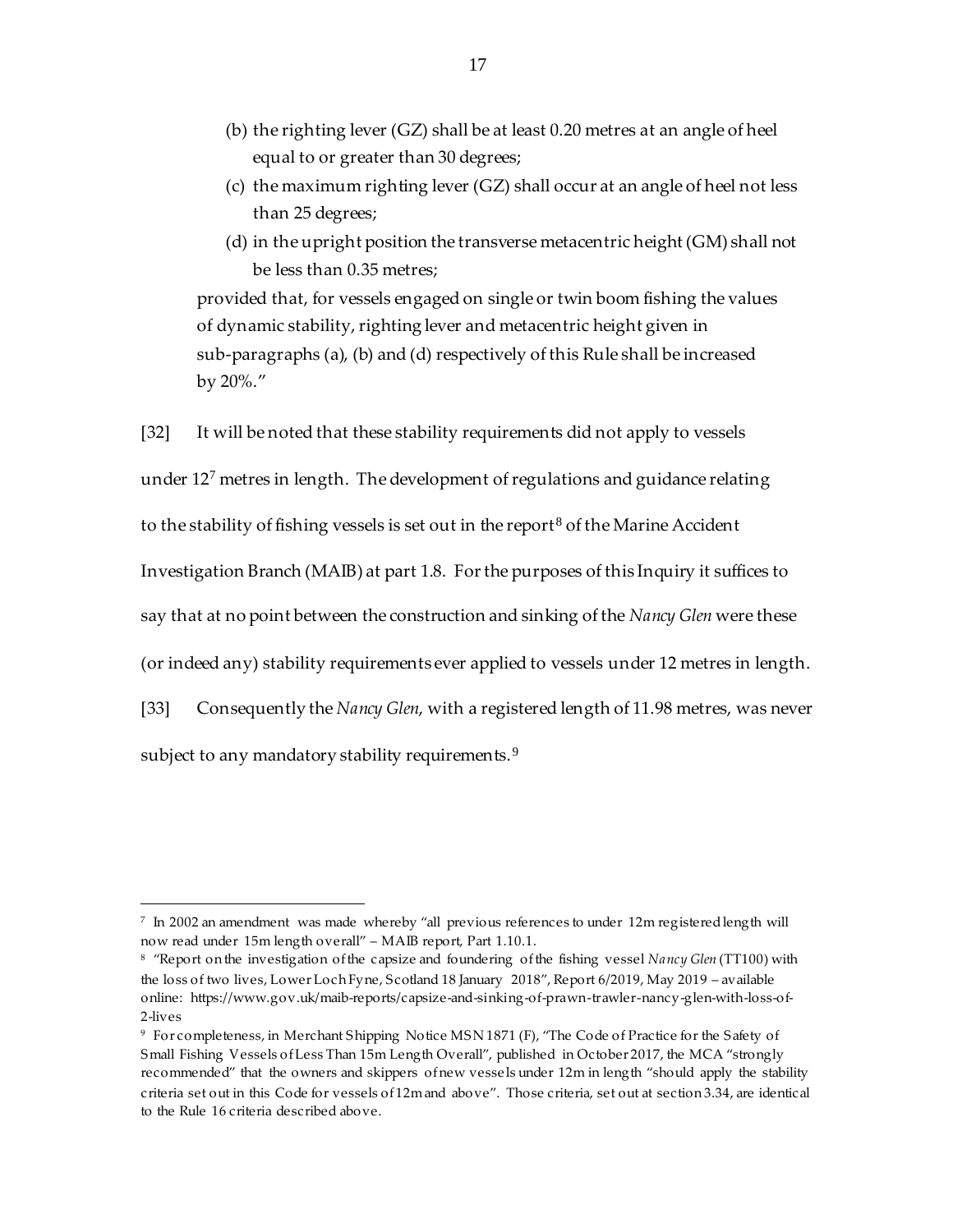#### *Modifications to the vessel*

[34] In April 2002 John MacDougall wished to make certain modifications to the vessel including installing a new net drum, winch, and crane, as well as extending the shelter deck on the boat's port side. He consulted David McAllister, a naval architect and marine surveyor with the firm of S.C. McAllister & Co. Before assessing the feasibility of the works, Mr McAllister required to establish the vessel's metacentric height to measure its stability. The *Nancy Glen* did not have a stability book or a full set of hull drawings, and had not previously undergone a stability test. Therefore Mr McAllister first conducted an inclining test, then compared the results with stability data from another similar vessel, the 'Aeolus'. As a result he obtained a probable metacentric height of 0.366 metres. In a letter to John MacDougall dated 30 April 2002 he noted that this exceeded the minimum metacentric height recommended by Rule 16 of the 1975 Fishing Vessel Safety Rules for Vessels over 12 metres, which was 0.35 metres. The effect of the proposed modifications would be to reduce the metacentric height to around 0.35 metres; as he described it, "on the limit". Consequently he advised that the modifications could be proceeded with "but top weight should be kept to an absolute minimum".

[35] Like many fishing boats, the *Nancy Glen* had poured-concrete 'floors' in its hold which also acted as ballast for the vessel. In 2002, two or three months after the modifications described above, a quantity of this concrete ballast was removed from the floor of the aft end of the fish hold by John MacDougall and either one or two other men. The reason for this was that John MacDougall had noticed that, following the recent modifications, the vessel's white 'boot-topping' line – where the vessel's normal paint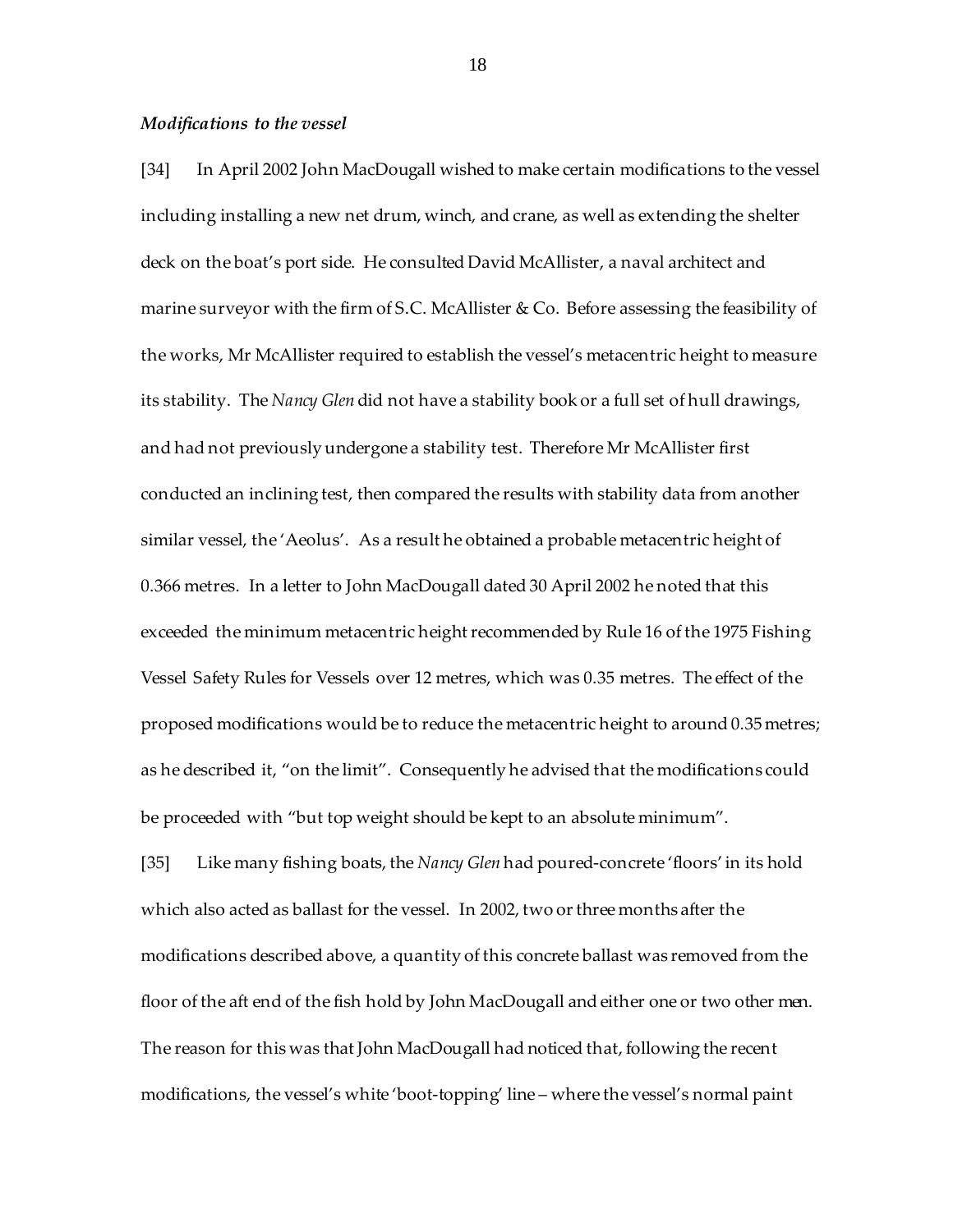met its anti-fouling paint - was low in the water, and a lot more water was coming over the transom. John MacDougall testified that six baskets of concrete was removed, commenting that each basket could hold 18kg of prawns. In his witness statement he estimated that about two-thirds of the concrete ballast in the hold was removed at this time, causing a slight list to port that was compensated for by "alternating between the two fuel tanks". William MacDougall also spoke to the concrete removed in 2002 amounting to two-thirds of the ballast in the hold. After this concrete was removed, the top of the white line came back up to the waterline.

[36] John MacDougall gave evidence that no professional advice was sought regarding this removal of ballast. His brother William MacDougall suggested that Mr McAllister had recommended that ballast be removed, although he later qualified this, saying "I'd say David McAllister was consulted". David McAllister's evidence was that he did not recommend the removal of ballast from the *Nancy Glen*; to do so would require full knowledge of the vessel's stability, which he did not possess. The removal of the ballast was handled by John MacDougall, assisted by others, not by William MacDougall, and I consider that the latter has made an incorrect assumption rather than speaking from personal knowledge. I accept the evidence of John MacDougall that no advice was taken at the time of removing the ballast.

[37] After the various modifications in 2002 the vessel was not subjected to an incline test, but was taken out for a trial voyage in challenging weather, in which her performance was considered to be highly satisfactory.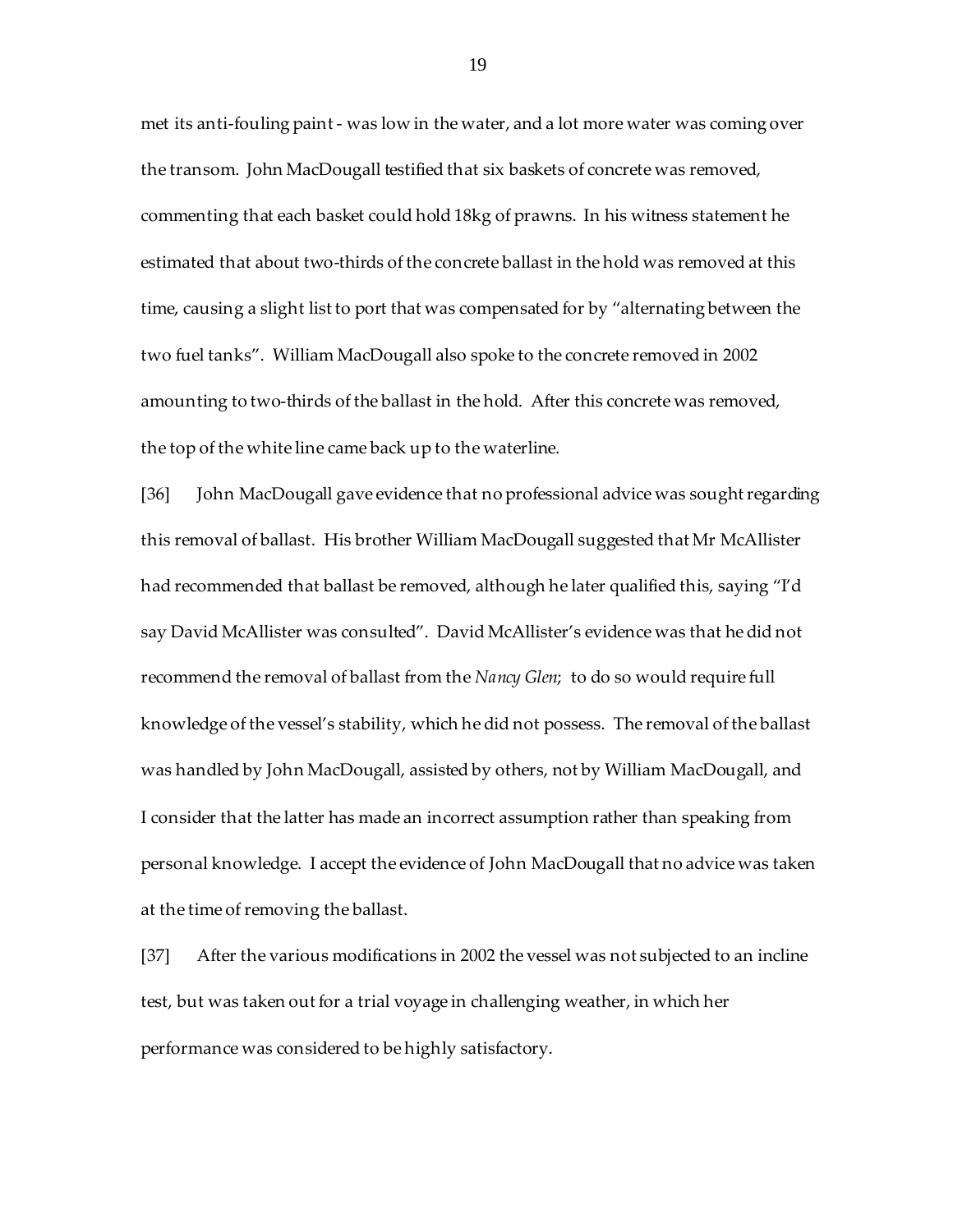[38] Each October for many years the *Nancy Glen* would go into the Ardmaleish yard on Bute for annual repair and refurbishment. In 2012 that yard fitted a 'Kort nozzle' to the vessel. A Kort nozzle is a sort of 'collar' fitted round the propeller which improves the latter's efficiency in the water, meaning that the vessel uses less fuel. This nozzle was made of steel and once fitted increased the weight of the vessel, but this was not considered to be a problem. As it was being attached to the bottom of the vessel, it was expected to improve stability. No surveyor or naval architect was formally consulted regarding this matter, although both John and William MacDougall spoke to there having been some discussions with a local naval architect, Andrew Peden, following which "we added steel to balance the boat  $up''$ <sup>10</sup>.

[39] In October 2013 the vessel's winch was replaced; little detail is available regarding the new winch but it was considered to be lighter and smaller than its predecessor.

[40] On 24 July 2015 the vessel was inspected by Adam Nutt, a principal surveyor with the MCA, in order for the vessel to have its safety certificate renewed. Its purpose was to confirm compliance with the Code of Practice for Small Fishing Vessels. The vessel's stability was not a subject of the inspection. Certain issues were identified which have no relevance for the purposes of this inquiry. On 4 December 2015 a new certificate was issued by the MCA, which would have been valid until 2020. The certificate noted that any unauthorised modification might invalidate it.

<sup>10</sup> Evidence of William MacDougall, 11 May 2021.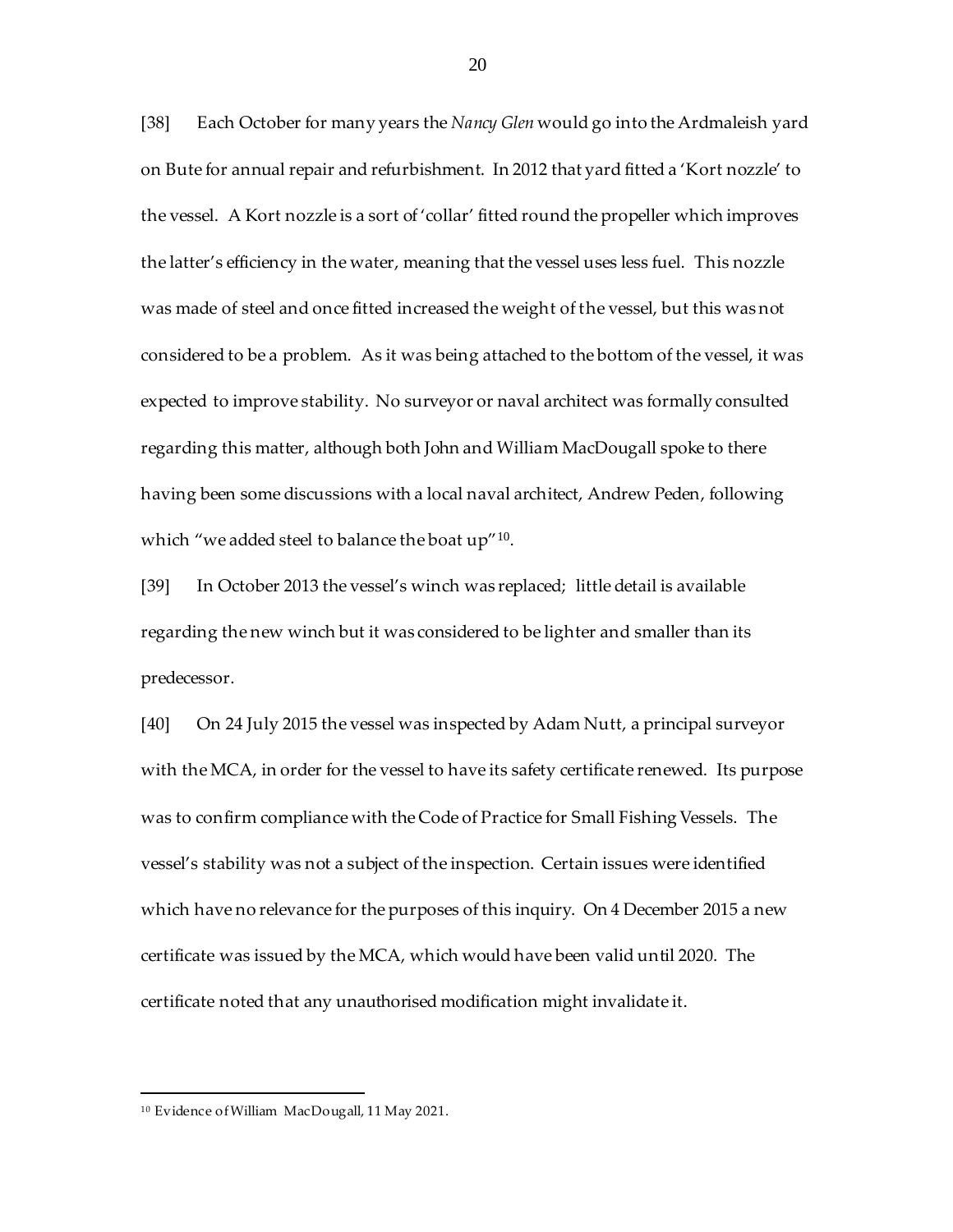[41] In 2016 Mr McAllister was asked to investigate the feasibility of raising the wheelhouse roof, but this project was not pursued.

[42] In November 2016 the Ardmaleish yard billed for 19 hours of work involved in breaking up and removing concrete ballast from the fish hold. After this John Miller<sup>11</sup> was instructed to use a jackhammer to remove further concrete ballast in order to tidy up the work done by the yard. Again, no surveyor or naval architect was consulted regarding the removal (or replacement) of the concrete. This removal of ballast was done on the instructions of Duncan MacDougall, and was opposed by his father John; they had a heated argument on the subject.

[43] In April 2017 the steel mast was replaced with an aluminium mast, the wheelhouse floor was replaced, and fabricated steel trunking was installed throughout the shelter deck for wiring. In May 2017 an aluminium derrick and base with an estimated maximum total weight of 50kg replaced a heavier steel derrick. In September 2017 an aluminium live catch tank was cut in half to form two smaller live catch tanks, which were then placed on the port and starboard sides of the shelter deck. In October 2017 a steel roller was replaced, as was "rotten" steel on the starboard side of the wheelhouse.

[44] In December 2017 a 14-foot long aluminium "A" frame was installed to replace a steel pole (used to lift the cod-end) and supporting structure. Also in December 2017, the 'Guerra' crane installed in 2002 was replaced by a new 'Thistlelift' crane with

<sup>&</sup>lt;sup>11</sup> Mr Miller's evidence suggested that this took place in October 2017, and that it was intended to compensate for the weight about to be added by the new crane. However the invoices from the boatyard show only one episode of ballast removal by them, and on the balance of probabilities it seems more likely than not that this is the episode Mr Miller was referring to, and that he has simply mistaken the dates.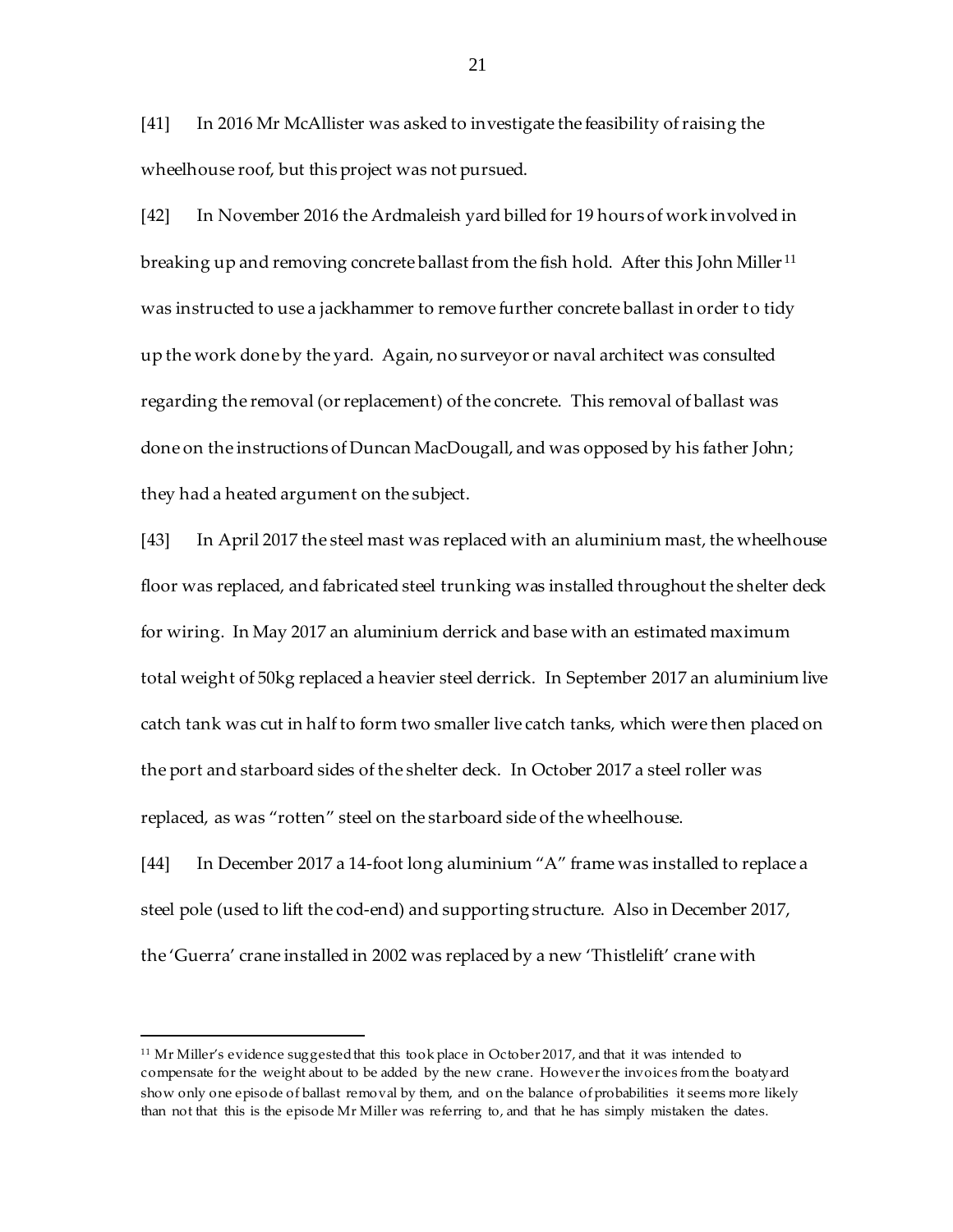power-block. Where the Guerra crane had weighed 690kg, the Thistlelift replacement with its power-block weighed 1,450 kg. The replacement crane, like its predecessor, was located at the aft end of the shelter deck, on the port side.

## *The events of Thursday 18 January 2018*

l

[45] At around 1800 hours on Thursday 18 January 2018 the *Nancy Glen* had been trawling for about six hours and was due to go back in to port. This was the vessel's second week of operating following the December modifications. John Miller thought that the boat now felt different. When turning it had always heeled over in the direction of the turn, but it now seemed to heel over more than previously. Mr Krawczyck asked Mr Miller "if it was meant to roll about like this", commenting that his last boat had not been like that. Mr Miller told him the vessel was always "a bit rolly".

[46] The fishing had been good that week<sup>12</sup> and on this day the crew had hauled their nets three or four times. The catch was washed and kept in the IBC tank on the main deck and also in both overspill tanks on the shelter deck. The weather was calm and still, frosty, with no rain but flutters of snow and hailstones. There was a very light northwesterly wind.

[47] Duncan MacDougall was at the helm in the wheelhouse. Mr Miller and Mr Krawczyk were sitting in the accommodation section. The boat started to 'stick' and judder, then go forward and stick again. This was a common occurrence and at first the

<sup>12</sup> William MacDougall's statement at paragraph 3.17 notes that he thought that Duncan MacDougall called that day to say the fishing was "a lot poorer", but on this point I prefer the primary evidence of John Miller.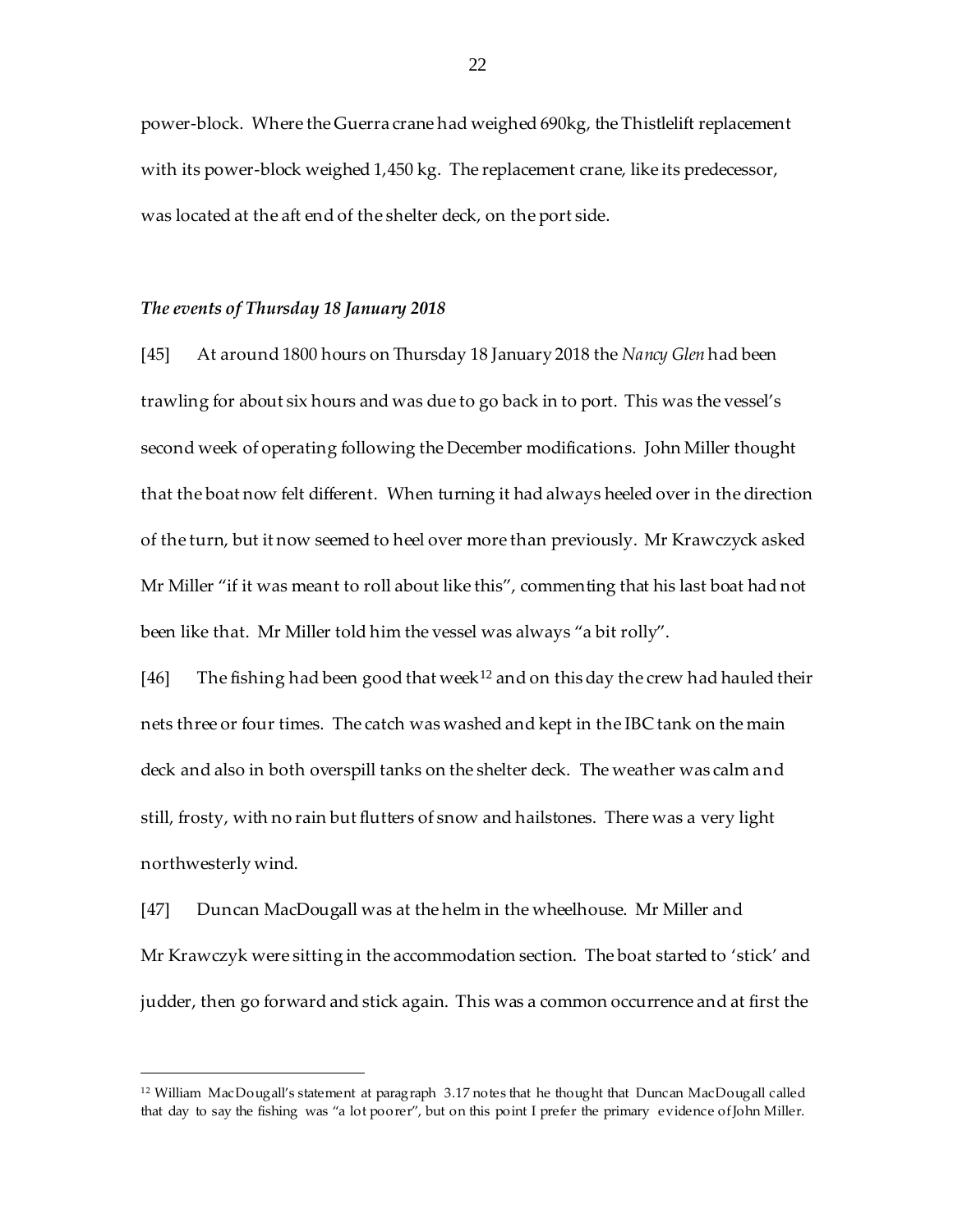crew did not worry, considering it to be caused by the nets 'bumping' into the mud. As had sometimes happened in the past, the fridge door fell open. Mr Miller took hold of it, expecting the boat to steady. He heard Duncan MacDougall say that "something was wrong", and could tell by the tone of his voice that it was serious. Mr Miller could feel the boat heeling; he threw himself to the floor and crawled up to the wheelhouse. He did not look back as he did so, and never saw Mr Krawczyk again.

[48] In the wheelhouse, Duncan MacDougall was holding on to the wheel and trying to use the throttle to clear the net. The boat was "right over"; Mr Miller had not experienced such an angle before, not as much as that. There was water on the starboard side of the deck, midway up the coaming of the hold hatch. Mr Miller went aft, to the port side of the winch. He was unable to stand upright and held on to the table used for sorting the catch as well as a rope hanging from the tripod. The IBC tank of water broke through the wooden boards holding it in place and slid across the deck, hitting the starboard side of the boat. Mr Miller got on to the outer flange of the port net drum, which due to the angle at which the boat was heeling was now effectively flat. He saw Duncan MacDougall still in the wheelhouse, closing its door from the inside. Mr Miller then jumped off the stern into the sea. Once in the water he began swimming round the now-capsized boat, and thought he could hear voices speaking or shouting inside.

[49] Immediately prior to the capsize of the *Nancy Glen*, the Scottish Salmon Company's flatboat the 'Lady Inger', captained by Walter Paul MacIntosh and crewed by James Clark and Fergus Tinney, was sailing across the loch in a south-westerly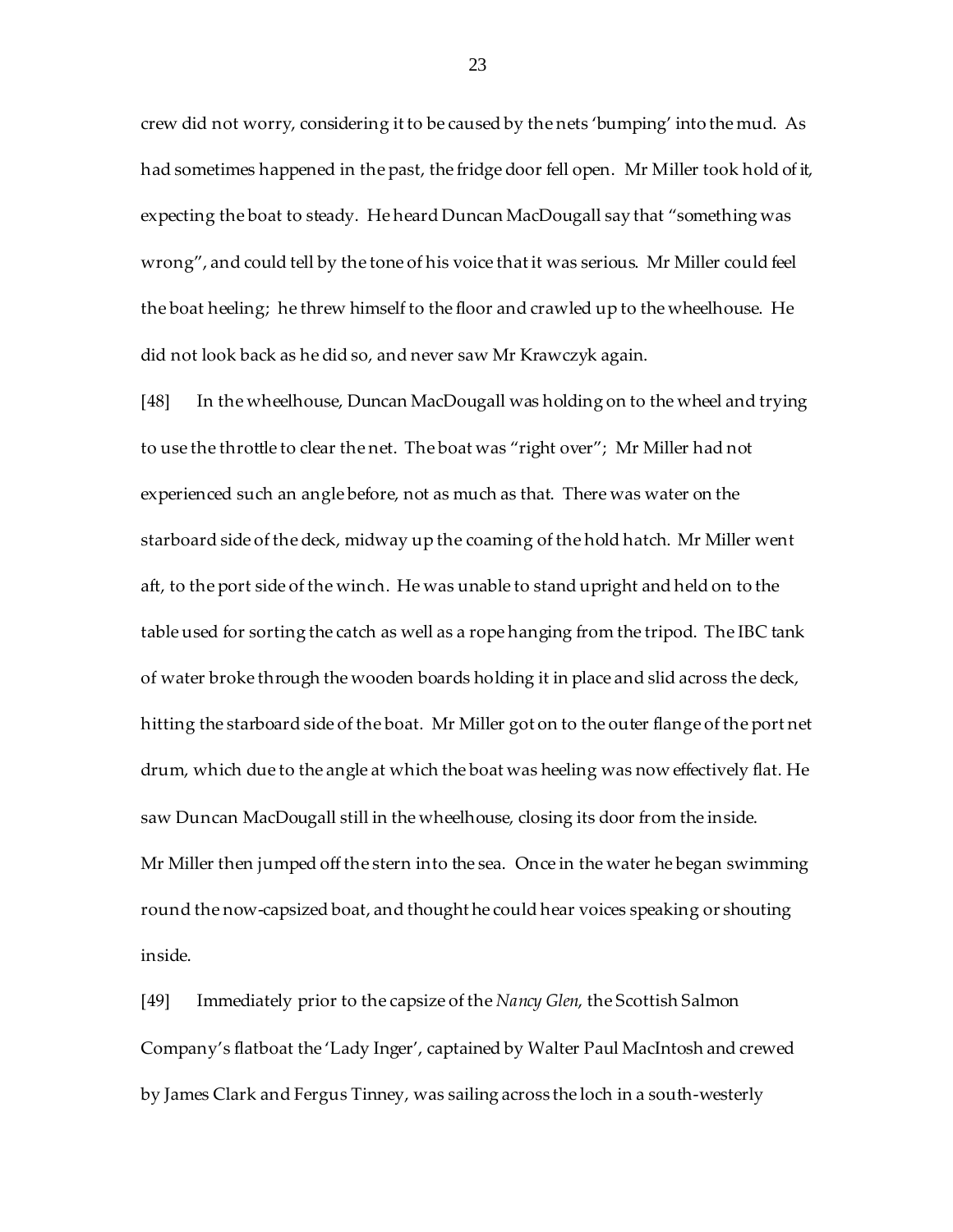direction as the *Nancy Glen* headed north-east. Mr MacIntosh's attention was drawn to the *Nancy Glen* as it approached them because its starboard light was dipped lower than the port, indicating that it was going to turn right round.

[50] As the two vessels passed each other Mr MacIntosh noted that the *Nancy Glen* was "well heeled-over". He heard Fergus Tinney say "she's going over"; he turned and saw that the *Nancy Glen* had "flipped right over [...] as if it had vanished, just a black object in the water". He turned his own vessel back and turned all its lights on to the upturned boat, lying flat in the water with its bow pointing east towards Portavadie. They could hear shouting from the far side of the hull and identified the figure of John Miller in the water. They got him aboard using a boathook. He was in a state of shock, but was able to tell them that Mr MacDougall and Mr Krawczyk were trapped on board.

[51] Mr MacIntosh pressed the digital selective calling ("DSC") button to send out a distress call with the exact location co-ordinates. This was picked up by the Belfast Coastguard, which covers this sector of coastline. Mr MacIntosh told them what had happened. Initially his vessel was the only one on the scene, keeping its searchlight on the hull of the *Nancy Glen*. Then the Tarbert-Portavadie Calmac ferry MV 'Loch Riddon' arrived, followed by about seven other fishing vessels, the Campbeltown lifeboat and the Tighnabruaich inshore lifeboat. Another flatboat arrived and took John Miller to Tarbert.

[52] The Coastguard were first alerted to the accident by a '999' call from a member of the public at 1759 hours. Shortly thereafter the DSC alarm from the 'Lady Inger' was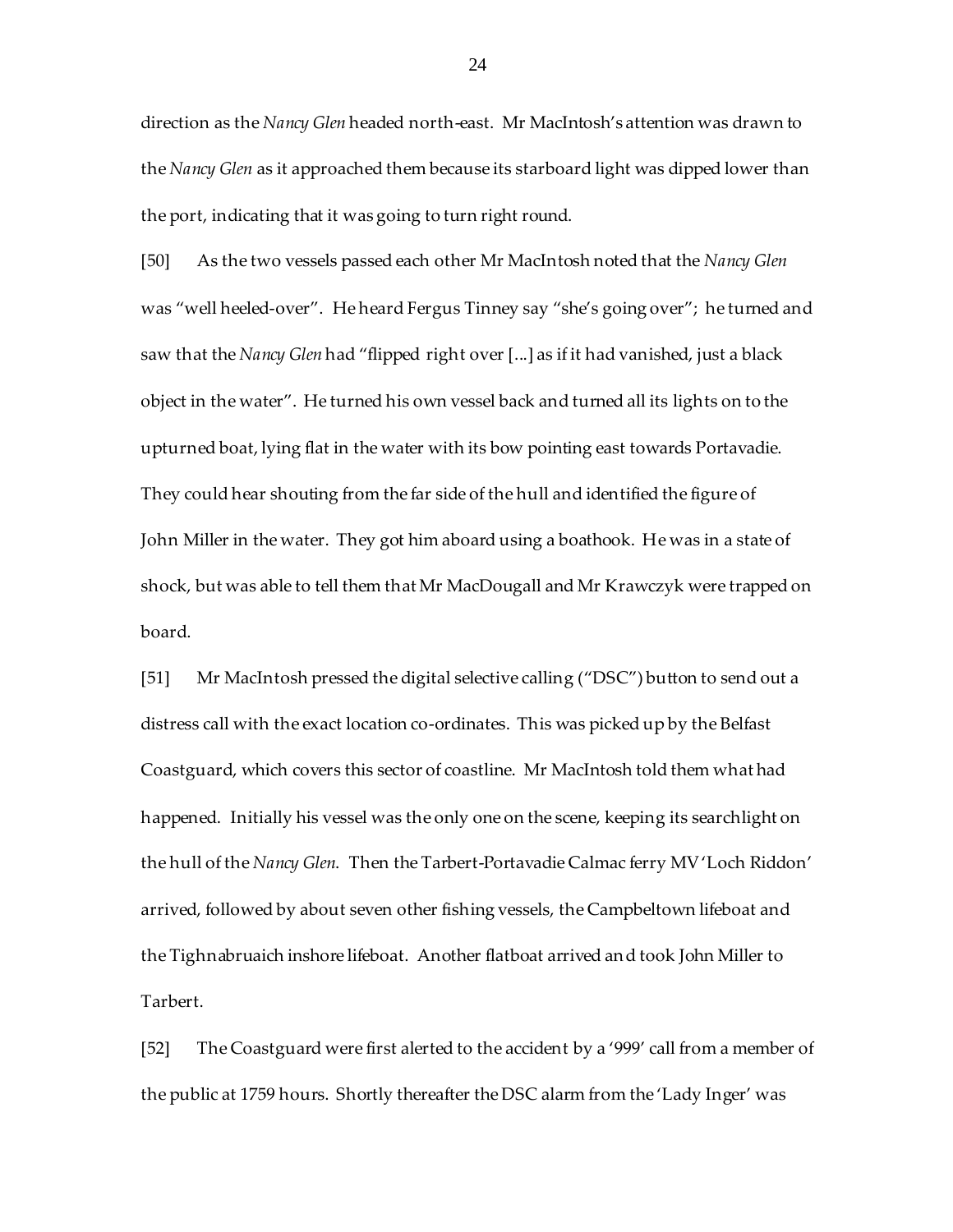received. Within five minutes the Tignabruaich lifeboat had been turned out, followed by other resources including the Rescue 199 helicopter from Prestwick, as well as nearby vessels which offered their assistance. Of necessity, control of the ongoing situation was devolved to the masters of vessels on the scene, subject to ongoing Coastguard monitoring.

[53] Two employees of the Scottish Salmon Company, Donnie Neil Sinclair and Alastair Sim went out to the 'Lady Inger' using a rigid inflatable boat, or 'rib'. When they arrived the *Nancy Glen*'s hull was still level in the water. The propeller was still visible and Mr Sinclair attached a line to it, which was then attached to the ferry 'Loch Riddon'. He also used a metal shackle to strike the stern and could hear the hull being struck in response, as well as at least one voice from inside the vessel, although he could not make out what was being said.

[54] Mr Sinclair's vessel then returned to Tarbert to uplift a diver, Calum Gilbert, who had offered to help. The trip there and back took around fifteen minutes. By this time the *Nancy Glen* was no longer level but instead was almost vertical, her stern down in the water and only a small section of the bow, perhaps a metre and a half, visible above the surface.

[55] Calum Gilbert dived below the surface, going down as far as the *Nancy Glen*'s stern, and inspected the exterior of the vessel using a torch. The vessel's nets were still attached; no-one was in the wheelhouse but an air pocket was apparent there due to items floating inside. Mr Gilbert could not hear any sounds coming from the vessel. He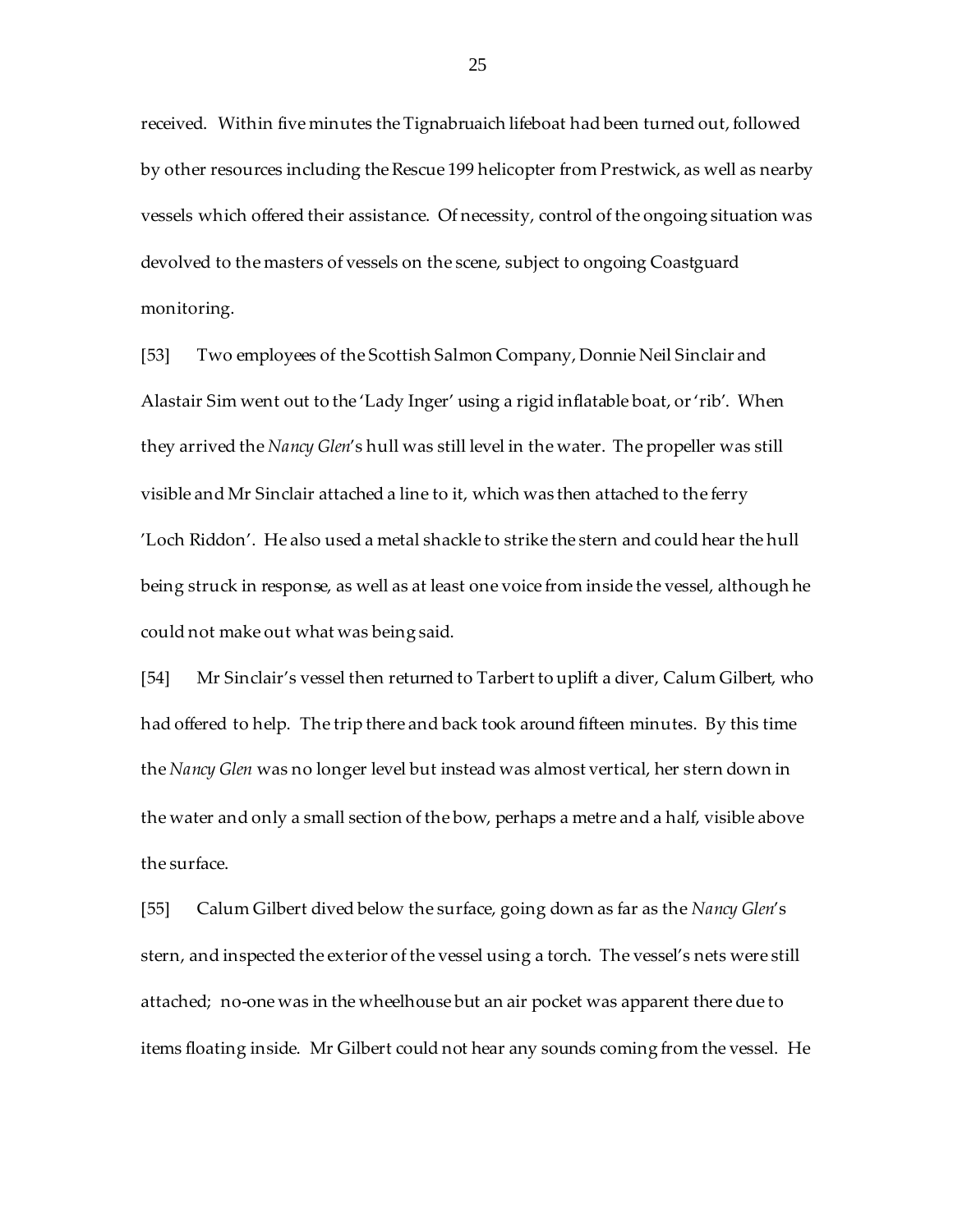tied a rope to the base of the *Nancy Glen*'s crane and took it to the ferry. After about ten minutes he surfaced and came back on to a nearby diving vessel, the 'Big Blue'.

[56] By this time another vessel, the 'Northern River' had arrived at the scene. It was a 'Special Purpose Ship' operated by Serco Marine Services on behalf of the Ministry of Defence, which used it to support the Royal Navy. It had been conducting tests north of Arran using Remote Operating Underwater Vehicles (ROVs) in support of the NATO submarine rescue system, before being requested by the Coastguard to attend the scene. With a tonnage of 2,600 tonnes and 91 metres in length, it was the largest vessel to attend. It was also equipped with three cranes, lifting straps and shackles.

[57] It was decided to attach the *Nancy Glen* to the 'Northern River' using straps. The intention was that the latter vessel could then use its crane to support the trawler pending the arrival of the Royal Navy's Northern Diving Group, who by this point had been alerted and were on their way. Mr Gilbert took straps and some shackles back into the water, and attached them to the cleats and railings at the bow of the *Nancy Glen*, which was by now completely underwater and still in a vertical position. This process took around five to ten minutes.

[58] Mr Gilbert passed the straps to a 'rib' in order for them to be taken to the 'Northern River'. However while Mr Gilbert was still in the water, about twenty metres from the *Nancy Glen*, it suddenly began sinking to the seabed. The rope attaching it to the ferry snapped, and a second rope connecting it to another vessel had to be cut to prevent that vessel being itself dragged underwater.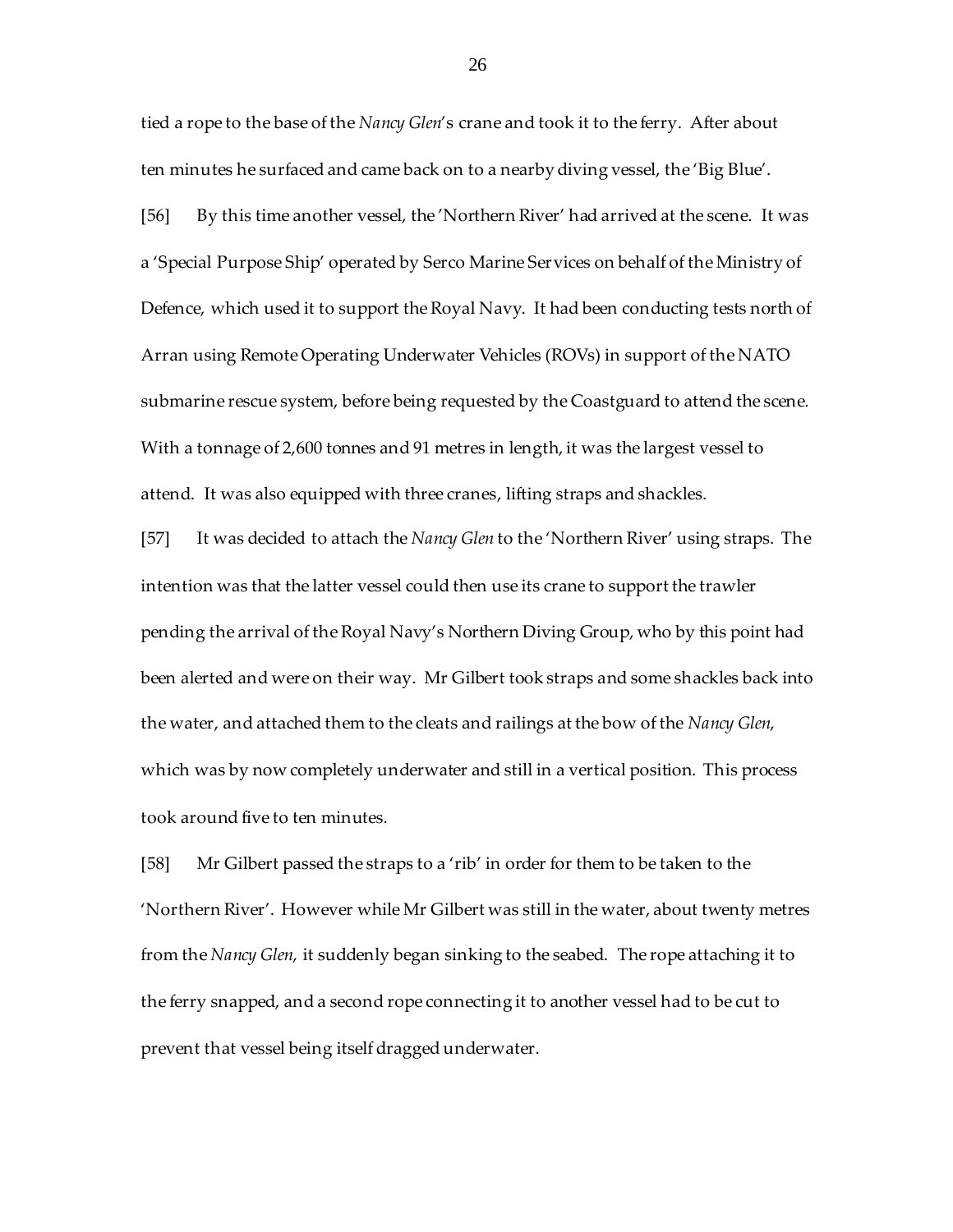[59] Based on communications between vessels present, this final sinking can be timed at around 2033 hours. Thereafter, operations shifted to focus on search and rescue, in case any survivors could be identified in the water. Once survival ceased to be a realistic prospect the focus changed again, this time to search and recovery. The location of the wreck was marked using an ROV from the 'Northern River'.

## *Recovery of the vessel and further investigations*

[60] The vessel was located using another ROV at a depth of 145 metres, sitting upright on the seabed, up to its waterline in mud. All of its fishing gear was still attached. Around half of the starboard net, but not its trawl door, was buried in the mud of the seafloor. The port net, in contrast, could be seen floating above the seafloor. [61] On 13 April 2018 the vessel was lifted from the seabed by Keynvor Morlift Ltd ("KML"), who had been contracted by the Scottish Government for this purpose. It was initially taken to Portavadie; there the remains of Mr Krawczyk and Mr MacDougall were recovered from the accommodation and engine room respectively. Post-mortem examinations were carried out on 14 April 2018 by Dr Marjorie Turner MB ChB FRCPath DipFM and Dr Leigh Anne Deboys MB ChB FRCPath DipFMS DMJ (Path), with the cause of death for both men being recorded as "unascertainable following fishing vessel sinking".

[62] The vessel was then taken by barge to DRB Marine boatyard at Rosneath. On 16 April 2018 an attempt was made to refloat the vessel, but it began listing to starboard and had to be supported again using slings, then lifted back on to the barge. Around a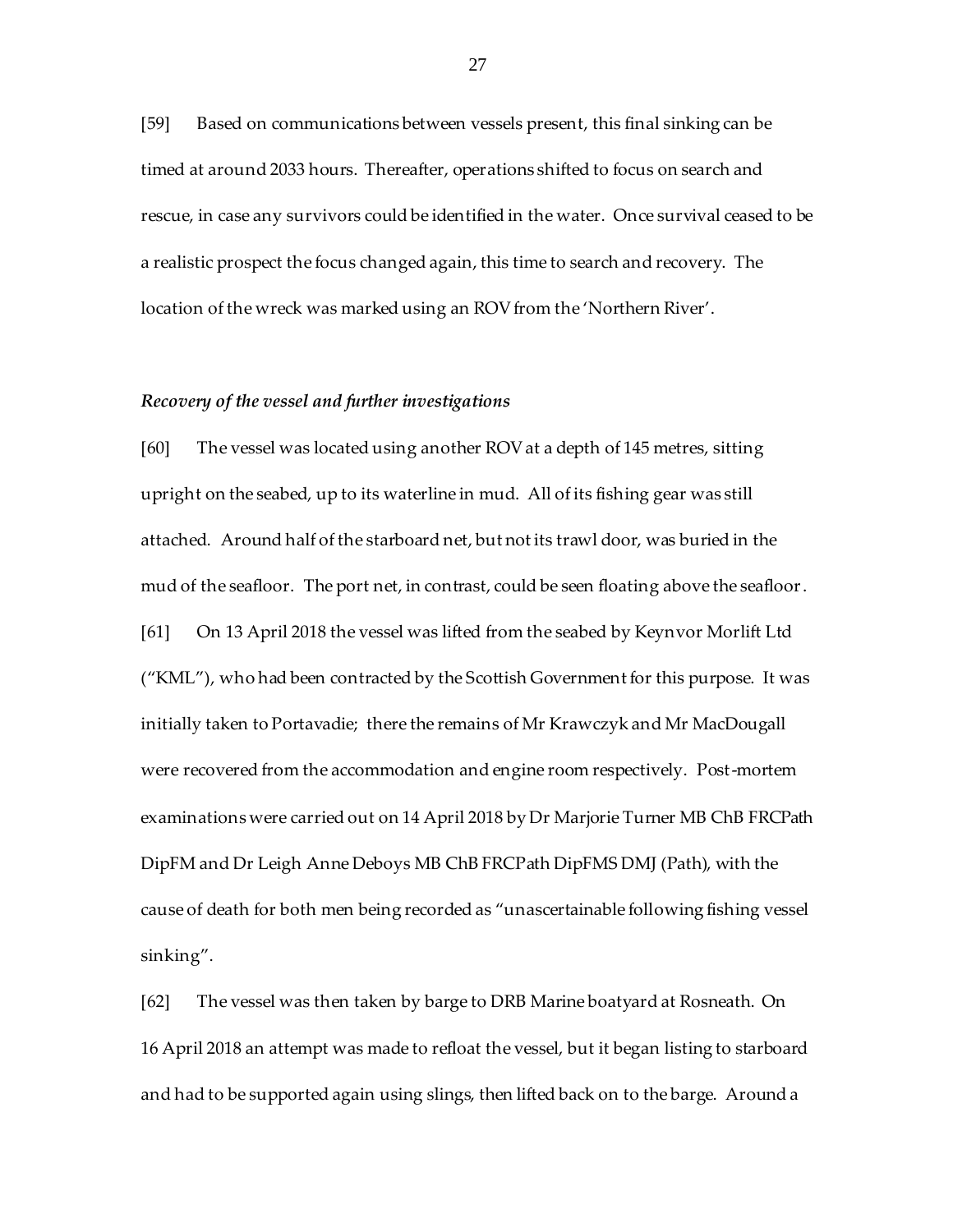tonne of weight was taken off and further attempts at refloating were made the next day and the day after that. To counteract the listing, around 500 to 750 kg of ballast was added to the hull. An inclining 'heel' test was then carried out by KML which determined the vessel's metacentric height (GM) to be 0.396 metres. A 'roll test' was then carried out by the MCA, which gave an indicated GM of 0.3033 metres, failing to meet the required GM of 0.6835 metres, results which were considered to be largely in line with those of the 'heel test' previously conducted by KML.

[63] The vessel was then taken ashore and kept on a hardstanding at Rosneath. In September 2018 it was laser-scanned by Solis Marine Consultants to reproduce its hull form, following which the General HydroStatics software package was used to make a hydrostatic model of the vessel. On 4 October 2018 Solis conducted a further inclining test, during which the vessel appeared quite 'tender', easily listing under the weight of people moving across the deck.

[64] The stability analysis conducted by Solis considered a number of different potential loading conditions for the vessel, and concluded that it had very poor stability in all of these conditions. It would have failed to meet the stability criteria set down by the Small Fishing Vessels Code (i.e. the Rule 16 criteria) in any of the loading conditions. Their report dated 12 December 2018 concluded that:

"the vessel had a very limited ability to withstand any induced heeling moment arising from wind and wave conditions or from the load applied on the trawl connections".

[65] The report also concluded that the load on the banana bar required to capsize the vessel could have been as low as 1.8 to 2.3 tonnes.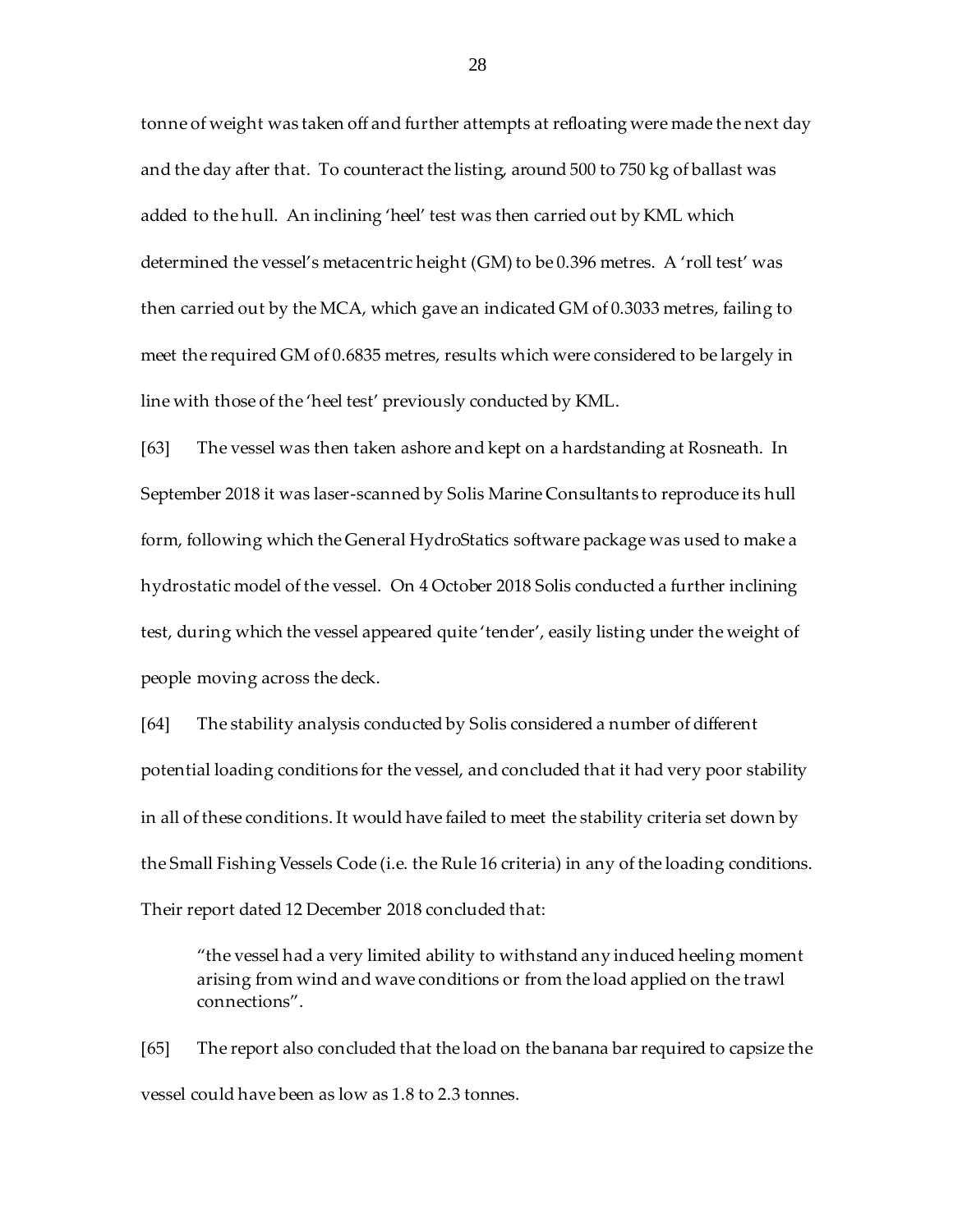[66] These findings were largely concurred with by the MAIB's report into the sinking13, which found that the *Nancy Glen* would not have satisfied the Rule 16 stability criteria for fishing vessels (albeit these criteria did not apply to the vessel because of its length), and that it was also unlikely that the vessel would have satisfied these criteria at the point at which it was built.

[67] This analysis found further support in a report on the causes of the accident commissioned by the Crown from Ian Macleod B.Sc (Hons) M.Phil (naval architecture) MRINA, a chartered engineer and naval architect who operates a marine consultancy business, I K Macleod & Associates.

[68] Mr Macleod commented that all vessels are built to come under some rule or another, the aim being to maximise a vessel's size whilst minimising the rules applicable to it. It was, however, common practice in the fishing industry to use the over-15 metre stability criteria as a benchmark for fishing vessels under 15 metres. Mr Macleod considered that this was prudent and professional when such a standard was available, even if there were no legal requirement to do so, and that this was particularly the case with fishing vessel stability, where the associated risk to human life was well known. [69] Mr Macleod used 'Maxsurf' software, inputting data from the Solis scans, to independently model various loading conditions for the vessel, using the Rule 16 criteria as a benchmark. He found that:

"the stability of the *Nancy Glen* was poor, regardless of what stability criteria are used. The angle of maximum GZ, magnitude of maximum GZ, range of stability, area under the GZ curve etc are all very low." $^{\prime\prime}{}^{\overline{14}}$ 

<sup>13</sup> Report 6/2019, May 2019 at 1.9.2.

<sup>14</sup> Report dated 21 April 2021, Section 5.9.1.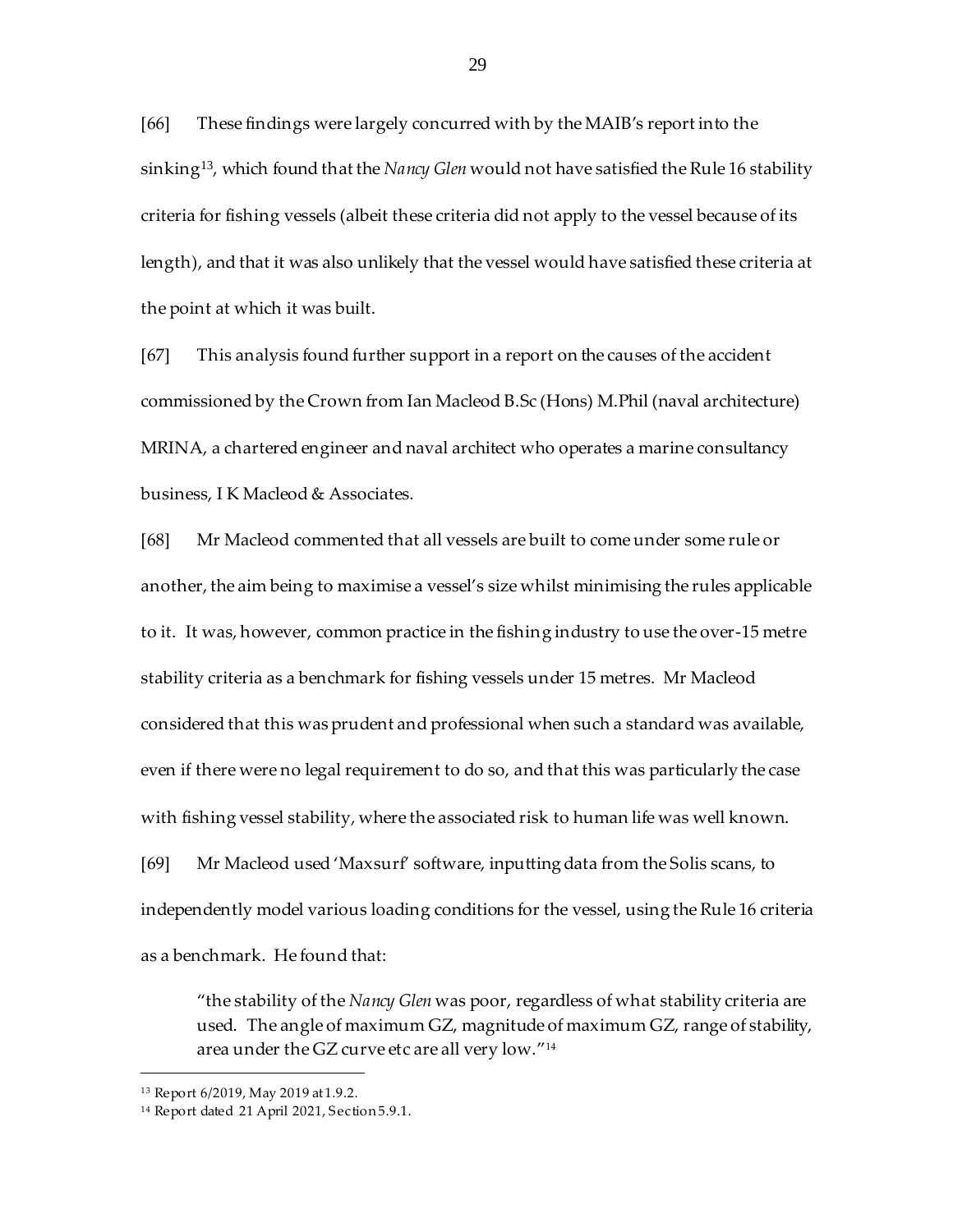[70] Mr Macleod's report went further than that provided by Solis in ascribing the cause of the vessel's poor stability to the modifications made to the vessel, particularly the final modifications made in December 2017, all of which had raised the vessel's centre of gravity, reduced the metacentric height and thus lessened the vessel's stability. He considered that the load on the trawl warps / banana bar required to cause capsize while trawling was probably somewhere between 2 and 2.5 tonnes. In contrast it would take four or five times that load, between 8 and 10 tonnes, to capsize a vessel compliant with Rule 16 requirements.

[71] In Mr Macleod's opinion, this incident should have been survivable. The reason that it was not was because the *Nancy Glen* had too high a centre of gravity and had insufficient stability. Indeed he considered that by the time of the accident stability was so poor that even normal operation of the vessel could have caused its capsize.

[72] Another analysis of the vessel's loss was presented by Allan Stuart B.Eng (Hons), C.Eng, MRINA. Mr Stuart is a chartered engineer and consultant naval architect with Waves Group and a member of the Lloyd's Special Casualty Representatives Panel. He has extensive experience of investigating shipping casualties, using a variety of specialist software for a wide range of vessel types. In September 2018 he was instructed on behalf of Sunderland Marine Insurance to examine and report on the circumstances of the loss.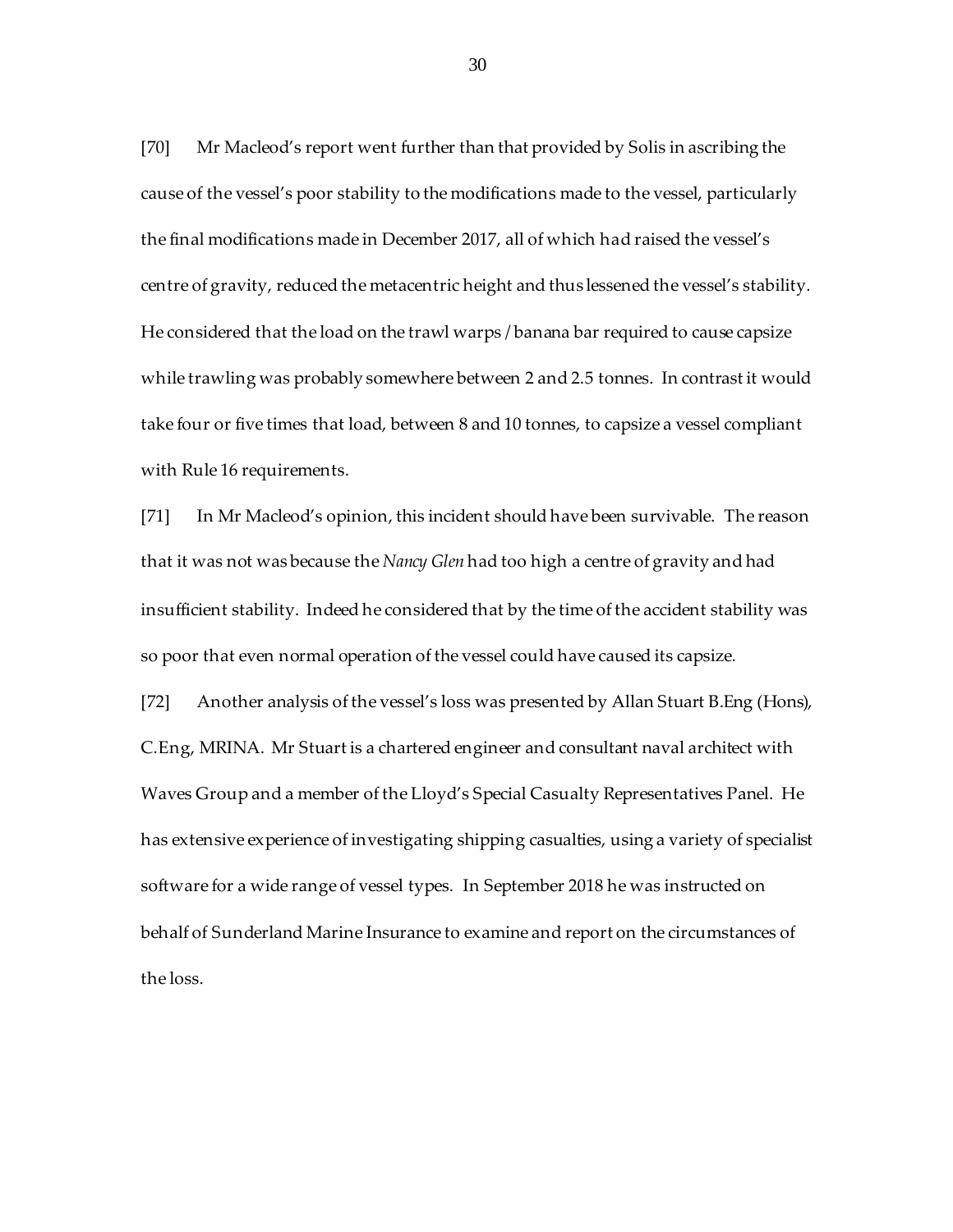[73] Mr Stuart used HECSALV naval architecture software<sup>15</sup> to create a computer model of the vessel, based on the laser scan and inclining test carried out by Solis. He noted that the transverse bulkhead forming the aft end of the wheelhouse was, on the starboard side, stepped forward by about 1.4 m over a width of 1.25 m from the starboard side shell. As a result of this asymmetry, the vessel would have less buoyancy and therefore less stability when heeled to starboard at large angles of heel. Neither Solis nor Mr Macleod appeared to have taken account of this factor, and consequently both were likely to have over-estimated the stability of the vessel when heeled to starboard.

[74] His analysis considered two general scenarios, namely the condition of the vessel before December 2017 and its condition after the modifications conducted then. For each scenario five general conditions were analysed and a GZ curve was produced for each.<sup>16</sup> He found that the modifications made in December 2017 had had a detrimental effect on the vessel's stability. The additional weight of the crane raised the overall vertical centre of gravity, as did the storage of catch in the IBC tank on the main deck aft of the hold. If the two storage tanks on the port and starboard sides of the shelter deck were used or filled with seawater then the stability of the vessel would again be considerably reduced.

<sup>&</sup>lt;sup>15</sup> Whilst three different types of software have been used for modelling purposes, the differences in the parameters produced have been small and considered to be within acceptable tolerances.

<sup>16</sup> (1) "Depart Port"; (2) "Trawling condition, no catch on board"; (3) "Trawling condition, 200kg catch, top live tanks empty"; (4) "Trawling condition, 300kg catch, top live tanks empty"; (5) "Trawling condition, 300kg catch, top live tanks full [of] water";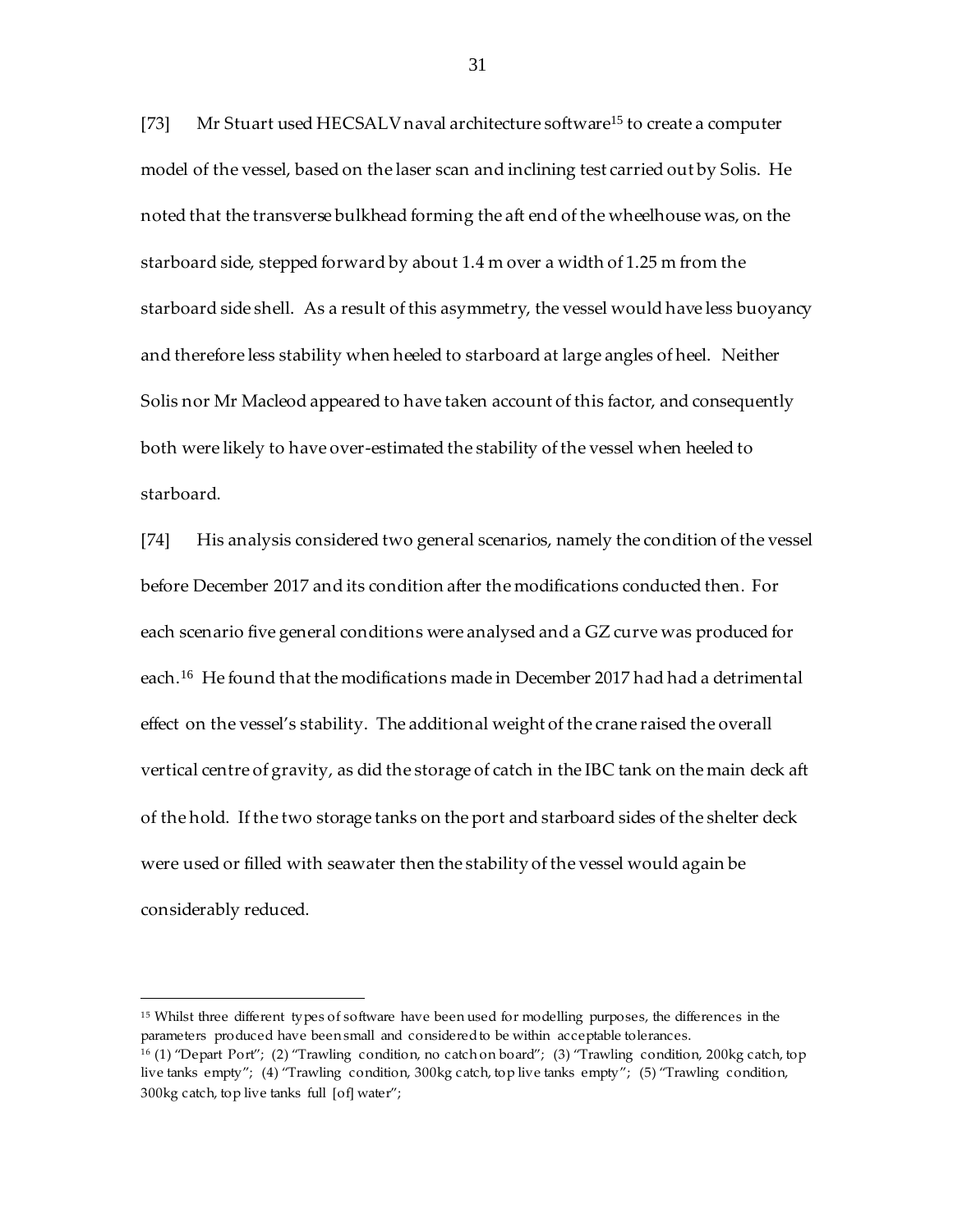[75] The December 2017 modifications raised the vertical centre of gravity by around 47mm, decreased the maximum righting lever or 'GZ' by around 20% and reduced the initial transverse metacentric height 'GMt' by around 15 to 16%. Stability at small angles of heel did not change significantly, so the reduction in stability may not have been noticeable to the crew when the vessel was operating in a normal condition.

[76] Mr Stuart sought to calculate the static heeling moment that had been imparted upon the vessel when its net became caught in the seafloor mud. The static force that would cause the vessel to capsize would be dependent on the time taken for the vessel to stop. As the vessel was turning at that point, the trawl warps would have moved to the starboard end of the banana bar, which is where the force from the trawl gear would be applied, at an angle to the centreline. On the basis of certain assumptions<sup>17</sup> he calculated a range of heeling moments and maximum righting moments, applied to the configuration of the vessel both before and after the December 2017 modifications. The results showed that the static heeling force acting on the banana bar would be higher when the vessel's stopping time was lower. In only one instance – where the time taken to stop the vessel was 15 seconds, and the angle of the trawl warps to the centreline in the horizontal plane was 15 degrees – did the results show that without the December modifications the vessel would not have capsized.

<sup>17</sup> These were: that the vessel was trawling with 300 kg of catch on board; the overspill tanks on the shelter deck being empty; the added mass being 10% of the vessel's displacement; the initial speed being 2.4 knots; the stopping time ranging between 15,30,45 and 60 seconds; and the angle ranging between 0,15,30 and 45 degrees.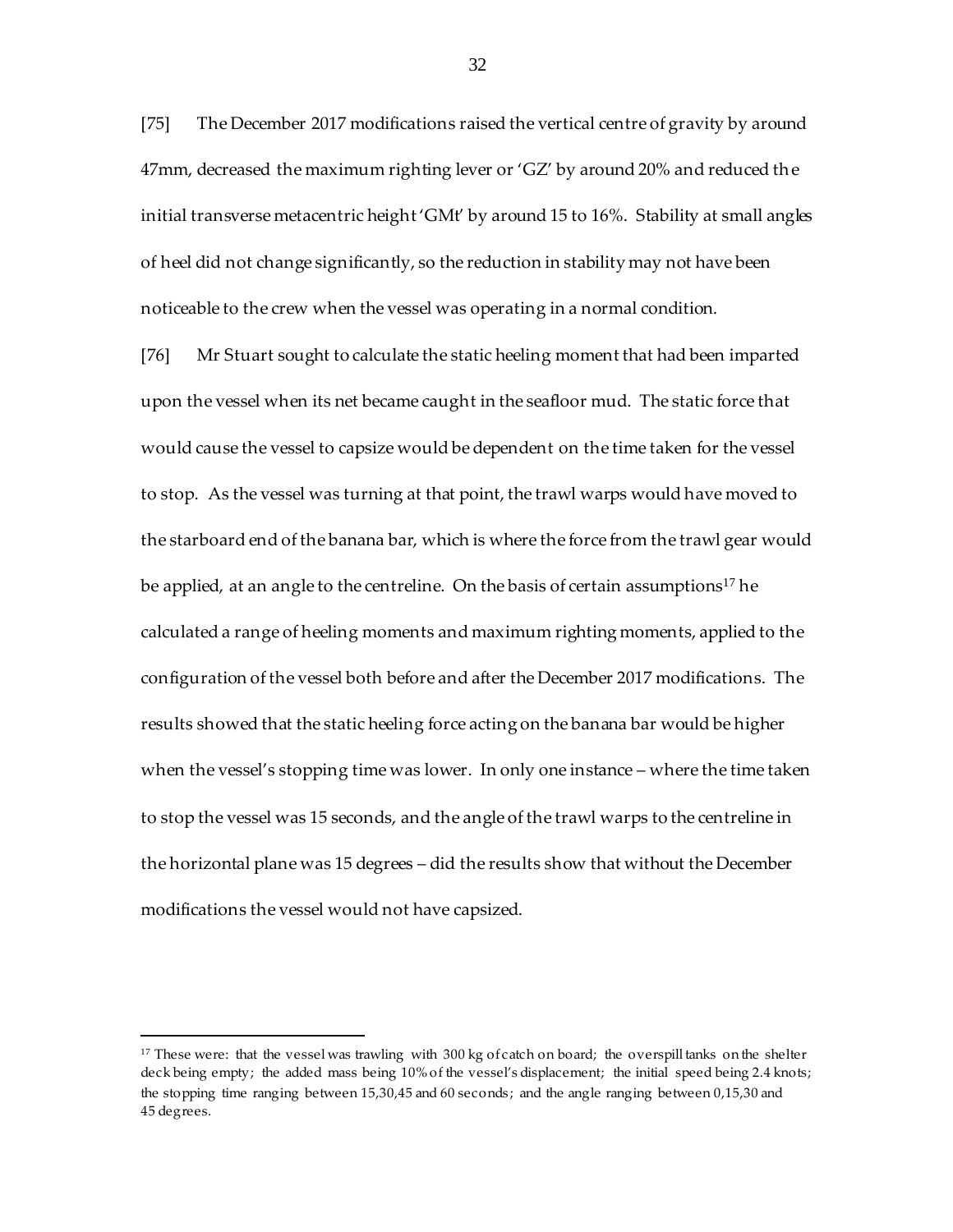[77] Mr Stuart concluded that the principal cause of the vessel's capsize and loss was the heeling moment applied to the vessel when its starboard net became embedded in the seafloor. Although the December 2017 modifications diminished the vessel's stability, he considered that that heeling moment would have overcome the vessel's stability even if these modifications had not been made.

[78] Unlike Mr Macleod and Solis, Mr Stuart did not compare results of the GZ curve parameters against any static stability criteria for vessels over 15 metres in length, because at the time of the vessel's loss, the static stability regulations applicable to such vessels did not apply to the *Nancy Glen* due to its lesser length. He considered that the vessel had been intentionally designed to be just under 12 metres in length in order to circumvent the stability requirements applicable to larger vessels; so it had never been intended to comply with these criteria. In his view therefore the stability criteria were "not directly relevant"<sup>18</sup> although the *Nancy Glen*'s stability could be characterised as "poor" if it were to be compared to these criteria<sup>19</sup>. Mr Stuart accepted that the Rule 16 criteria could legitimately be applied to vessels under 12 metres in length as a good benchmark of stability (indeed his software programme appeared to assess data against the Rule 16 criteria automatically). With regard to Mr Macleod's contention that had the vessel complied with the criteria, a force four times greater would have been required to capsize it, Mr Stuart could not agree or disagree with this; it was not something he had

<sup>&</sup>lt;sup>18</sup> Report of 6 April 2021, paragraphs 7.8 and 7.9.

<sup>&</sup>lt;sup>19</sup> Report of 6 April 2021, paragraph 7.27.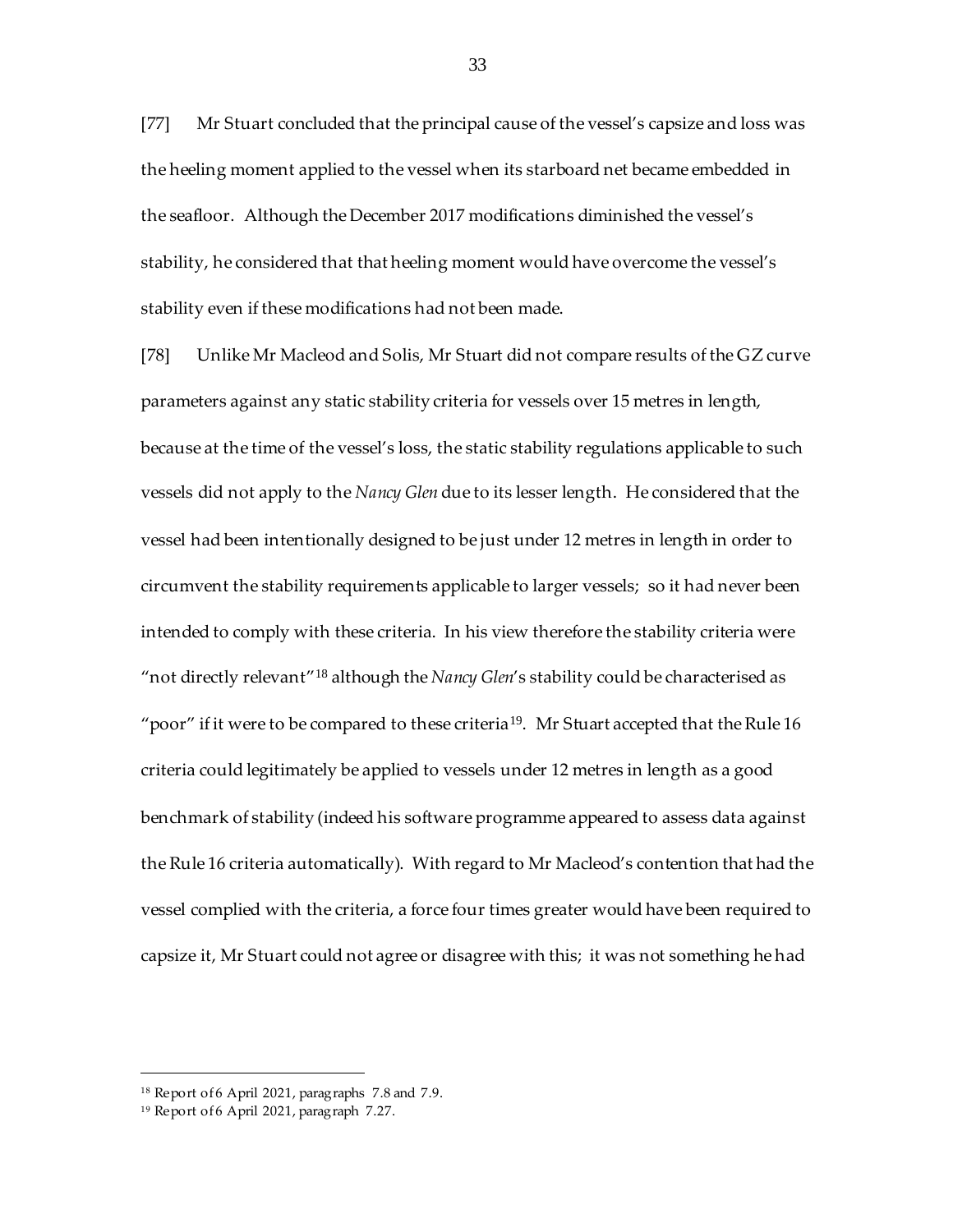addressed in his reports. He accepted that if the vessel had had better stability, "the incident may not have occurred the way it did $^{\prime\prime\,20}.$ 

#### *Parties' submissions*

[79] There was unanimity among the parties with regard to the findings that the court ought to make in respect of section 26(2)(a), (b) and (c) of the Act, regarding when and where the deaths of Mr Krawczyk and Mr MacDougall had occurred; when and where the accident resulting in the deaths had occurred; and the cause of the deaths. The findings under these headings recorded at the beginning of this Determination reflect the wording suggested by the Crown and concurred with by the other parties.

#### *Section 26(2)(d) of the Act – the cause or causes of the accident resulting in the deaths*

[80] Clearly, the accident which resulted in the deaths of Mr Krawczyk and Mr MacDougall was the capsize of the vessel shortly before 1800 hours on 18 January 2018, followed by its sinking at around 2033 hours.

[81] For the Crown, it was submitted that the cause of this accident was twofold. First there was the reduction in the vessel's stability due to the various modifications made to it, especially those made between September 2016 and December 2017. Second there was the 'muddying' of the vessel's trawl gear on the sea floor. Dealing first with the modifications, it was submitted that the removal of ballast in 2002 and 2016 had not

<sup>20</sup> Evidence of 1 July 2021, cross-examination by the Crown.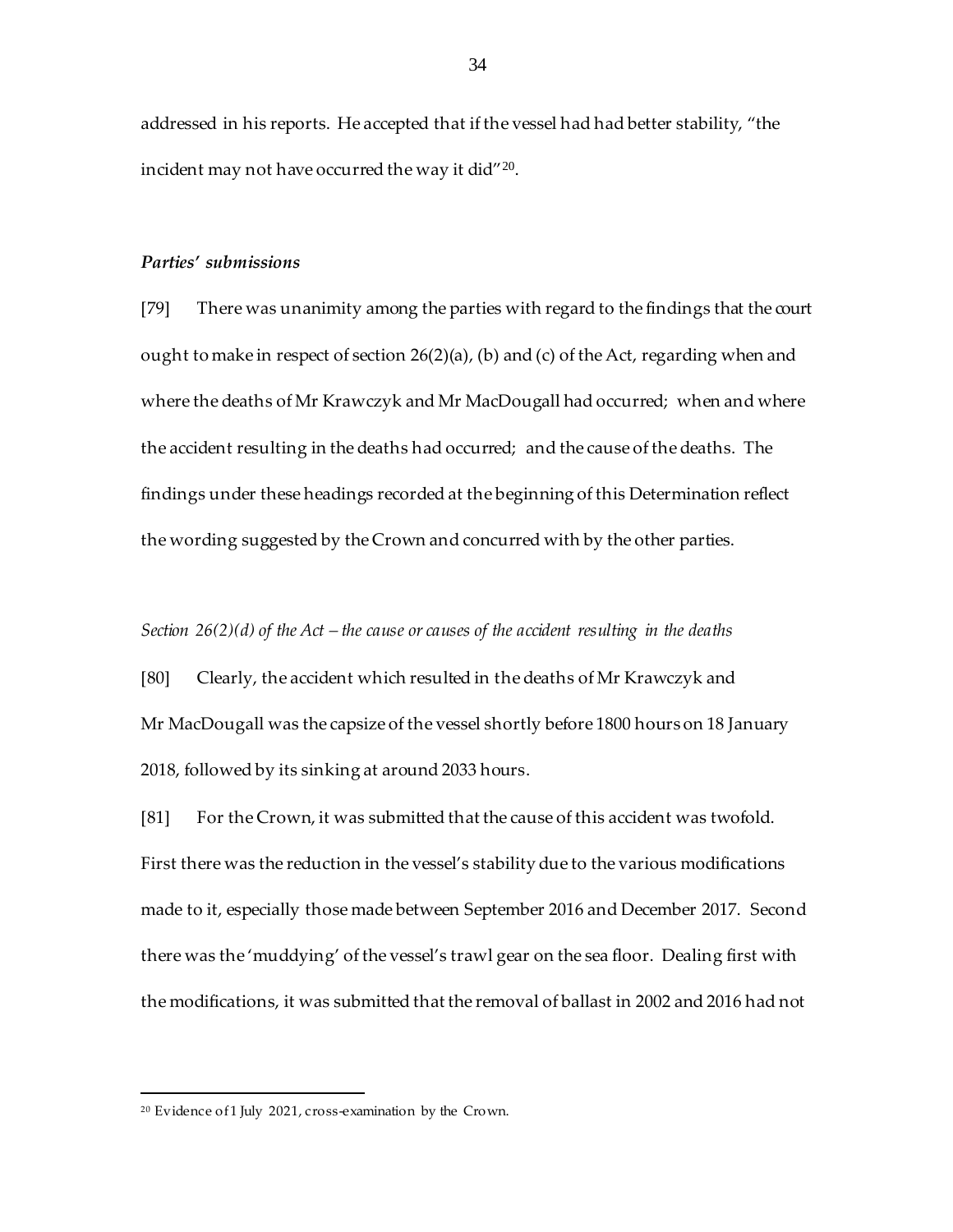benefitted from the advice of a naval architect. The extent to which ballast was removed was unusual, and the area from which some had been removed was directly below the location of the vessel's crane. The replacement of the crane in late 2017, the replacement of the steel mast with an aluminium structure, and the replacement of the steel lifting pole for taking inboard the cod end with an aluminium A-frame had all been done without expert advice. All contributed to the vessel having poor stability with too high a centre of gravity. As for the 'muddying' of the net, it was a relatively common experience for trawlers and ought not, of itself, have caused the vessel to capsize. By January 2018, the vessel was "intrinsically unstable".

[82] For the MacDougall family, it was submitted that this section of the Act was directed to the "operative cause of the accident", and not to "pre-existing conditions" such as the condition of the vessel – Hart & Honoré, *Causation in the Law* (2nd edn. pp.79- 80); *McDonald* v *Smellie*(1903) 5 F. 955. In the present case, that "operative cause" was the starboard net becoming embedded in the sea floor. The evidence showed the MacDougalls to have been responsible owners who kept the vessel well maintained. With the benefit of hindsight, it was accepted that the various modifications made to the vessel, particularly those made in December 2017, had reduced its stability. Kenneth McNab's evidence showed that the degree of embedding was very unusual and would not have been immediately noticeable to the skipper, who would then have been faced with a sudden loss of the vessel's righting lever before any remedial action could be taken. Allan Stuart's consistent position had been that the principal cause of the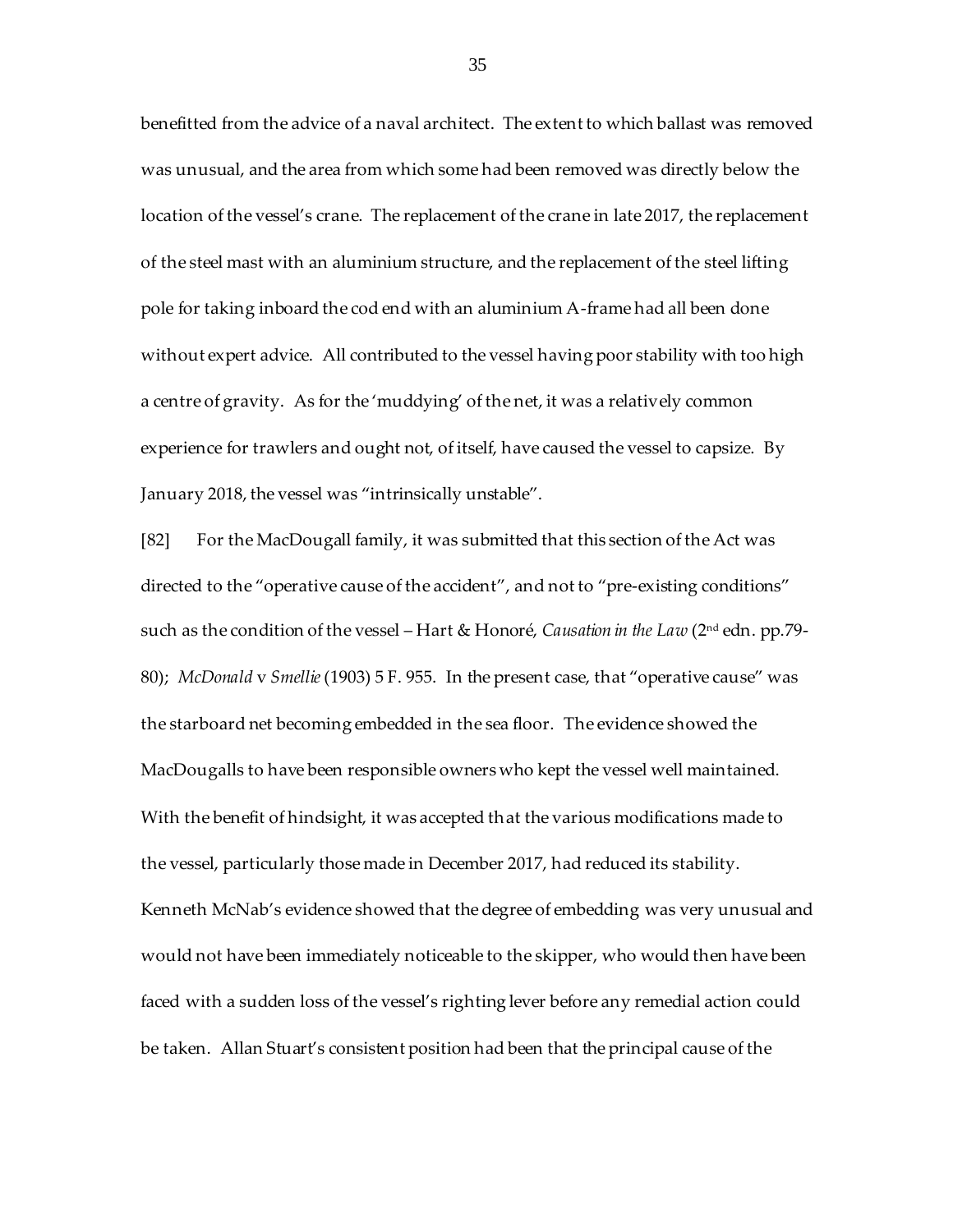capsize and loss was this embedding of the net in the seafloor, and the court was invited to make a finding to that effect.

[83] For the MCA, no submission was made in respect of section  $26(2)(d)$  of the Act regarding the cause or causes of the accident.

*26(2)(e): Precautions which (i) could reasonably have been taken, and (ii) had they been taken, might realistically have resulted in the deaths, or any accident resulting in the deaths, being avoided*

[84] For the Crown, it was submitted that such precautions would have been for the owners to have engaged a naval architect, marine surveyor or other competent person to determine the vessel's stability, before and/or after the completion of any modifications from 2002 onwards. Alternatively 'heel' or 'roll' tests as set out in Marine Guidance Note MGN 503 (F) should have been conducted to give an indication of the vessel's stability prior to any structural modifications. In particular, regard should have been had to the effect on stability of (a) the removal of ballast between 2002 and 2016, (b) the replacement of the cod end lifting arrangements and crane and power block in December 2017, and (c) the storage of catch in seawater in containers on the main and shelter decks of the vessel.

[85] For the MacDougall family it was accepted that with the benefit of hindsight, it would have been prudent to engage a professional person to assess the effect on stability of the removal of ballast (insofar as this was not done) and in respect of the other modifications made in December 2017. Consequently it would have been a reasonable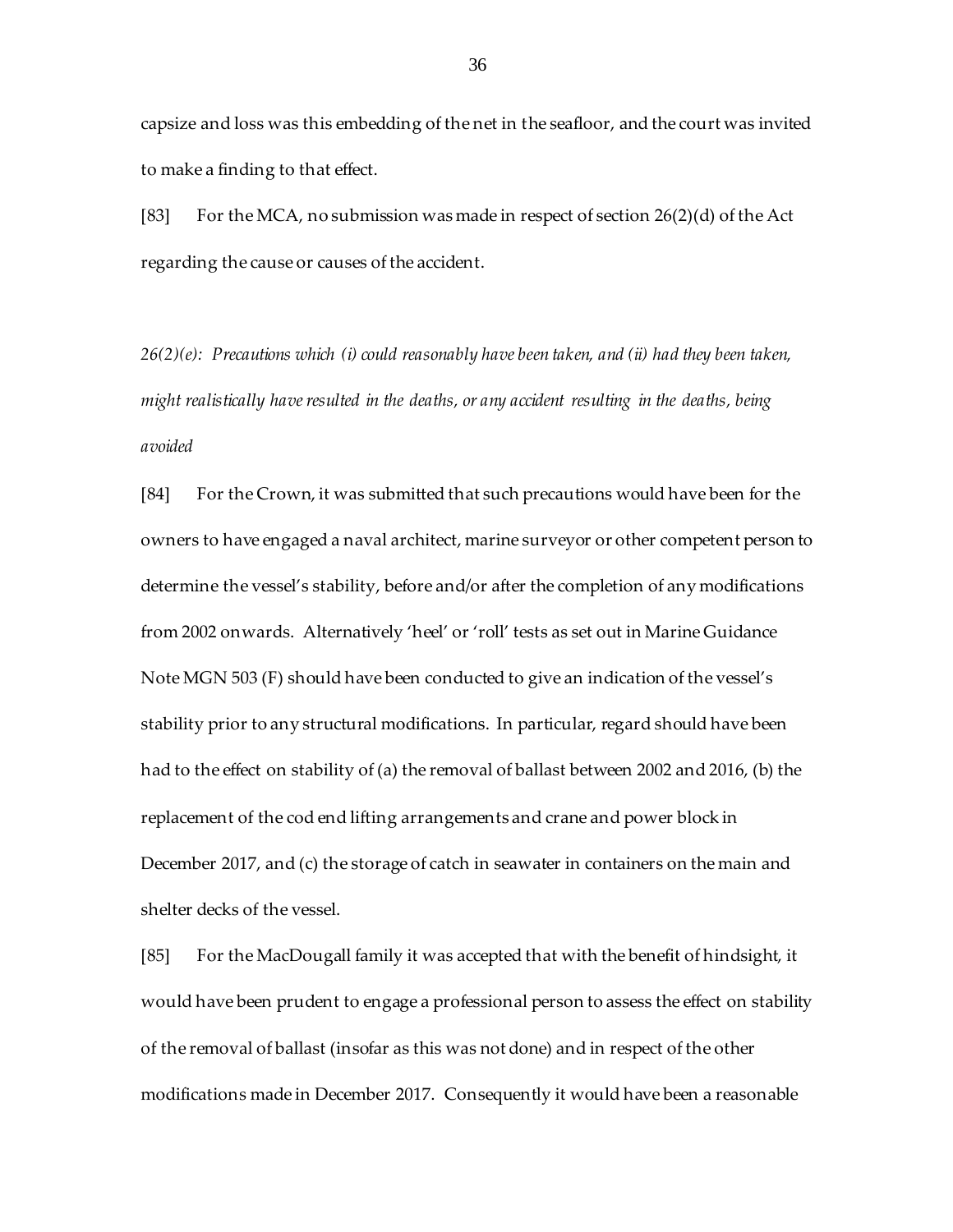precaution, either when the ballast was removed or at the time of these other works, to have instructed an assessment of the effect of these changes on the vessel's stability.

[86] However, whilst this "might" have prevented the accident, it could not be said that it would have been likely to do so, given the opinion expressed by Allan Stuart that the heeling moment created by the starboard net becoming buried in the seafloor would have caused a capsize even if the modifications had not been made.

[87] For the MCA, it was submitted that in terms of section  $26(2)$ (e) of the Act, there were no reasonable precautions that could have been taken by the MCA which could have prevented either the accident or the deaths which resulted from it.

# *26(2)(f): Defects in the system of working which contributed to the deaths or any accident resulting in the deaths*

[88] For the Crown it was submitted that such a defect was constituted by the practice of not storing the catch in the fish hold. In addition to the IBC tank kept on the main deck forward of the net drums, two aluminium tanks had been placed on the port and starboard sides respectively of the shelter deck to be used in winter to store live catch. Citing the evidence of William Forsyth, the Crown submitted that the storage in winter of live catch, tubed and in water-filled tanks on the main and shelter decks "would result in an unusually large increase in the vessel's centre of gravity", adding as much as 1.2 tonnes of top weight in addition to the capacity of the IBC to hold one tonne of water. This was contrary to best practice which was to store any catch as low in a vessel as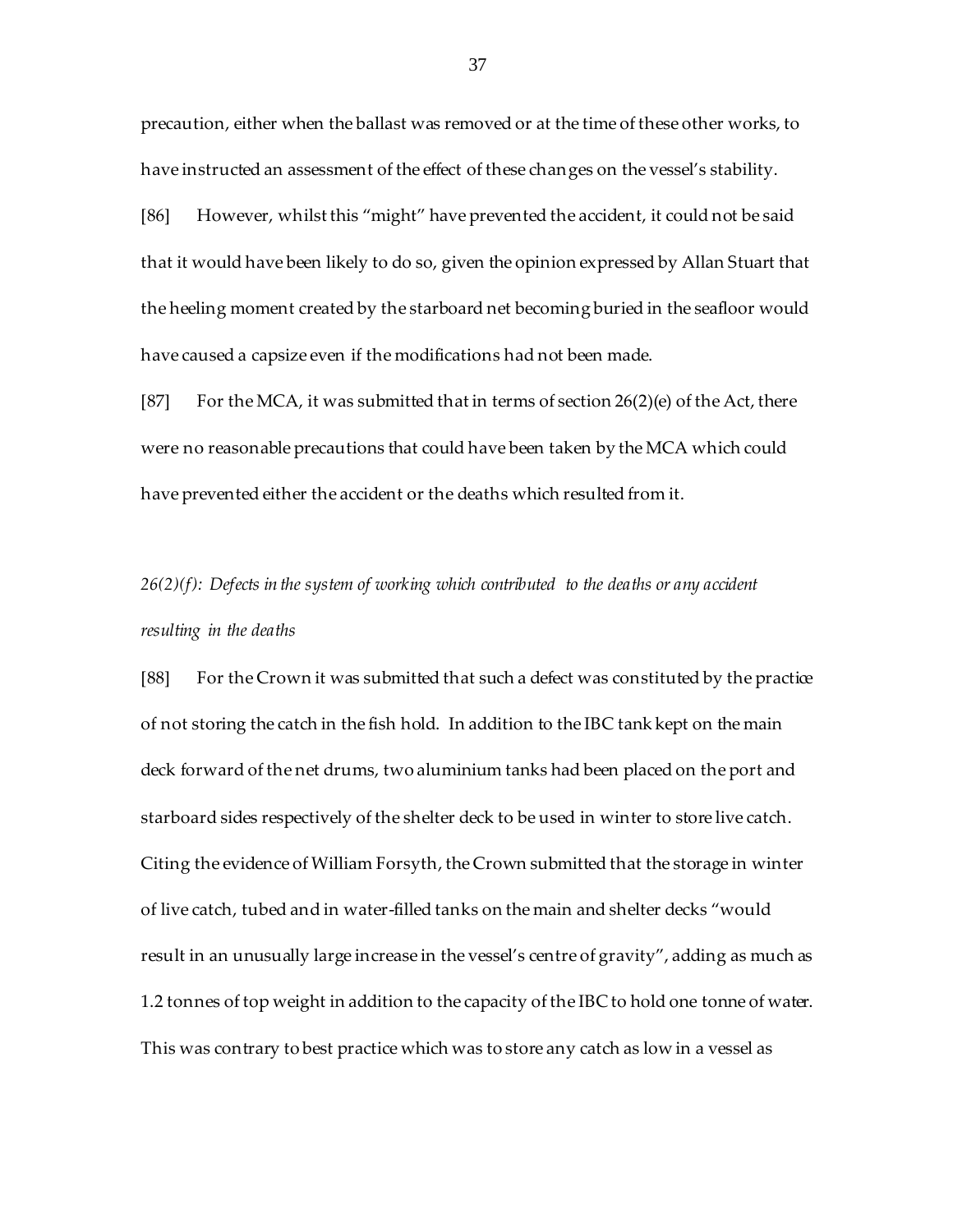possible, as set out in MGN 427(F)"Stability Guidance of Fishing Vessels of under 15 metres Length Overall".

[89] For the MacDougall family it was accepted that storing catch in tanks on the shelter deck was not in accordance with best practice, and had the effect of raising the vessel's vertical centre of gravity, which in turn would have had a detrimental effect on stability. Consequently it was possible that in so far as such storage contributed to the reduction in stability, then it may have contributed to the accident. The extent of this contribution was unquantifiable but was likely to have been "relatively insignificant". [90] For the MCA it was submitted that there were no defects in the MCA's system of working which contributed to either the accident or the deaths which resulted from it.

#### *26(2)(g): Other facts relevant to the circumstances of the deaths*

[91] The Crown made two submissions under this section. First it was submitted that the absence in January 2018 of statutory stability requirements for all fishing vessels under 15 metres in length was relevant to the loss of the *Nancy Glen*. It was one of a class of vessels known as 'rule-beaters', constructed to evade the requirement to meet minimum stability criteria. Vessels of this size constituted the largest element of the national fishing fleet, and it was "odd" that there should be no stability requirement for them, particularly given that similar vessels used as workboats were subject to the same minimum stability requirements as set out in Rule 16 of the 1975 rules. A "lengthening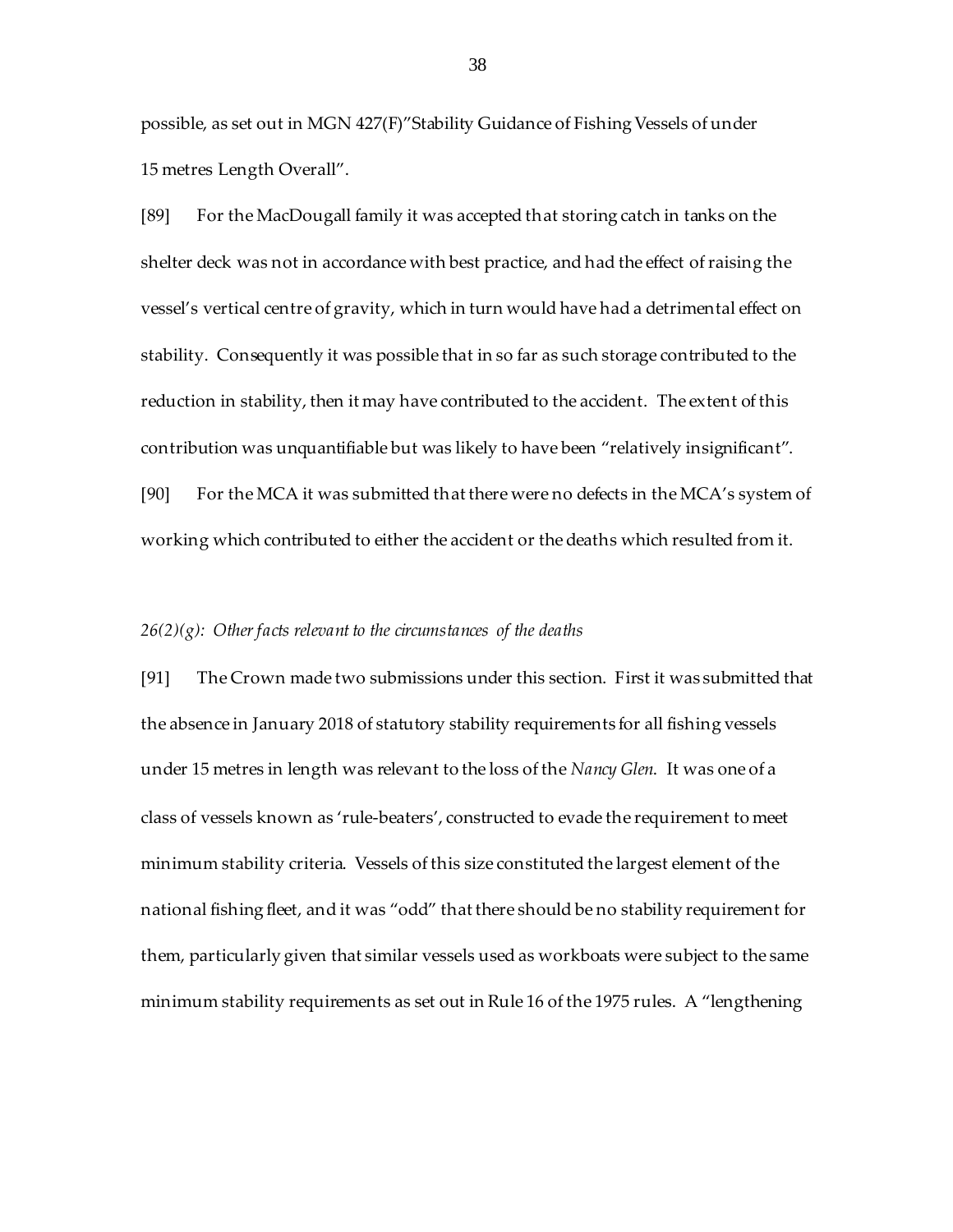roll call" of fishing vessels of this size had foundered as a result of instability. <sup>21</sup> The evidence of David Fenner showed that a revised version of the Small Fishing Vessel Code was soon to come into force<sup>22</sup>, and the court was invited to recommend that it be implemented.

[92] The second submission for the Crown related to stability awareness for masters of fishing vessels. The Crown noted that a course in stability awareness is offered by Seafish - and that it had been described as "useful" by Kenneth McNab, who had completed it - but that it was not a mandatory course. It was submitted that the snagging of the *Nancy Glen*'s fishing gear ought not to have caused the vessel to capsize; that it did so in this instance because the vessel's stability had been compromised; and that this formed part of a wider pattern of losses of other fishing vessels, in which lack of stability was a major factor. Again under reference to the evidence of Mr Fenner it was submitted that the new Small Fishing Vessel Code proposed mandatory certification for skippers of vessels between 7 and 16 metres in length, including a module on stability. The court was invited to recommend that this proposal be implemented.

j

<sup>&</sup>lt;sup>21</sup> MAIB reports were lodged in respect of the losses of the following vessels: the 'Catrina' on 13 October 1998; the 'Charisma' on 30 January 2002, causing the death of crewman Mark Spiers; the 'Kirsteen Anne' on 31 December 2002, causing the deaths of two crewmen; the 'Amber' on 6 January 2003 causing the death of its skipper; the 'Bounty' on 23 May 2005; the 'Ellie May' on 12 August 2007, causing the death of its skipper; the 'Aquila' on 20 July 2009, causing the deaths of skipper Tony Hayton and crewmen Peter Hilton and Thomas Sanderson; the 'Heather Anne' on 20 December 2011, c ausing the death of crewman Ian Thomas; the 'Stella Maris' on 28 July 2014; and the 'Solstice' on 26 September 2017, causing the death of its owner, Tony Jones.

<sup>22</sup> This Code imposes stability requirements for new decked vessels (and existing vessels which change their fishing method) of less than 12m registered length. For existing vessels, heel or roll tests are required to take place at five-yearly intervals. It also requires owners to inform the MCA of any proposed modification to the vessel; the MCA will consider whether any further investigation is needed before the changes are then made.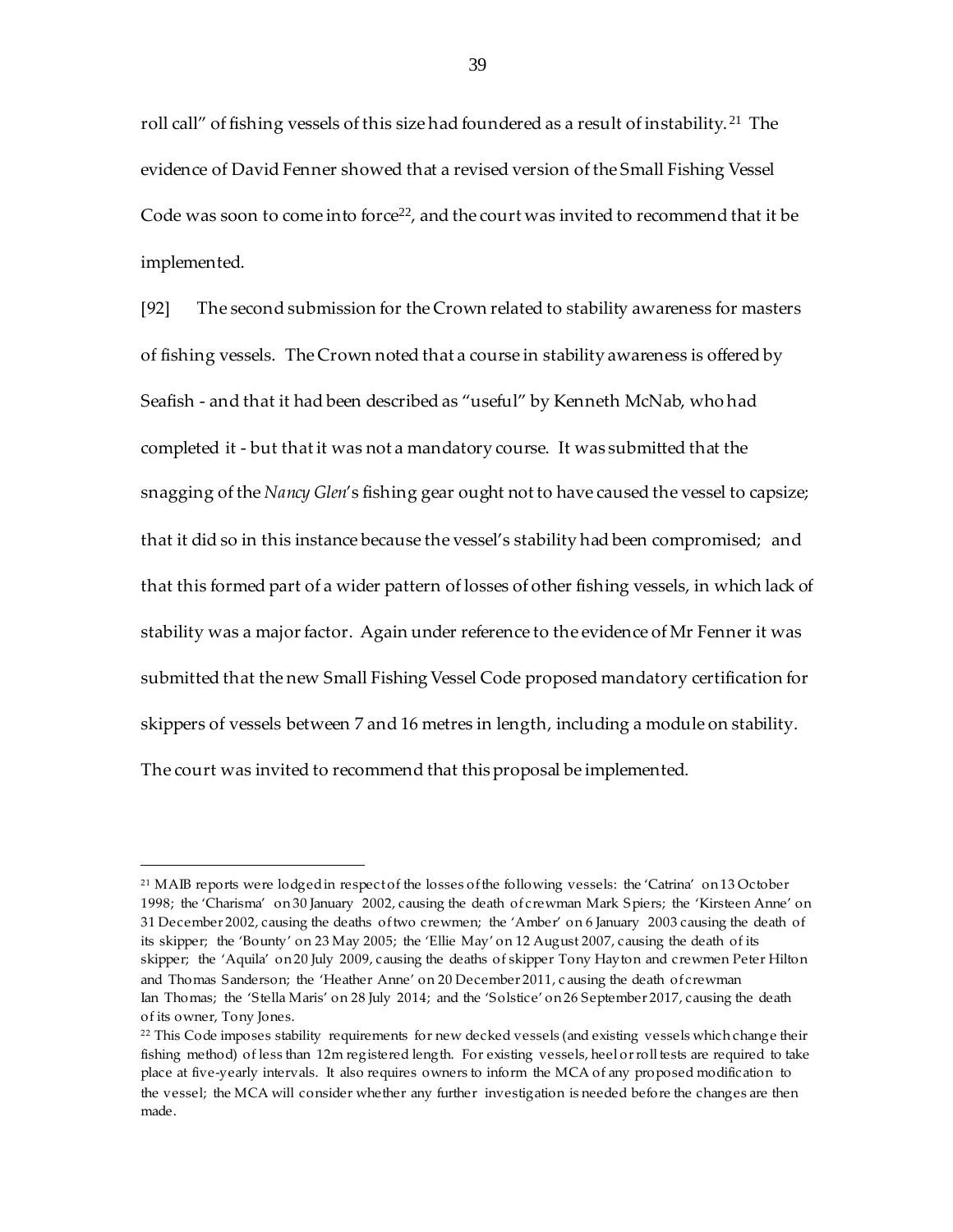[93] For the MacDougall family it was noted that the MAIB had repeatedly recommended that better stability information should be provided to fishermen; and that the lack of clear stability criteria for new fishing vessels under 12 metres in overall length, and existing fishing vessels under 15 metres in overall length,

"put crews of small fishing vessels at considerable risk […] Until such criteria have been derived and implemented it is likely that more vessels will be lost"<sup>23</sup> .

[94] It was submitted that the current situation - where no mandatory minimum stability criteria applied to this class of vessel, but owners and fishermen were expected to understand and follow "recommended" criteria for vessels in a different class, even though they were not required to undergo stability training - placed them in "an invidious position". If government regulators intended that minimum stability criteria should apply to small fishing vessels this should be made clear through legislation. [95] On behalf of the MCA, the court was advised that the proposed stability requirements for fishing vessels with a registered length of less than 12 metres had come into force on 6 September 2021, and were now contained in the 'Code of Practice for the Safety of Small Fishing Vessels of less than 15m Length Overall'. With regard to the other recommendation sought by the Crown, regarding stability awareness for masters of fishing vessels between 7 and 16 metres in length, the making of such a recommendation was not opposed by the MCA.

<sup>23</sup> These quotations are taken from the MAIB's report into this accident at p.32 (Part 2.8) and p.34, Part 3.1, para 5.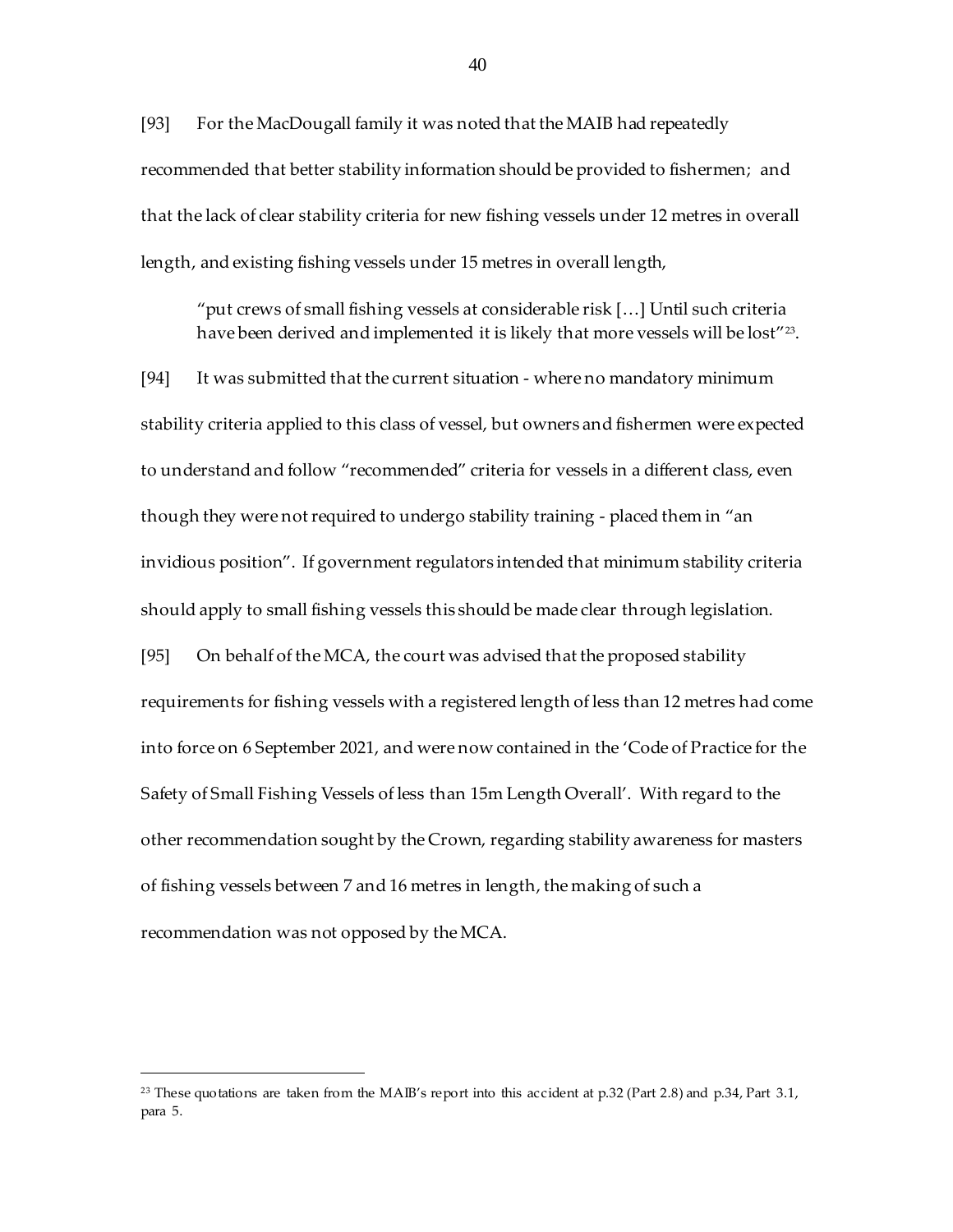### *Discussion and conclusions*

#### *26(2)(d): The cause or causes of any accident resulting in the deaths*

[96] I agree with the Crown's submission that the cause of the accident was twofold. The evidence makes clear that on the evening in question, as the *Nancy Glen* executed a turn to starboard whilst trawling, its starboard net became deeply embedded in the mud on the seafloor. This in turn produced a heeling moment that the vessel was not stable enough to withstand.

[97] The 'muddying' of the net alone cannot be given as either the sole or the principal cause of the accident. Nets and other forms of trawl gear are regularly 'muddied' or snagged on underwater obstacles. The degree to which this net was embedded in the seafloor was substantial; Mr Stuart, seeing the ROV footage, commented that the net would have acted almost like an anchor, imparting a large force on the vessel<sup>24</sup>. However he did not suggest that this would be any less true for other incidents of muddying or snagging, and it is not a factor that he dwells on at any length in his reports. If nets come fast on something, whether in the seafloor mud or on an obstacle, this would cause the same 'anchoring' effect and impart a force upon the vessel. The calculation of that force would depend not on the degree of embedding or entanglement but on the factors discussed at paragraph 76 above. In the vast majority of such cases the vessels involved do not capsize, because they have an adequate reserve of stability to withstand the heeling moment. The *Nancy Glen*'s lack of such a reserve explains why in her case the

<sup>&</sup>lt;sup>24</sup> Report of 6 April 2021, paragraph 6.7.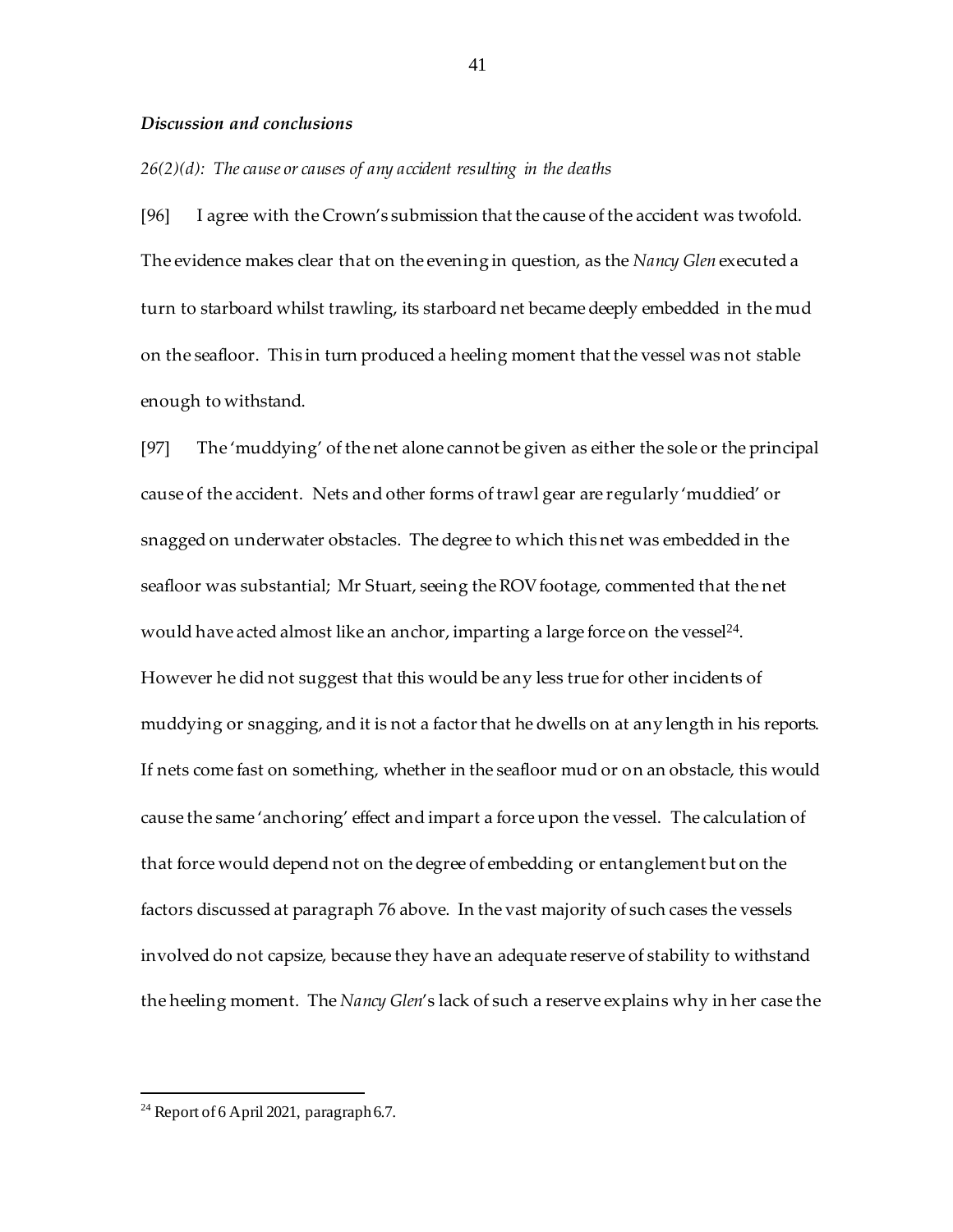muddied gear led to her capsize. I agree with Mr Macleod that in assessing the stability of a vessel of the *Nancy Glen*'s size, it makes sense to use the statutory criteria that it would have been subject to had it been two centimetres longer. Applying those criteria it is clear that the *Nancy Glen*'s stability was poor. It is more likely than not that if the vessel had complied with the Rule 16 stability criteria then it would not have been lost.

[98] The vessel's lack of stability is therefore the second element of this accident's twofold cause. The actual modifications are more properly categorised as being the cause of that lack of stability. Having regard to the structure for Determinations which is set out by the Act, I consider that the role of the modifications should be considered under Section 26(2)(e) regarding reasonable precautions which might have avoided the accident.

*26(2)(e): Precautions which (i) could reasonably have been taken, and (ii) had they been taken, might realistically have resulted in the deaths, or any accident resulting in the deaths being avoided*

[99] There was common ground between the representatives of both the Crown and the vessel's owners that it would have been reasonable to take professional advice from a naval architect, marine surveyor or other competent person prior to, or following, (a) the occasions when ballast was removed, and also (b) the replacement of the crane and the cod-end lifting arrangements in December 2017.

[100] I agree that this is correct, especially with regard to the question of ballast. Euan Ferguson of Ardmaleish boatyard gave evidence that it is not common to remove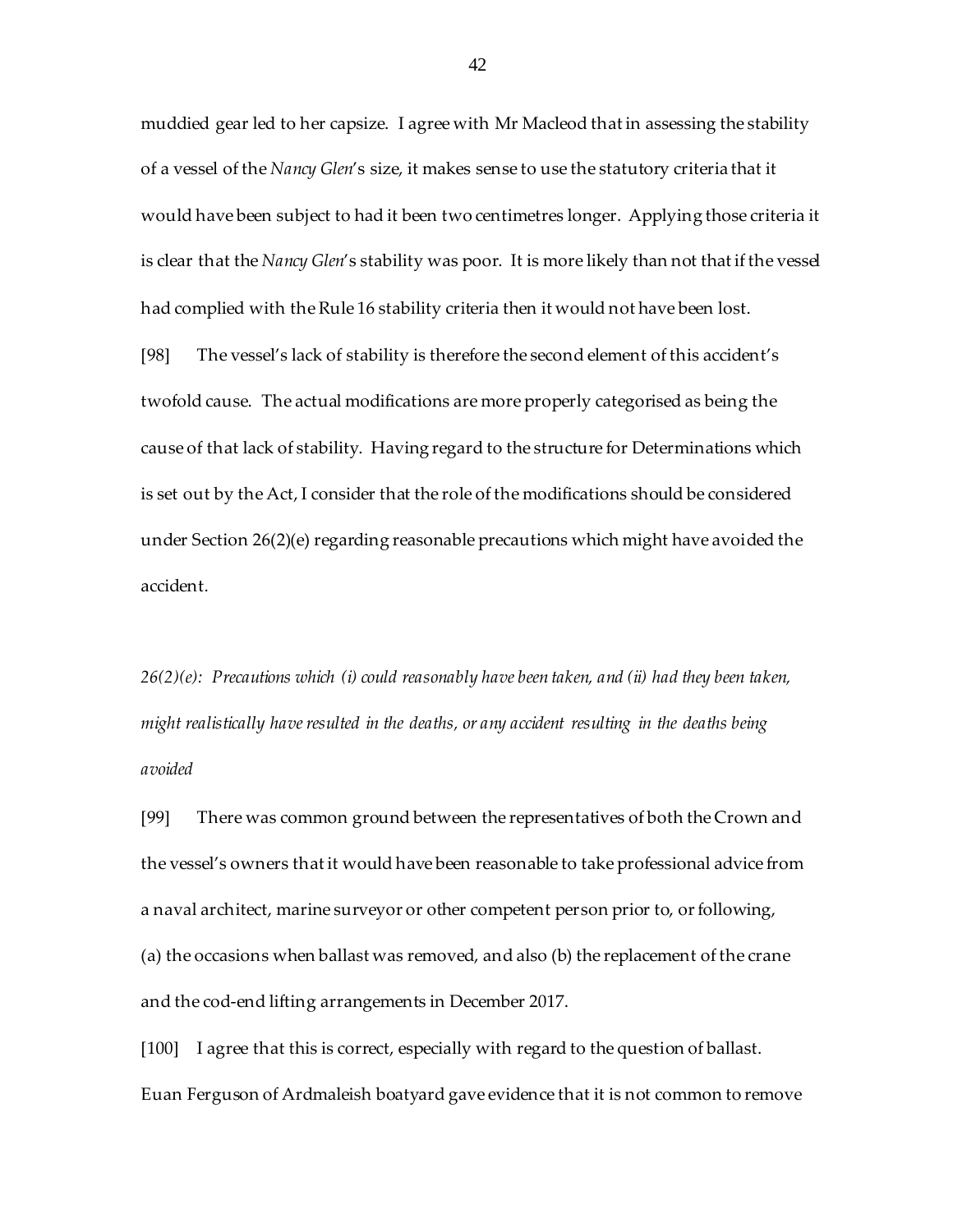concrete ballast from fishing vessels, but more common to move it within a vessel. Mr Forsyth of the MCA testified that it was "very unusual" for concrete ballast to be removed in the amounts that were taken from the *Nancy Glen*. Taking professional advice in relation to such an unusual step was both an available and a suitable option. [101] If this precaution had been taken, might it realistically have resulted in this fatal accident being avoided? In other words, was there a real or likely possibility, as opposed to a remote chance, that the precaution might have prevented the accident? [102] The modifications in question unquestionably had a significant detrimental effect on the vessel's stability. If professional advice had been taken at the time of the removals of ballast in 2002 and October 2016 - or at the time of the replacement of the crane and the cod-end lifting arrangements in December 2017 - I consider that there is a real possibility that either these modifications would not have taken place at all, or they would have been effected in a manner that did not produce the same detrimental effect on stability. This in turn leads to a real possibility that when on 18 January 2018 the vessel came to experience the heeling moment caused by its 'muddied' net, it would have had sufficient stability to remain upright.

[103] Mr Stuart's analysis was that the vessel's stability would have been overcome by the heeling moment whether or not the December 2017 modifications had been made. I found Mr Stuart to be an impressive witness, but I do not accept his factual hypothesis that the overspill tanks on the shelter deck were empty at the time of the accident.

[104] Instead I accept the evidence of John Miller that these tanks were filled with catch and water. More generally, I consider that the question for the court under this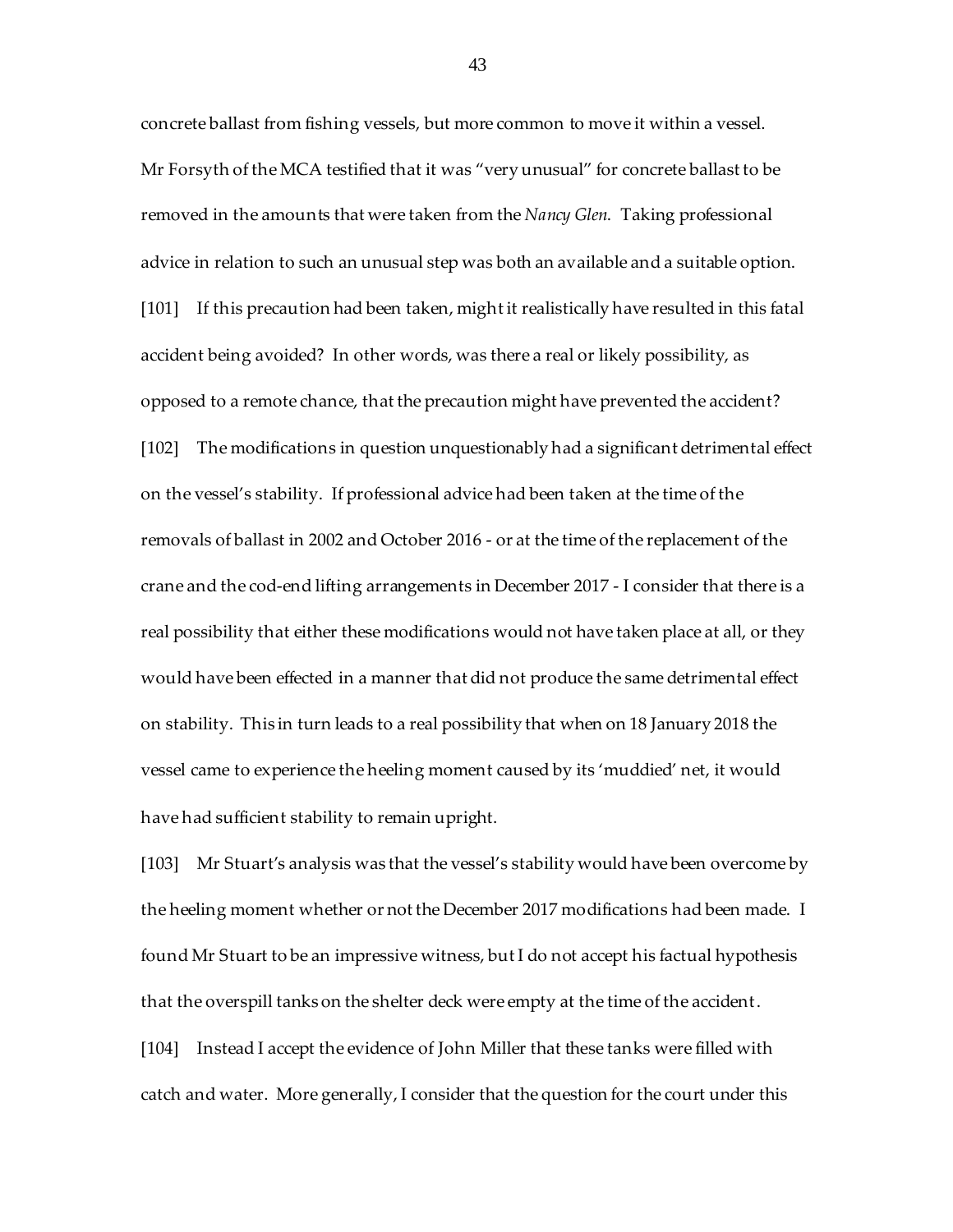Section is not limited to considering the December 2017 modifications in isolation. The question is not whether these modifications did or did not make capsize inevitable; the question is what reasonable precautions might have prevented the accident. I am in no doubt that it would have been a reasonable precaution to take professional advice at the time when ballast was proposed to be removed in 2002 and in  $2016^{25}$ . The evidence of Mr McAllister suggests that a naval architect would only advise on changes of ballast after properly investigating the vessel's stability. The taking of professional advice would therefore not only have addressed the issue of modifying ballast, but also provided the owners with greater insight into the vessel's stability generally. This in turn would have informed the modifications made at later dates.

# *26(2)(f): Defects in the system of working which contributed to the deaths or any accident resulting in the deaths*

[105] William Forsyth of the MCA gave unchallenged evidence that catch ought to be stored as low down in the vessel as possible, in the fish-hold; and that to store it higher up on the main or shelter decks would raise the centre of gravity and thus lessen stability. This is supported by the terms of Allan Stuart's report of 21 April 2021 at paragraphs 4.13.3 and 4.13.4. Guidance to similar effect has been issued to the fishing

l

<sup>&</sup>lt;sup>25</sup> The 2016 removal of ballast is not mentioned within Mr Stuart's detailed analysis of modifications made over time (section 5.5 of his report of 6 April 2021) which suggests that he was not made aware of it.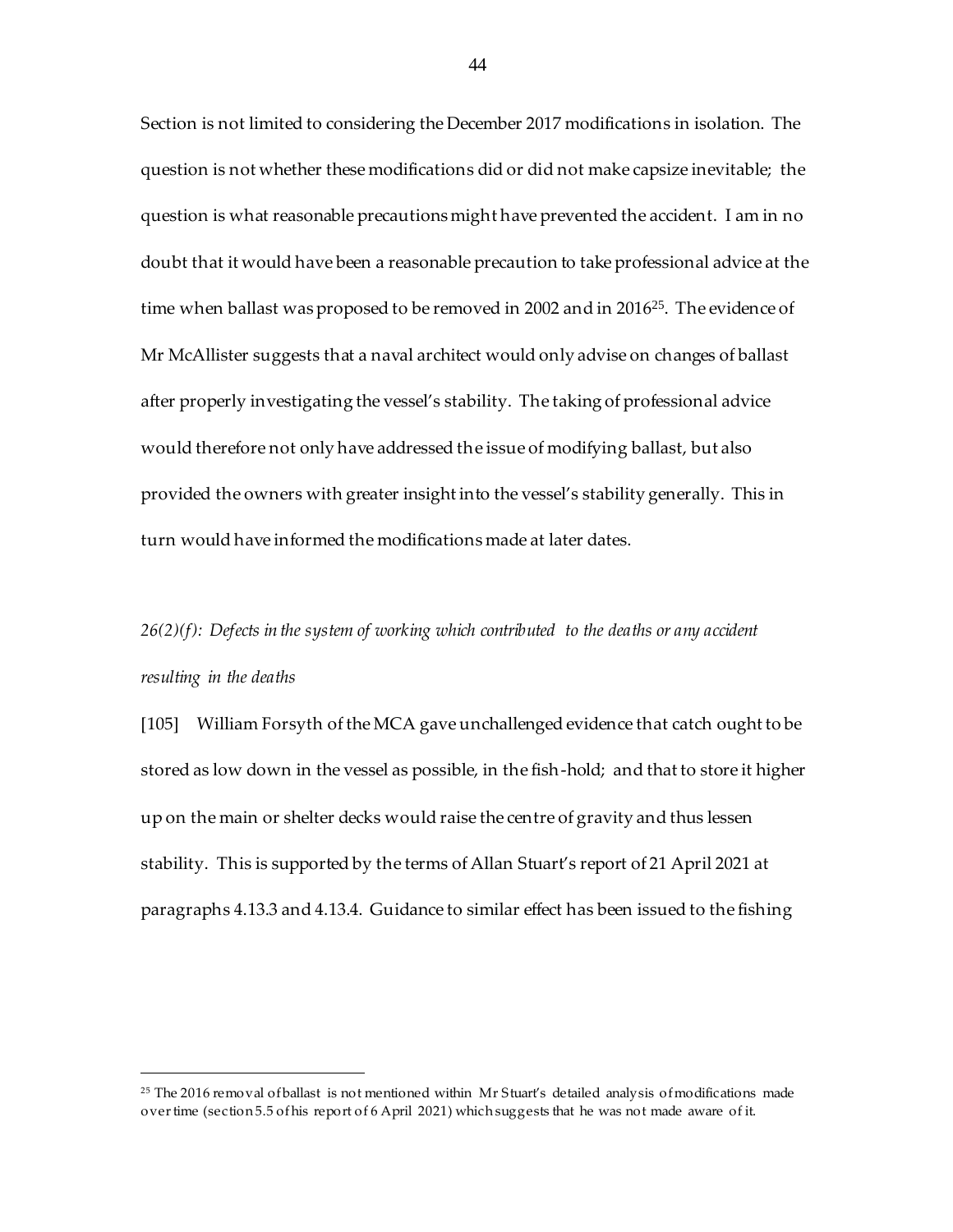industry<sup>26</sup>. It was therefore undeniably a defect in the system of working to store catch on deck.

[106] Did this defect contribute to the fatal accident? The accident was caused in large part by a lack of stability. Storing catch in tanks filled with water high up in the vessel decreased stability by raising the centre of gravity. I therefore consider that it contributed to the accident. The extent of its contribution cannot be exactly quantified, but on the basis of Mr Stuart's opinion mentioned above at paragraph 74, had these tanks been full the consequent reduction in stability would have been "considerable". [107] Finally, I was advised that this practice of storing catch on deck was "the almost universal practice amongst small fishing vessels on the west coast". If this is true then it is a matter of considerable concern.

#### *26(2)(g): Other facts relevant to the circumstances of the deaths*

l

[108] The first matter raised by the Crown has to some extent been overtaken by the new Code of Practice which came into force on 6 September 2021. Notwithstanding this, it is relevant that at the time of the accident the *Nancy Glen* was not subject to any mandatory stability requirement. The criticisms of that situation made by both the Crown and on behalf of the MacDougall family have considerable merit.

[109] Turning to the second matter, stability awareness training for masters of fishing vessels, the court was advised that the MCA's Technical Standards Team is currently

<sup>&</sup>lt;sup>26</sup> Marine Guidance Note 427(F), "Stability Guidance for Fishing Vessels of under 15m Overall Length", issued December 2010, paragraph 3.1: "It is also vital that the catch is not stored on deck, it should be stored as low as possible as soon as is practicable."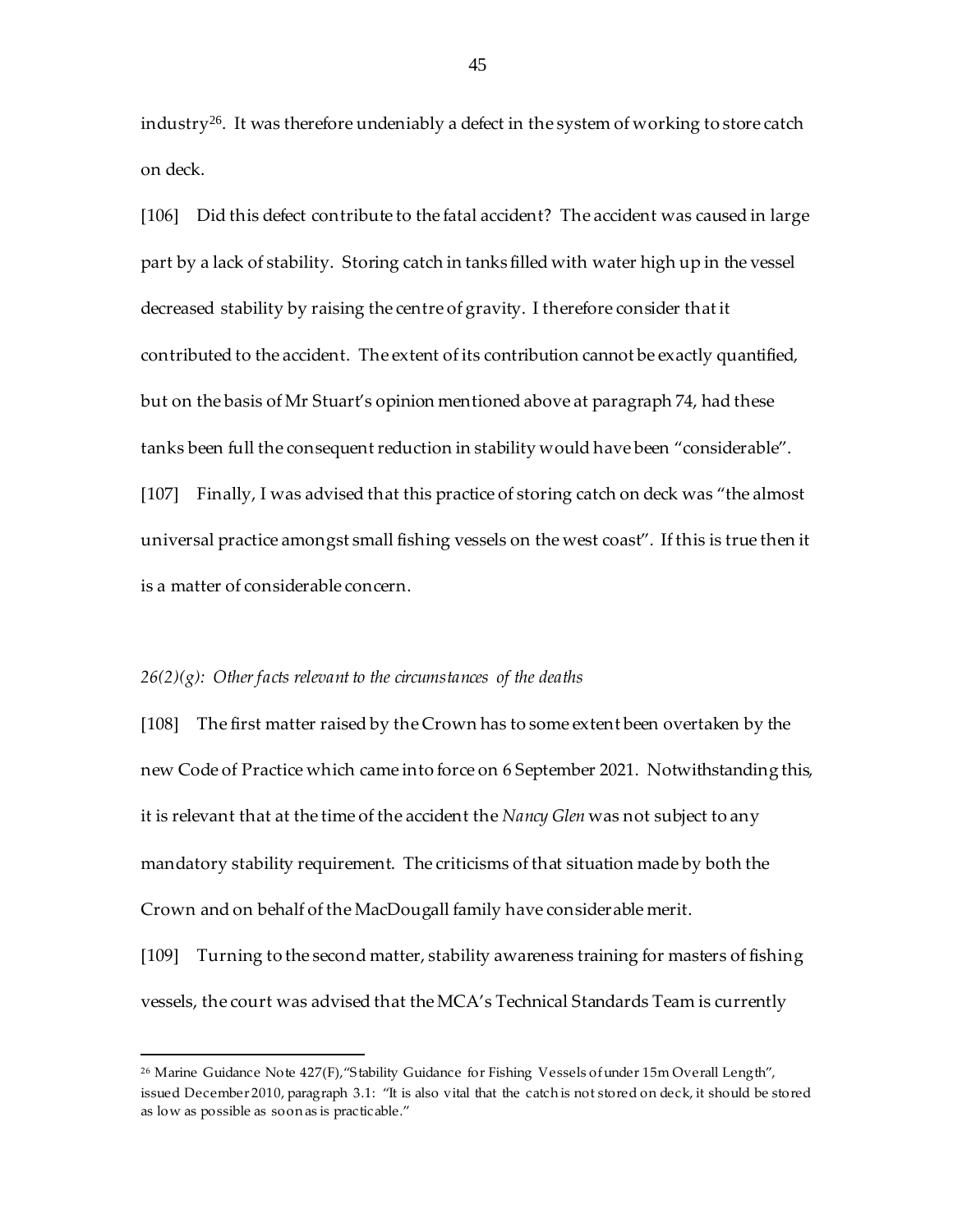considering the introduction of a mandatory skipper's certificate which would include a module on stability. This proposal was expected to go out to consultation in March or April of 2022, and would hopefully come into force in autumn 2022. I recommend that this proposed mandatory requirement be implemented. Having regard to the other MAIB reports placed before the court by the Crown, I consider that the loss of the *Nancy Glen* should not be seen as an isolated incident, but rather as part of a wider pattern of small fishing vessels being lost in circumstances where inadequate stability plays a prominent role. The evidence before this inquiry showed the MacDougall family to be good employers who took pride in their vessel and kept it well-maintained. When making the various modifications described above to the *Nancy Glen*, they did not understand themselves to be placing the vessel in danger. They considered it to be a safe boat, an assessment which was based on how it felt to them. The evidence suggests that trusting to such subjective assessments rather than seeking professional advice is not unique to the MacDougalls, but is widespread within the fishing industry. As Allan Stuart put it towards the end of his evidence, "if you look at the fishing fleets, you will find many with similar stability to the *Nancy Glen*". The complexity of ensuring vessel stability, coupled with its enormous importance in keeping vessels and crews safe, requires that stability training be made mandatory for the skippers of such vessels.

## *Final observations*

[110] Before concluding this Determination I think it is appropriate to recognise the courage and resourcefulness of those who attended the capsized vessel and made